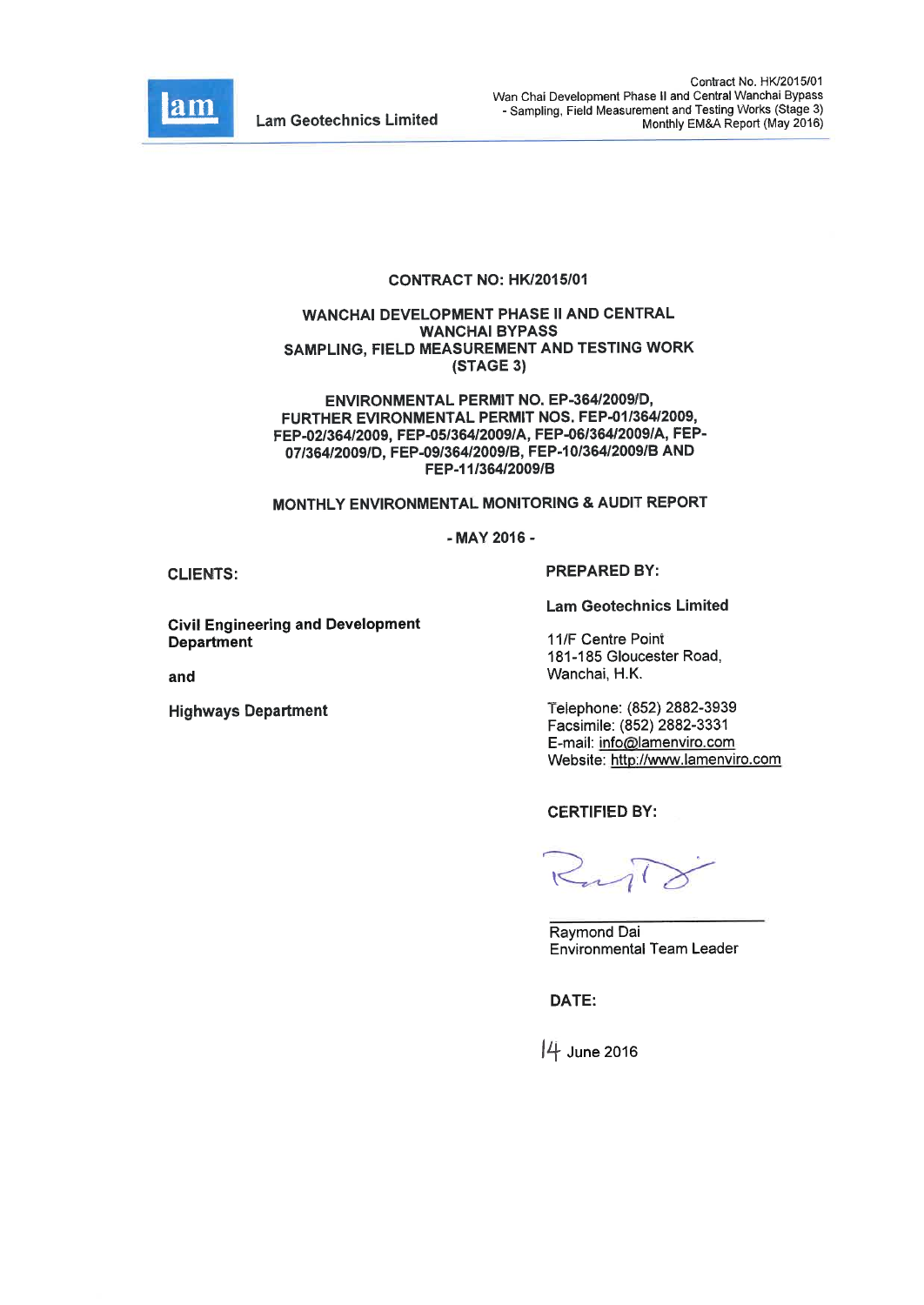

Ref.: AACWBIECEM00\_0\_8183L.16

14 June 2016

By Post and Fax (2691 2649)

**AECOM Asia Company Limited** 11/F Tower 2 Grand Central Plaza 138 Shatin Rural Committee Road **Shatin New Territories** Hong Kong

Attention: Mr. Conrad Ng

Dear Mr. Ng,

### **Re: Contract No. HK/2015/01** Wan Chai Development Phase II - Central-Wan Chai Bypass **Sampling, Field Measurement and Testing Works (Stage 3)**

# **Monthly Environmental Monitoring and Audit Report (May 2016)** for EP-364/2009/D, FEP-01/364/2009, FEP-02/364/2009, FEP-05/364/2009/A, FEP-06/364/2009/A, FEP-07/364/2009/D, FEP-09/364/2009/B, FEP-10/364/2009/B & FEP-11/364/2009/B

Reference is made to the Environmental Team's submission of the captioned Monthly Environmental Monitoring and Audit (EM&A) Report for May 2016 received by e-mail on 14 June 2016 for our review and comment.

Please be informed that we have no adverse comment on the captioned submission. We write to verify the captioned submission in accordance with Condition 3.4 in the captioned Environmental Permits.

Thank you very much for your attention and please do not hesitate to contact the undersigned should you have any queries.

Yours sincerely,

David Yeung **Independent Environmental Checker** 

| C.C. | HvD.         | Attn: Mr. Eddy Wu                                      | by fax: 2714 5289 |
|------|--------------|--------------------------------------------------------|-------------------|
|      | CEDD.        | Attn: Mr. Stephen Lo                                   | by fax: 2577 5040 |
|      | Lam          | Attn: Mr. Raymond Dai                                  | by fax: 2882 3331 |
|      | <b>AECOM</b> | Attn: Mr. Francis Leong/ Stephen Lai by fax: 2691 2649 |                   |

Q:\Projects\AACWBIECEM00\Corr\AACWBIECEM00\_0\_8183L.16.docx

Ramboll Environ Hong Kong Limited 英環香港有限公司 Room 2403, 24/F., Jubilee Centre, 18 Fenwick Street, Wanchai, Hong Kong Tel: 852.3465 2888 Fax: 852.3465 2899 www.Ramboll-Environ.com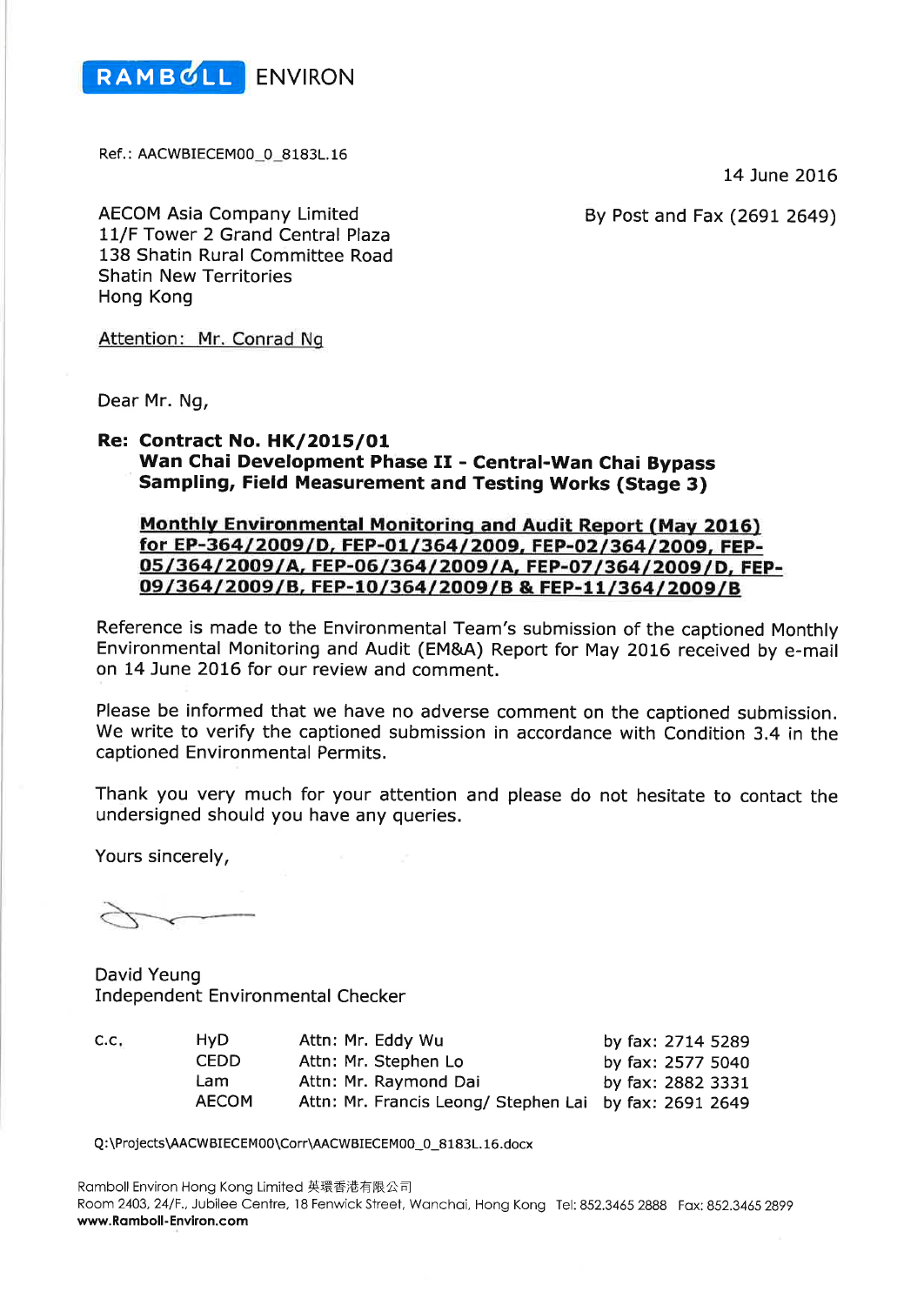

# **TABLE OF CONTENTS**

| 1.  |     |                                                                           |  |
|-----|-----|---------------------------------------------------------------------------|--|
|     | 1.1 |                                                                           |  |
|     | 1.2 |                                                                           |  |
|     |     |                                                                           |  |
| 2.  |     |                                                                           |  |
|     | 2.1 |                                                                           |  |
|     | 2.2 |                                                                           |  |
|     | 2.3 |                                                                           |  |
|     | 2.4 |                                                                           |  |
| 3.  |     |                                                                           |  |
|     | 3.1 |                                                                           |  |
| 4.  |     |                                                                           |  |
|     | 4.1 |                                                                           |  |
|     | 4.2 |                                                                           |  |
| 5.  |     |                                                                           |  |
|     | 5.1 |                                                                           |  |
|     | 5.2 |                                                                           |  |
|     | 5.3 |                                                                           |  |
|     | 5.4 |                                                                           |  |
| 6.  |     |                                                                           |  |
|     | 6.1 |                                                                           |  |
|     | 6.2 |                                                                           |  |
|     | 6.3 | Review of the Reasons for and the Implications of Non-compliance 58       |  |
|     | 6.4 | Summary of action taken in the event of and follow-up on non-compliance58 |  |
| 7.  |     | <b>CUMULATIVE CONSTRUCTION IMPACT DUE TO THE CONCURRENT PROJECTS 59</b>   |  |
| 8.  |     |                                                                           |  |
| 9.  |     |                                                                           |  |
| 10. |     |                                                                           |  |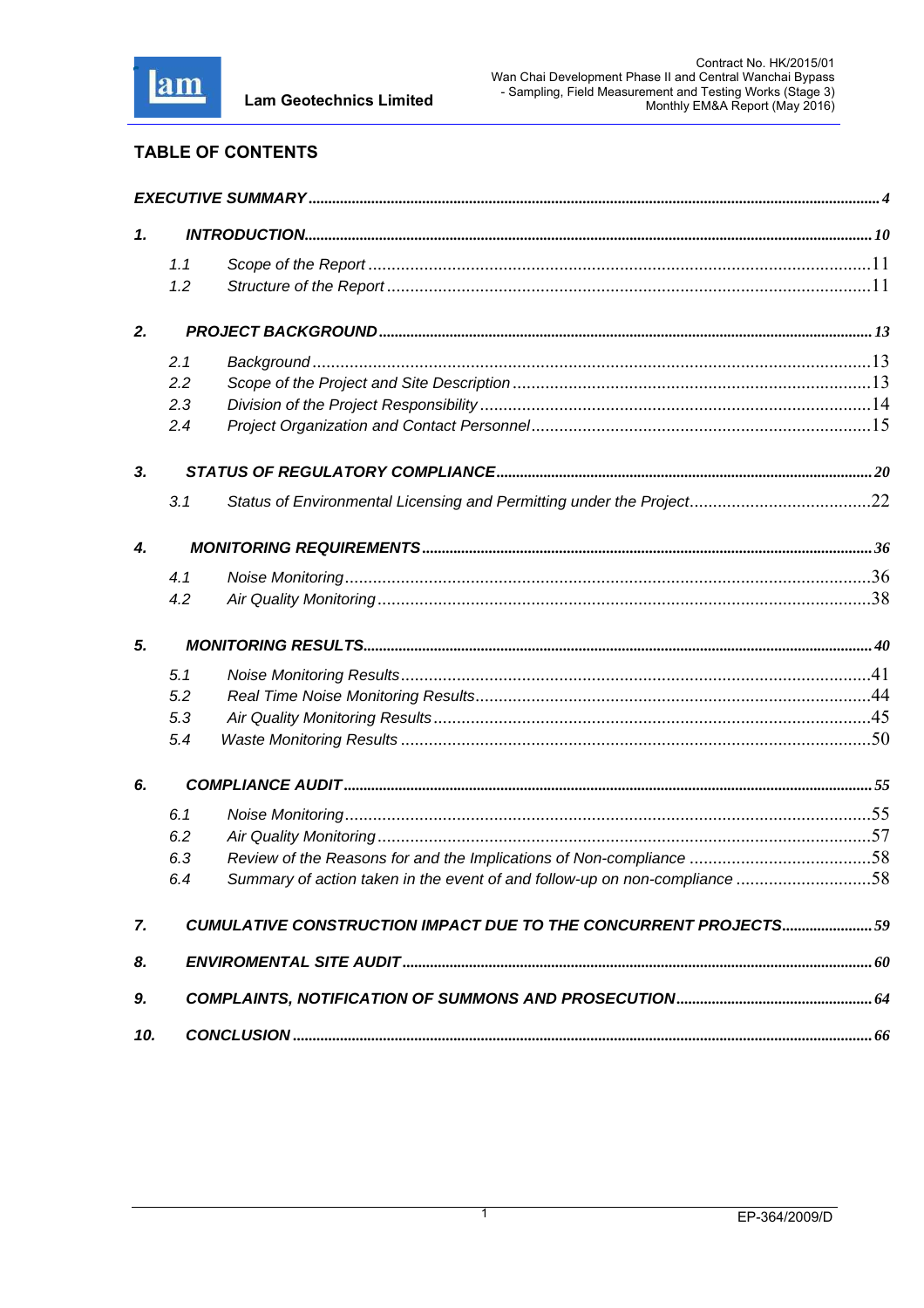

**LIST OF TABLES**  *Table 2.1 Schedule 2 Designated Projects under this Project Table 2.2 Details of Individual Contracts under the Project Table 2.3 Contact Details of Key Personnel Table 3.1 Summary of the current status on licences and/or permits on environmental protection pertinent to the Project Table 3.2 Cumulative Summary of Valid Licences and Permits under Contract no. HK/2009/01 Table 3.3 Summary of submission status under FEP-02/364/2009 Table 3.4 Cumulative Summary of Valid Licences and Permits under Contract no. HK/2009/02*<br>Table 3.5 *Summary o Table 3.5 Summary of submission status under FEP-01/364/2009 Table 3.6 Cumulative Summary of Valid Licences and Permits under Contract no. HY/2009/18 Table 3.7 Summary of submission status under FEP-05/364/2009/A Table 3.8 Cumulative Summary of Valid Licences and Permits under Contract no. HY/2009/15 Table 3.9 Summary of submission status under FEP-06/364/2009/A Table 3.10 Cumulative Summary of Valid License and Permits under Contract no. HY/2009/19 Table 3.11 Summary of submission status under FEP-07/364/2009/D Table 3.12 Cumulative Summary of Valid License and Permits under Contract no. HK/2012/08 Table 3.13 Summary of submission status under FEP-09/364/2009/B Table 3.14 Cumulative Summary of Valid License and Permits under Contract no. HY/2010/08 Table 3.15 Summary of submission status under FEP-10/364/2009/B Table 3.16 Cumulative Summary of Valid License and Permits under Contract no. HY/2011/08 Table 3.17 Summary of submission status under FEP-11/364/2009/B Table 4.1 Noise Monitoring Stations Table 4.2 Real Time Noise Monitoring Stations Table 4.3 Air Quality Monitoring Stations Table 5.1 Noise Monitoring Stations for Contract no. HY/2009/18 Table 5.2 Noise Monitoring Station for Contract no HK/2009/01 and HK/2009/02* **Noise Monitoring Stations for Contract no. HY/2009/15** *Table 5.4 Noise Monitoring Stations for Contract no. HY/2009/19 Table 5.5 Noise Monitoring Stations for Contract no. HY/2010/08 Table 5.6 Noise Monitoring Stations for Contract no. HY/2011/08 Table 5.7 Real Time Noise Monitoring Stations for Contract no. HY/2009/19 Table 5.8 Real Time Noise Monitoring Stations for Contract no. HY/2011/08 Table 5.9 Air Quality Monitoring Station for Contract no. HY/2009/18 Table 5.10 Air Quality Monitoring Station for Contract no. HK/2009/01 Table 5.11 Air Quality Monitoring Station for Contract no. HK/2009/02 Table 5.12 Air Quality Monitoring Stations for Contract no. HY/2009/15 Table 5.13 Air Quality Monitoring Station for Contract no. HY/2009/19 Table 5.14 Air Quality Monitoring Station for Contract no. HK/2012/08 Table 5.15 Air Quality Monitoring Stations for Contract no. HY/2010/08 Table 5.16 Air Quality Monitoring Stations for Contract no. HY/2011/08 Table 5.17 Details of Waste Disposal for Contract no. HK/2009/01 Table 5.18 Details of Waste Disposal for Contract no. HK/2009/02 Table 5.19 Details of Waste Disposal for Contract no. HY/2009/18 Table 5.20 Details of Waste Disposal for Contract no. HY/2009/15 Table 5.21 Details of Waste Disposal for Contract no. HY/2009/19 Table 5.22 Details of Waste Disposal for Contract no. HK/2012/08 Table 5.23 Details of Waste Disposal for Contract no. HY/2010/08 Table 5.24 Details of Waste Disposal for Contract no. HY/2011/08 Table 8.1 Summary of Environmental Inspections for Contract no. HY/2009/15 Table 8.5 Summary of Environmental Inspections for Contract no. HK/2009/02 Table 8.6 Summary of Environmental Inspections for Contract no. HK/2012/08 Table 8.7 Summary of Environmental Inspections for Contract no. HY/2010/08 Table 9.1 Cumulative Statistics on Complaints*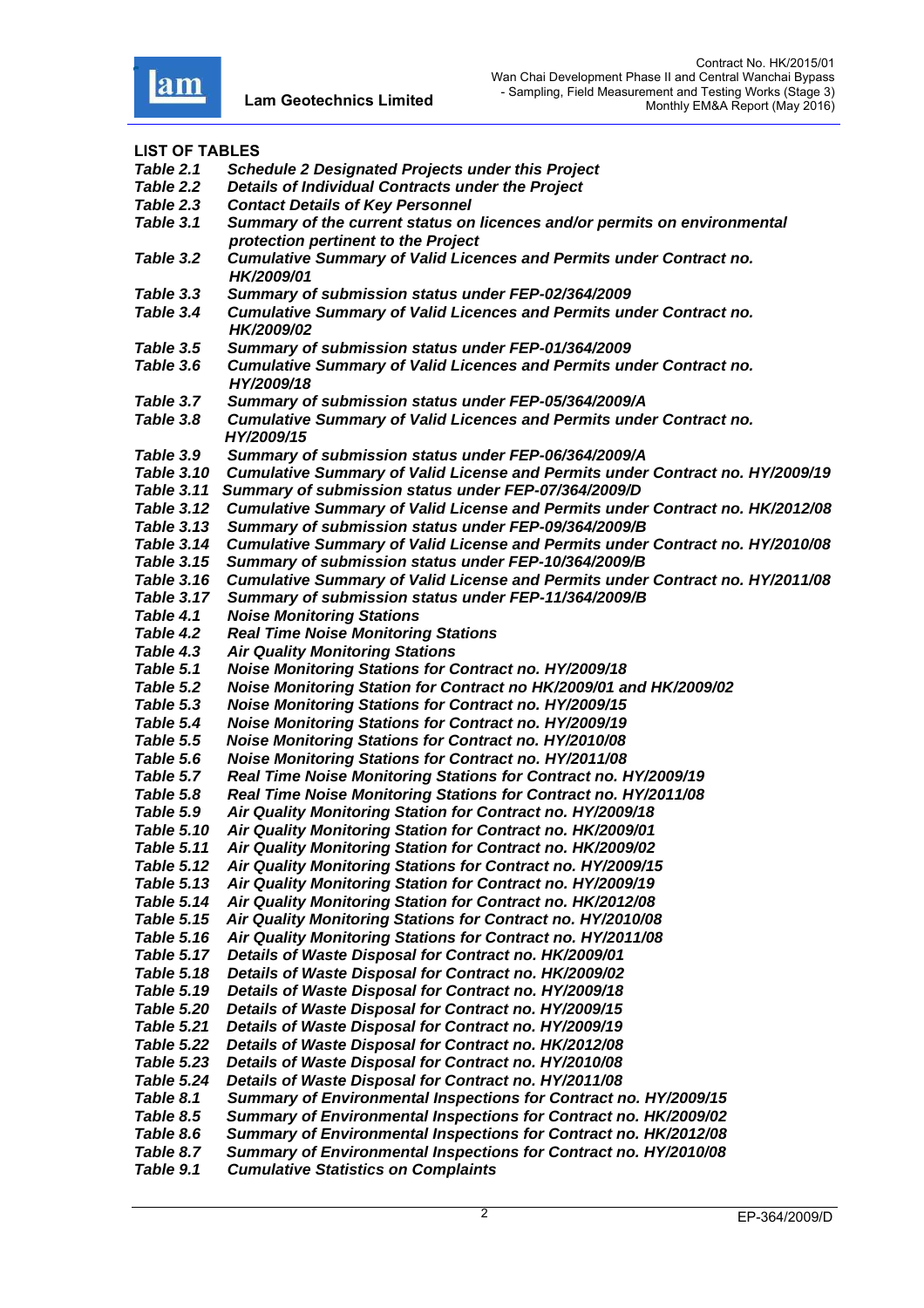

#### *Table 9.2 Cumulative Statistics on Successful Prosecutions Table 10.1 Summary of Key Construction Activities of Individual Contract(s) to be commenced in Coming Reporting Month*

#### *LIST OF FIGUREs*

| Figure 2.1 | Project Layout                                 |
|------------|------------------------------------------------|
| Figure 2.2 | <b>Project Organization Chart</b>              |
| Figure 4.1 | Locations of Environmental Monitoring Stations |

### **LIST OF APPENDICES**

- Appendix 3.1 Environmental Mitigation Implementation Schedule
- 
- Appendix 4.1 Action and Limit Level<br>Appendix 4.2 Copies of Calibration C
- Appendix 4.2 Copies of Calibration Certificates<br>Appendix 5.1 Monitoring Schedule for Reporting Monitoring Schedule for Reporting Month and Coming month
- Appendix 5.2 Noise Monitoring Results and Graphical Presentations
- Appendix 5.3 Air Quality Monitoring Results and Graphical Presentations
- Appendix 5.4 Real-time Noise Monitoring Results and Graphical Presentations
- Appendix 6.1 Event Action Plans
- Appendix 6.2 Notification of Exceedance
- Appendix 9.1 Complaint Log
- Appendix 10.1 Construction Programme of Individual Contracts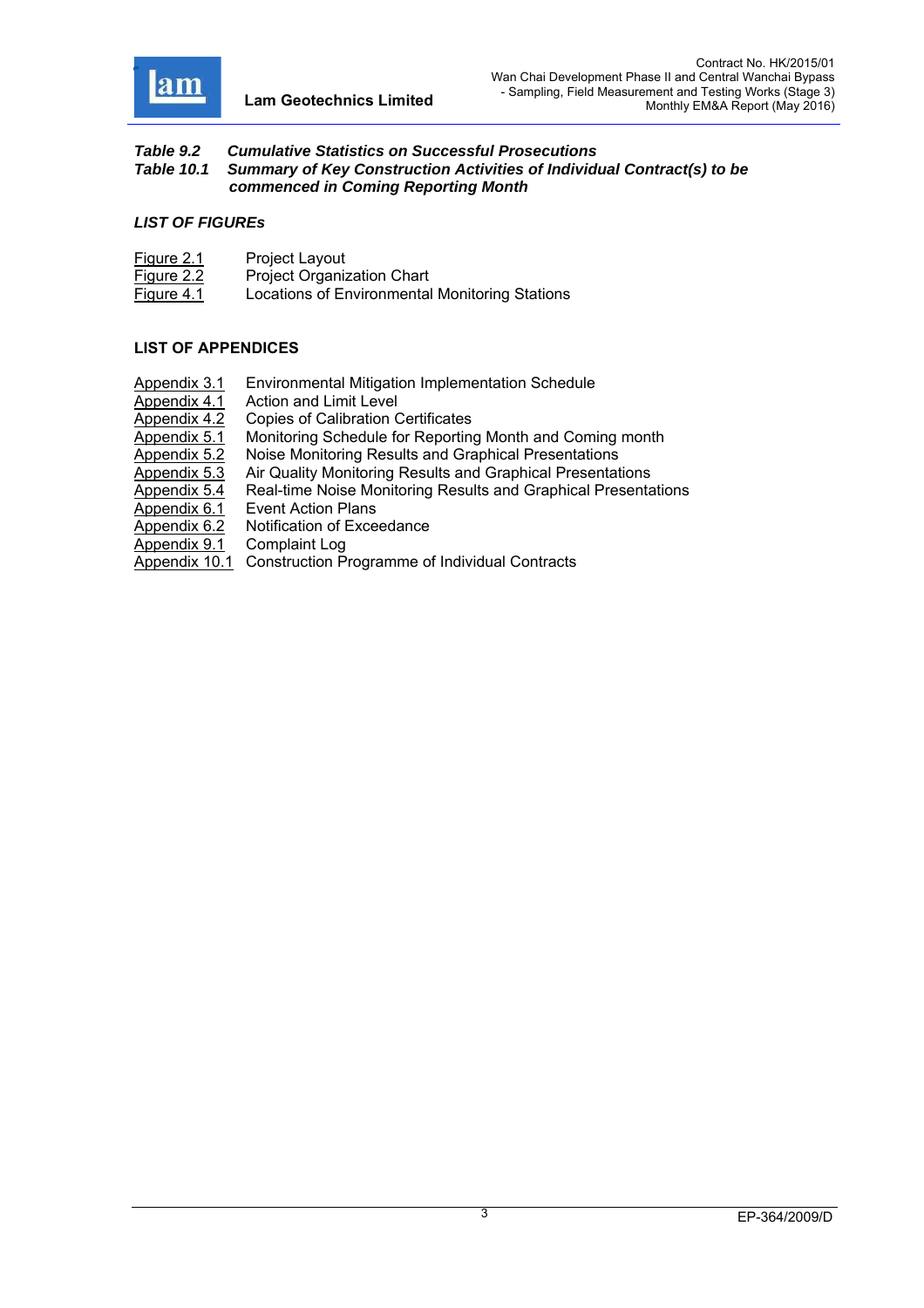

### **EXECUTIVE SUMMARY**

- i. This is the Environmental Monitoring and Audit (EM&A) Monthly Report May 2016 specific for Environmental Permit no. EP-364/2009/D, Further Environmental Permit nos. FEP-01/364/2009, FEP-02-364/2009, FEP-05/364/2009/A, FEP-06/364/2009/A FEP-07/364/2009/D, FEP-09/364/2009/B, FEP-10/364/2009/B and FEP-11/364/2009/B. The EM&A report is prepared by the Environmental Team (ET) employed under Contract No. HK/2015/01 – Wan Chai Development Phase II and Central Wanchai Bypass – Sampling, Field Measurement and Testing Works (Stage 3). This report presents the environmental monitoring findings and information recorded during the period of 27 April 2016 to 26 May 2016.
- ii. The implementation of the Environmental Monitoring and Audit Programme for the Wan Chai Development phase II and Central-Wan Chai Bypass Project has been taken over by the Lam Geotechnics Limited (LGL) under Contract HK/2015/01 – Wan Chai Development Phase II and Central Wanchai Bypass – Sampling, Field Measurement and Testing Works (Stage 3) from 27 December 2015 in continuation of the previous Environmental Team employed under Contact HK/2011/07 – Wan Chai Development Phase II and Central Wanchai Bypass – Sampling, Field Measurement and Testing Works (Stage 2).
- iii. In the reporting month, the principal work activities of individual contracts are included as follows:

Contract no. HY/2009/18 - Central - Wan Chai Bypass (CWB) - Central Interchange under FEP-05/364/2009/A

- Drainage works
- Road works
- Landscaping works
- Modification and Construction of Sign Gantries / Traffic Signs
- Maintenance works

Contract no. HK/2009/01 - Wan Chai Development Phase II - Central - Wan Chai Bypass at Hong Kong Convention and Exhibition Centre - Tunnel Works under FEP-02/364/2009

- Stage 3b backfilling works
- Stage 4 construction tunnel structure
- Reinstatement of outfall
- Reinstatement of triangular planter at Fenwick Pier Street

Contract no. HK/2009/02 - Wan Chai Development Phase II - Central - Wan Chai Bypass at Wan Chai East (CWB Tunnel) under FEP-01/364/2009

- Site clearance works was on going at OHVD at Tunnel Portion 1.
- Site clearance works was on going at OHVD at Tunnel Portion 2.
- Waterproofing work for side wall
- Middle wall and side wall construction
- Tunnel top slab construction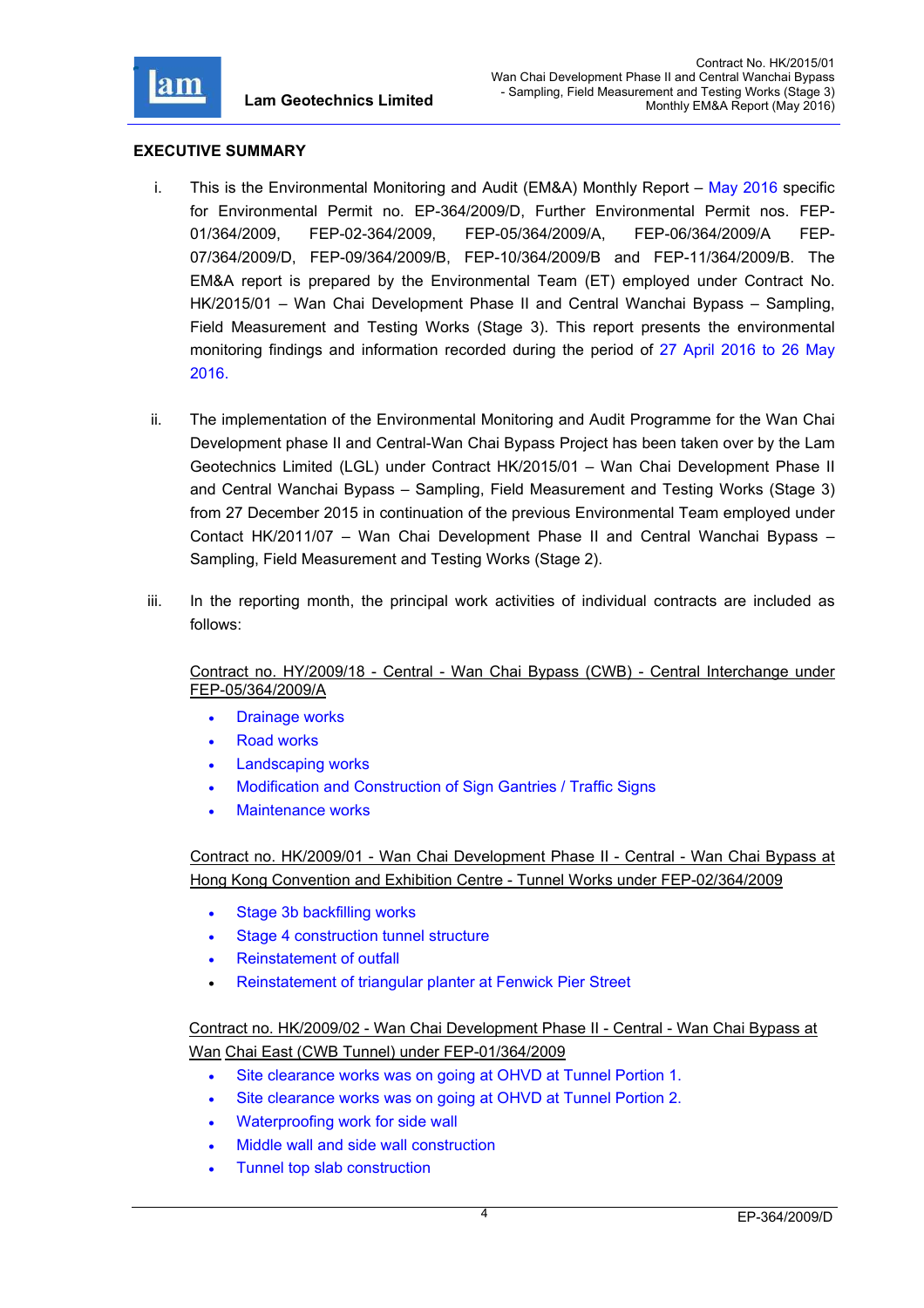

- Diaphragm wall panel construction
- Instrumentation work was on going
- Excavation work

### Contract no. HY/2009/15 - Central-Wanchai Bypass – Tunnel (Causeway Bay Typhoon Shelter Section) under FEP-06/364/2009/A

- Dismantle steel work at TPCWAW
- Remedial works at Mined Tunnel
- Remedial works at TS4, TPCWAE
- Reinstatement of Shaft B between TPCWAW and TPCWAE

#### Contract no. HY/2009/19 - Central - Wanchai Bypass Tunnel (North Point Section) and Island Eastern Corridor Link under FEP-07/364/2009/D

- Pier construction for IEC
- Construction of EVB
- Column modification at F1 to F8
- Oil Street drainage works
- Bridge construction and segment erection
- Hing Fat Street modification works
- EVA structure construction
- Hing Fat Street Slip Road Bridge E L3 railing construction
- Approach ramp sheet piling works
- EVB waterproofing works

# Contract no. HK/2012/08 – Wan Chai Development Phase II – Central- Wan Chai Bypass at Wan Chai West under FEP-09/364/2009B

- **•** Grouting
- Construction of MVB
- Construction of concrete plug
- Excavation and lateral support installation for CWB tunnel
- Structural works for CWB tunnel construction

# Contract no. HY/2010/08 –Central - Wan Chai Bypass (CWB) –Tunnel (Slip Road 8) under FEP-10/364/2009B

- Tree protection works next to existing BGO,
- Drainage improvement works,
- Excavation and Lateral Support for U-structure,
- Pipe piling & grouting works,
- Utility diversion works,
- Retaining wall works
- ELS works,
- Construction works for subway extension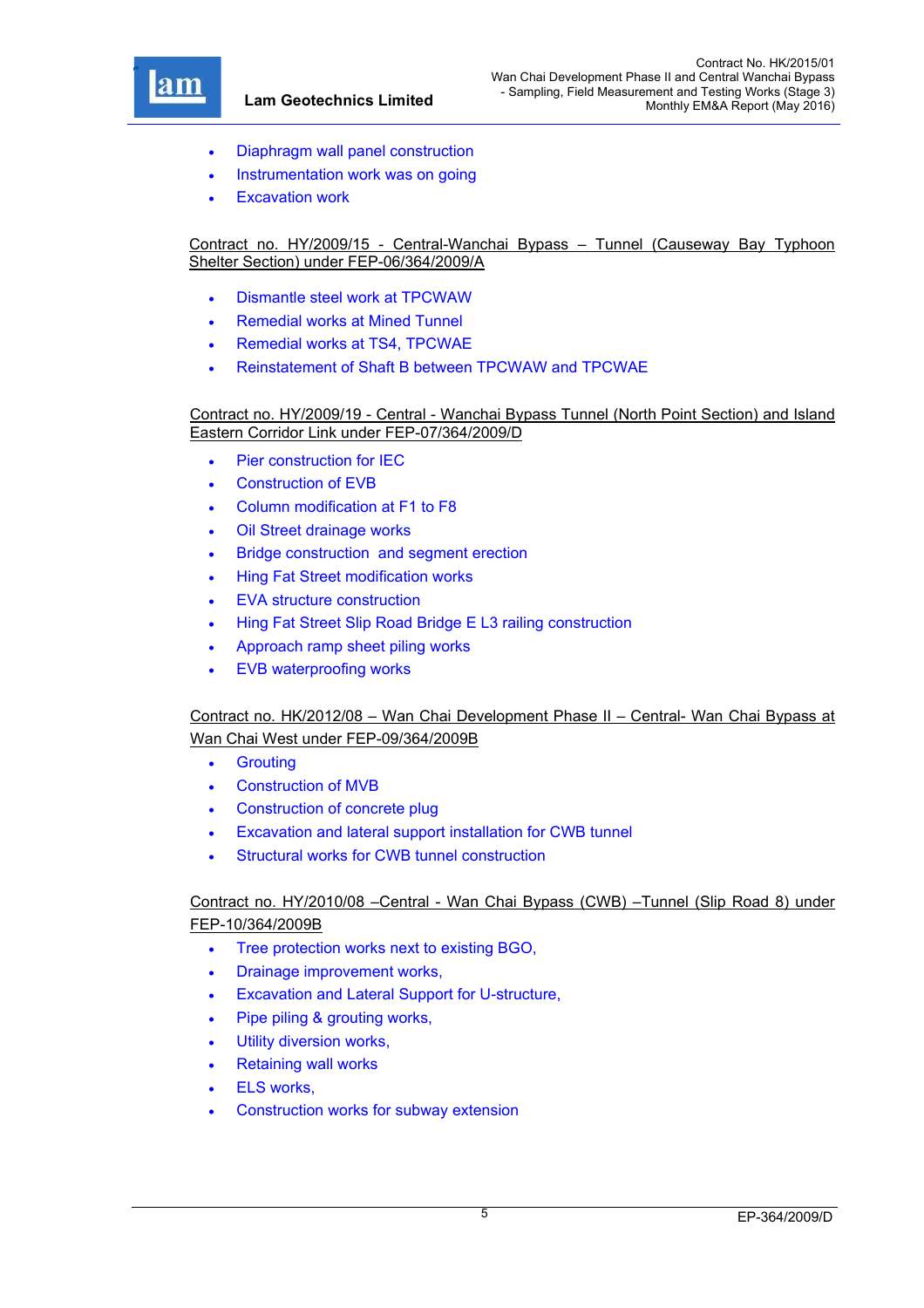r

Contract no. HY/2011/08 –Central - Wan Chai Bypass (CWB) –Tunnel Buildings, Systems and Fittings, and Works Associated with Tunnel Commissioning under FEP-11/364/2009B

- Construction of Ventilation Buildings, inclusive of Administration Building, East Ventilation Shaft West Ventilation Building
- Construction of Tunnel Thermal Barrier
- Installation of Electricals and Mechanicals
- Installation of Tunnel Features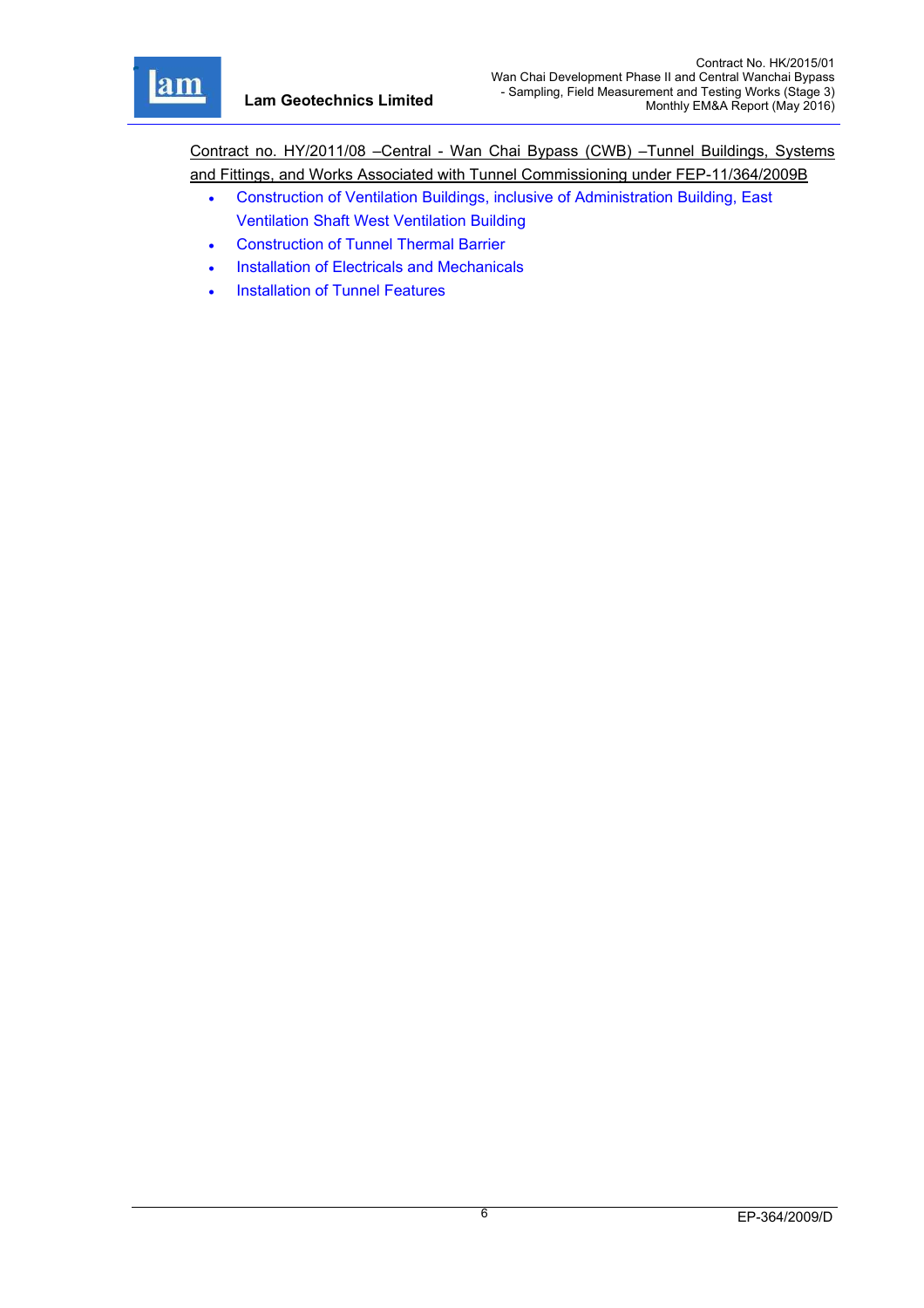

### Noise Monitoring

- iv. Noise monitoring during daytime was conducted at M1a Harbour Road Sports Center; M2b Noon-day gun area; M3a - Tung Lo Wan Fire Station; M4b - Victoria Center; M5b - City Garden, M6 - HK Baptist Church Henrietta Secondary School, M7e and M7w – International Financial Centre East Podium and International Finance Centre West Podium and M8 – City Hall on weekly basis in the reporting month.
- v. Two limit level exceedances were recorded at noise monitoring station M1a Habour Road Sports Center on 04 and 24 May 2016. The exceedances were concluded as non-project related.
- vi. 24-hour real time noise monitoring was conducted at RTN1 FEHD Hong Kong Transport Section Whitfield Depot for construction activities at IEC bridge deck. No limit level exceedance was recorded in the reporting month.
- vii. 24-hour real time noise monitoring was conducted at RTN2a Hong Kong Electric Centre. No limit level exceedance was recorded in the reporting month.
- viii. 24-hour real time noise monitoring was conducted at RTN3 Yu Lee Mo Fan Memorial School. No project related exceedance was recorded in the reporting month.
- ix. 24-hour real time noise monitoring was conducted at RTN4 Causeway Bay Community Centre. No project related exceedance was recorded in the reporting month.

#### Air Quality Monitoring

- x. 1-hour and 24-hour Total Suspended Particulates (TSP) monitoring were conducted at CMA1b – Oil Street Site Office; CMA2a - Causeway Bay Community Center; CMA3a - CWB PRE Site Office Area; CMA4a – Society for the Prevention of Cruelty to Animals; CMA5b - Pedestrian Plaza; MA1e and MA1w – International Finance Centre eastern and western podium on every six days basis.
- xi. No action or limit level exceedance was recorded in the reporting month.
- xii. Due to interruption of electricity supply, the following TSP monitoring were rescheduled :- The 24hr TSP monitoring at air quality monitoring station CMA5b was rescheduled from 20 May 2016 to 21 May 2016. The 1hr TSP monitoring at air quality monitoring station CMA2a was rescheduled from 05 May 2016 to 07 May 2016. The 1hr TSP monitoring at air quality monitoring station CMA5b was rescheduled from 17 May 2016 to 20 May 2016. Complaints, Notifications of Summons and Successful Prosecutions
- xiii. One environmental complaint was received in the reporting month.
- xiv. A EPD complaint regarding noise nuisance referred by RSS was received by ET on 27 May 2016 (EPD Ref: H05/RS/00012646-16 dated 27 May 2016). The complainant reported that a generator was operated round-the-clock in the Chun Wo- CRGL JV construction site near Wanchai Ferry Pier that cause noise nuisance. (Contract No. HK/2009/02).

ET confirmed with the Resident Site Staff that a generator deployed under Contract HK/2009/02 near the covered walkway for Wanchai Ferry Pier at Portion 2 area and was operated from 1900hrs on 24 May 2016 to 0700hrs on 25 May 2016 and from 1900hrs on 25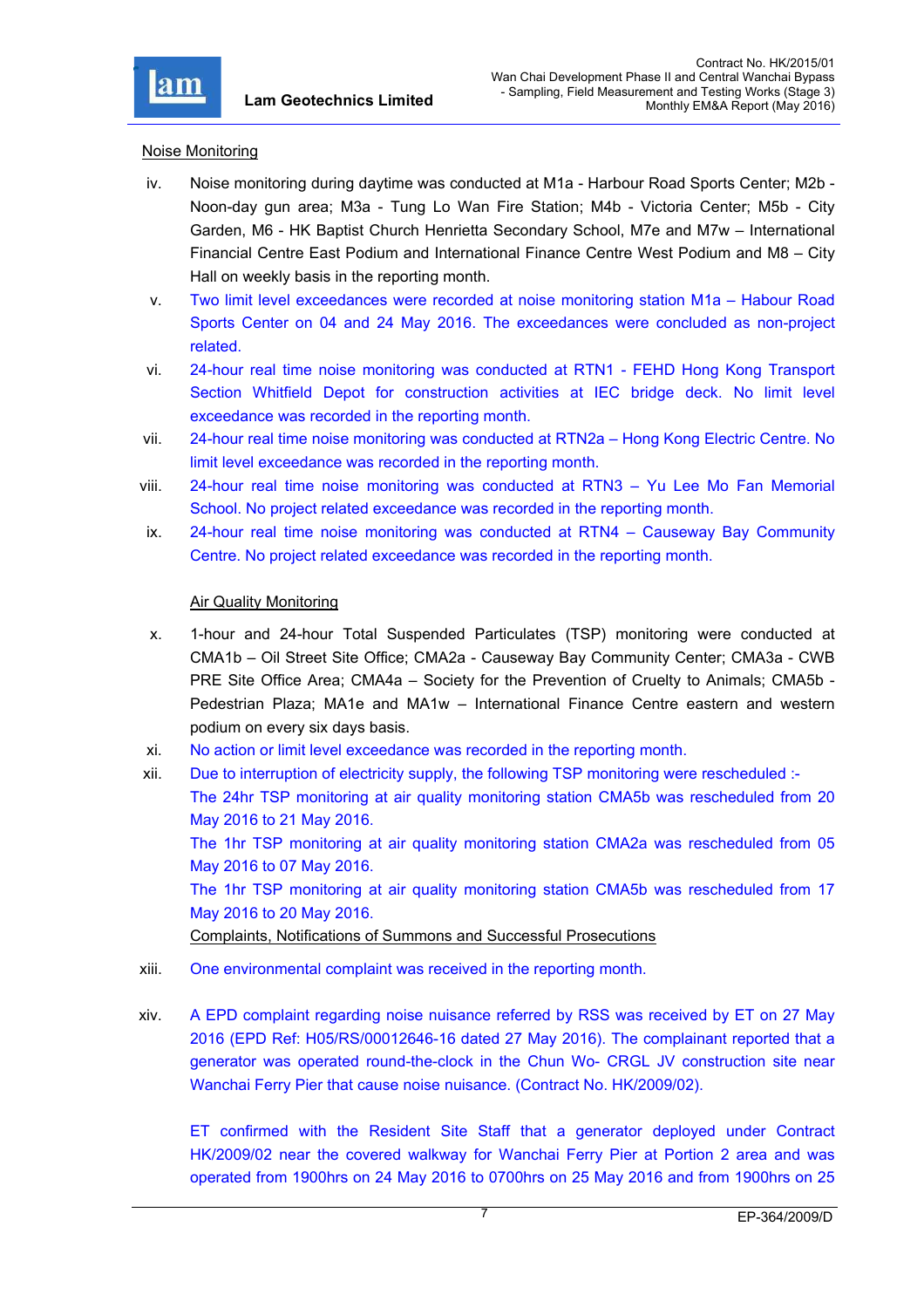

r

May 2016 to 0700hrs on 26 May 2016. The generator was used for the power supply of lighting inside Tunnel Portions 1 and 2.

According to the relevant site records provided by RSS, a generator deployed under Contract HK/2009/02 near the covered walkway for Wanchai Ferry Pier at Portion 2 area and was operated from 1900hrs on 24 May 2016 to 0700hrs on 25 May 2016 and from 1900hrs on 25 May 2016 to 0700hrs on 26 May 2016. The generator was used for the power supply of lighting inside Tunnel Portions 1 and 2. Based on review on site information, relevant Construction Noise Permits GW-RS0516-16 and GW-RS0390-16 for the operation of the concerned generator were confirmed in place while no sufficient site information was considered available to demonstrate the use of acoustic enclosure for the operation of the generator following the special condition 3d item 4. Despite the above, the Contractor of HK/2009/02 has suspended the use of the generator at the concerned location after 2300hours to minimize potential noise concern to the surroundings from 28 May 2016.

Nevertheless, the Contractor of HK/2009/02 was reminded to upkeep the site control system for construction works carried out during restricted hours and night time for Construction Noise Permit compliance and maintain regular maintenance of the plant and equipment deployed to avoid potential nuisance to the nearby public.

#### Site Inspections and Audit

- xv. The Environmental Team (ET) conducted weekly site inspections for Contract no. HY/2009/15, HY/2009/18, HY/2009/19, HY/2010/08, HK/2009/01, HK/2009/02, HK/2012/08 and HY/2011/08 in this reporting period.
- xvi. Construction of bored pile E3B under HY/2009/17 was confirmed completed and the respective work area under FEP-03/364/2009 was handover and inspected under HY/2009/19 from 19 Dec 2012 onwards.
- xvii. Construction works under HK/2010/06 was confirmed completed and the respective work area under FEP-08/364/2009/A was handover and inspected under HK/2012/08 from 22 Sep 2014 onwards.
- xviii. The Contractors rectified major observations and recommendations made during the audit sessions. No non-conformance was identified during the site inspections.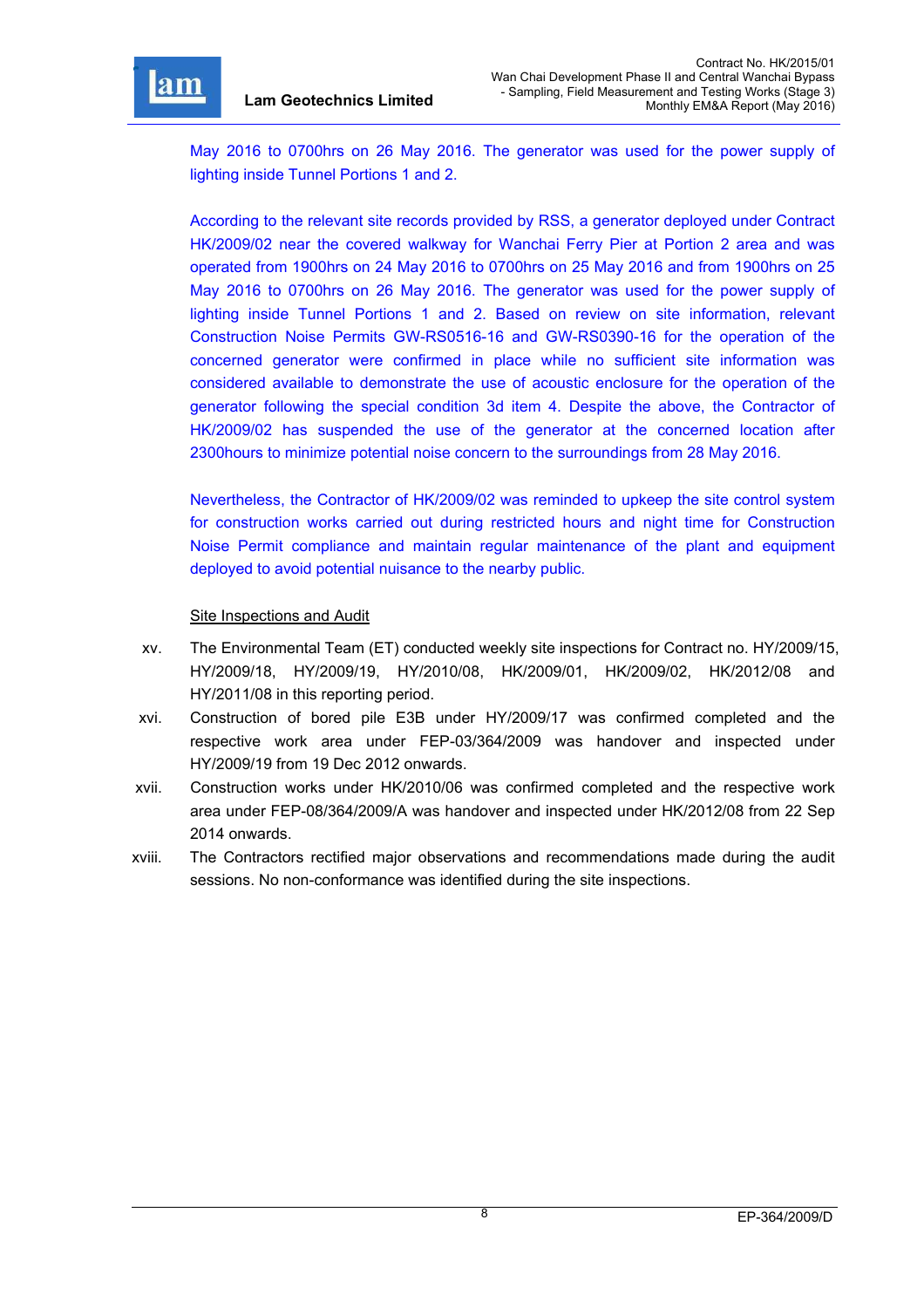

#### Future Key Issues

xix. In the coming reporting month, the principal work activities of individual contracts are anticipated as follows:

# Contract no. HY/2009/18 – Central – Wan Chai Bypass (CWB) – Central Interchange under FEP-05/364/2009/A

- Drainage works
- Road works
- Landscaping works
- Modification and Construction of Sign Gantries / Traffic Signs
- Maintenance works

Contract no. HK/2009/01 – Wan Chai Development Phase II – Central – Wan Chai Bypass at Hong Kong Convention and Exhibition Centre – Tunnel Works under FEP-02/364/2009

- Stage 4 backfilling works
- Reinstatement of outfall

# Contract no. HK/2009/02 – Wan Chai Development Phase II – Central – Wan Chai Bypass at Wan Chai East (CWB Tunnel) under FEP-01/364/2009

- Construction of pre-cast concrete cover
- Tunnel OHVD construction
- Tunnel wall and top slab construction
- Waterproofing layer at tunnel top slab
- Road side barrier construction
- **ELS S4 removal and king post load transfer**
- Tunnel backfilling
- Removal of remaining temporary sheet-pile seawall
- Removal of blockwork seawall near the interface between Portion 2 and Portion 5
- Diaphragm wall construction
- Excavation work
- Strut installation
- Demolition of ex-WSD salt water pumping station

Contract no. HY/2009/15 – Central-Wanchai Bypass – Tunnel (Causeway Bay Typhoon Shelter Section) under FEP-06/364/2009/A

- **Remedial works at Mined Tunnel**
- Remaining works inside tunnel at TS4 and TPCWAE
- Removal of temporary reclamation at TPCWAW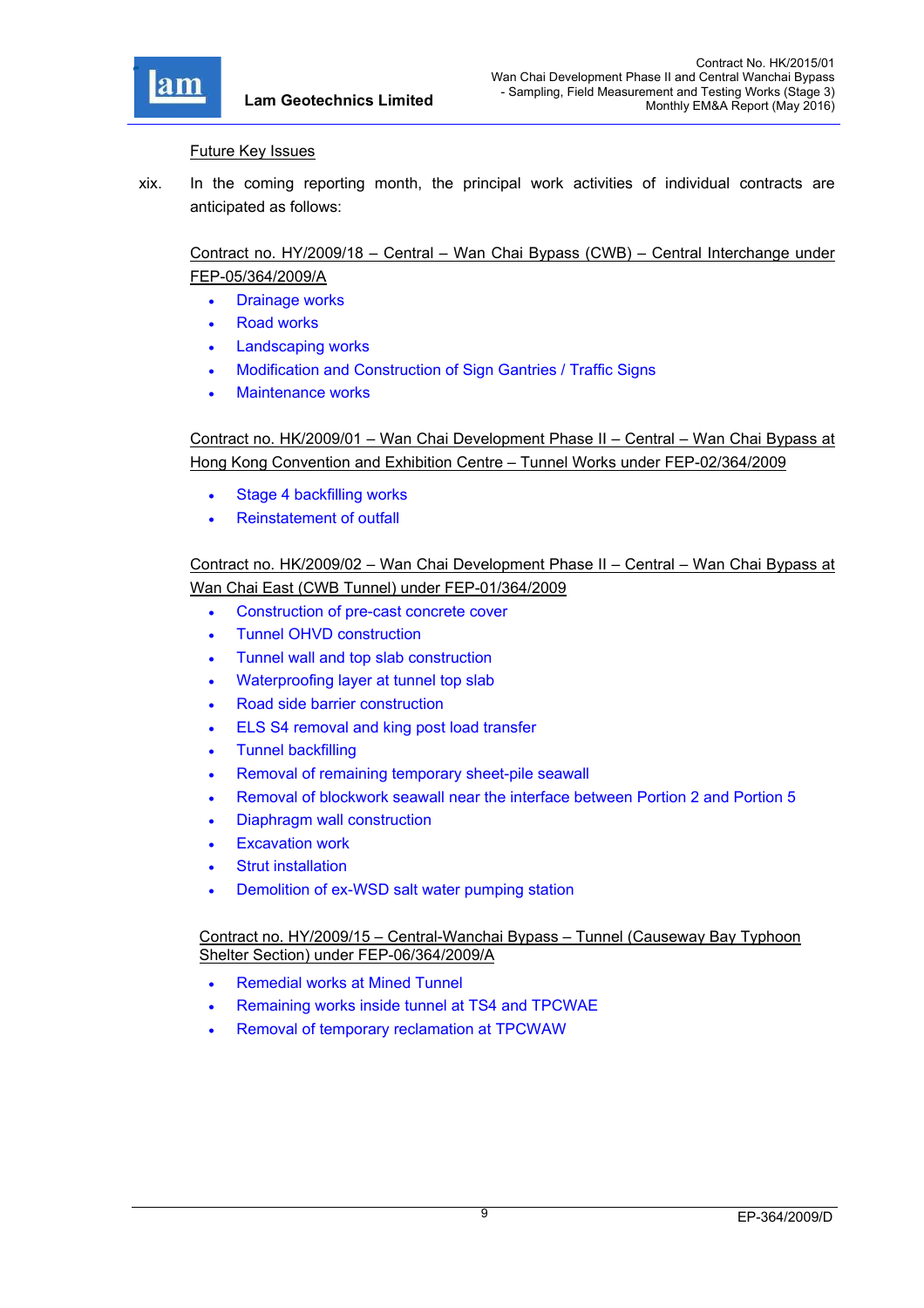r

Contract no. HY/2009/19 – Central – Wanchai Bypass Tunnel (North Point Section) and Island Eastern Corridor Link under FEP-07/364/2009/D

- Pier construction for IEC
- Construction of EVB
- Column modification at F1 to F8
- Oil Street drainage works
- Approach ramp sheet piling and pre-bored piling works
- Bridge construction and segment erection
- Hing Fat Street modification works
- EVA structure construction
- Hing Fat Street Slip Road Bridge E parapet construction
- EVB waterproofing works
- Excavation / Construction of retaining wall

Contract no. HK/2012/08 – Wan Chai Development Phase II – Central- Wan Chai Bypass at Wan Chai West under FEP-09/364/2009/B

- **•** Grouting
- Construction of MVB
- Construction of concrete plug
- Excavation and lateral support installation for CWB tunnel
- Structural works for CWB tunnel construction

## Contract no. HY/2010/08 –Central - Wan Chai Bypass (CWB) –Tunnel (Slip Road 8) under FEP-10/364/2009

- Tree protection works next to existing BGO,
- Drainage improvement works,
- Excavation and Lateral Support for U-structure,
- Pipe piling & grouting works,
- Utility diversion works,
- Retaining wall works
- ELS works,
- D-wall drill cutting works
- Construction works for subway extension

Contract no. HY/2011/08 – Central - Wan Chai Bypass (CWB) –Tunnel Buildings, Systems and Fittings, and Works Associated with Tunnel Commissioning under FEP-11/364/2009B

- Construction of Ventilation Buildings, inclusive of Administration Building, East Ventilation Shaft, West Ventilation Building
- Construction of Tunnel Thermal Barrier
- Installation of Electricals and Mechanicals
- Installation of Tunnel Features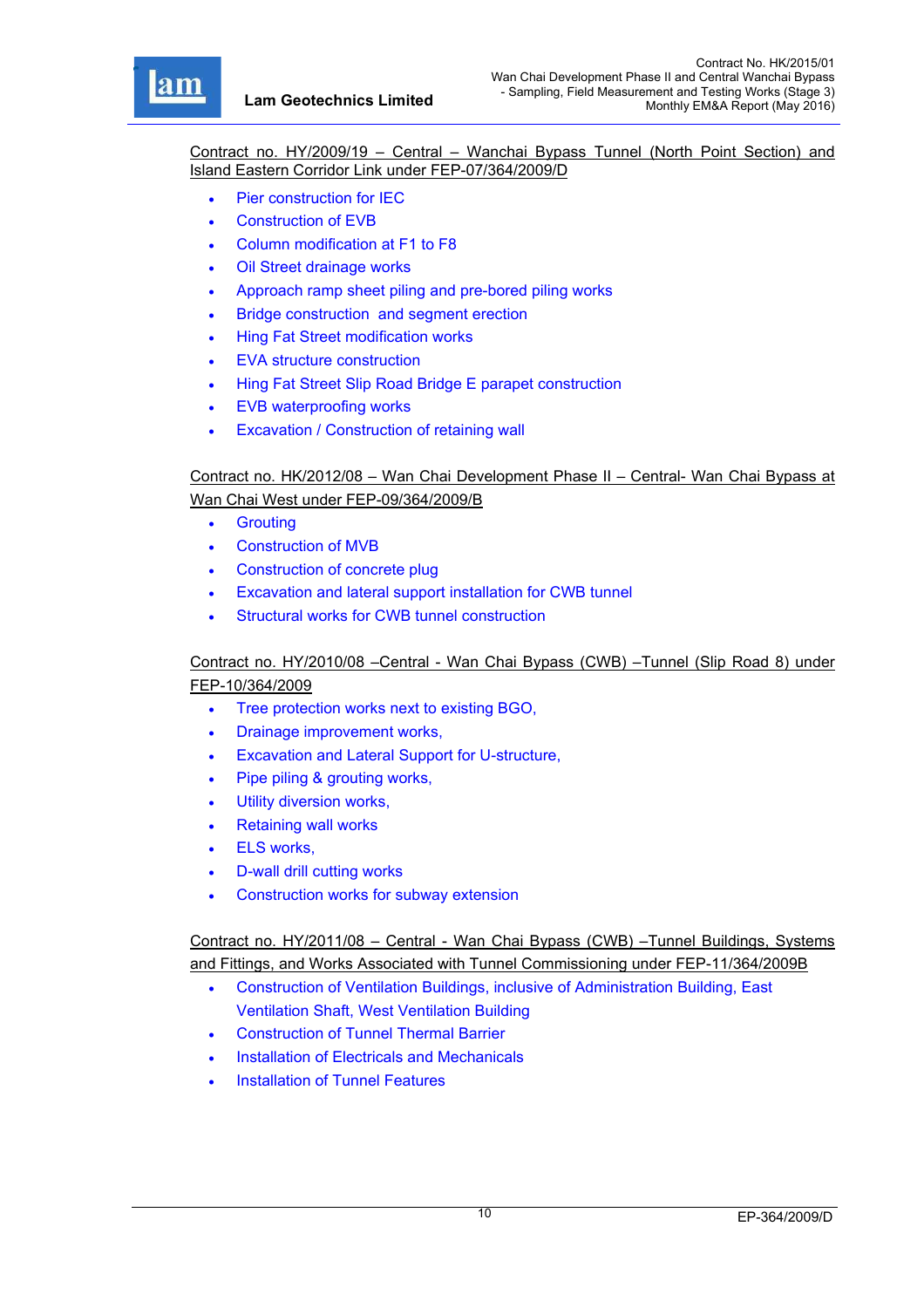

# **1 INTRODUCTION**

## **1.1 Scope of the Report**

- 1.1.1. Lam Geotechnics Limited (LGL) has been appointed to work as the Environmental Team (ET) under Environmental Permit no. EP-364/2009/D and Further Environmental permit nos. FEP-01/364/2009, FEP-02/364/2009, FEP-05/364/2009/A, FEP-06/364/2009/A, FEP-07/364/2009/D, FEP-09/364/2009/B, FEP-10/364/2009B and FEP-11/364/2009B to implement the Environmental Monitoring and Audit (EM&A) programme as stipulated in the EM&A Manual of the approved Environmental Impact Assessment (EIA) Report for Wan Chai Development phase II and Central-Wan Chai Bypass (Register No.: AEIAR-125/2008) and in the EM&A Manual of the approved EIA Report for Central-Wan Chai Bypass and Island Eastern Corridor Link (Register No. AEIAR-041/2001).
- 1.1.2. This report presents the environmental monitoring and auditing work carried out in accordance to the Section 10.3 of EM&A Manual and "*Environmental Monitoring and Audit Requirements"* under Particular Specification Section 27.
- 1.1.3. This report documents the finding of EM&A works for Environmental Permit (EP) no. EP-364/2009/D, Further Environmental Permit (FEP) nos. FEP-01-364/2009, FEP-02/364/2009, FEP-05/364/2009/A, FEP-06/364/2009/A, FEP-07/364/2009/D, FEP-09/364/2009/B, FEP-10/364/2009/B and FEP-11/364/2009/B during the period 27 April 2016 to 26 May 2016.

### **1.2 Structure of the Report**

- **Section 1** *Introduction* details the scope and structure of the report.
- **Section 2** *Project Background* summarizes background and scope of the project, site description, project organization and contact details of key personnel during the reporting period.
- **Section 3** *Status of Regulatory Compliance* summarizes the status of valid Environmental Permits / Licenses during the reporting period.
- **Section 4** *Monitoring Requirement***s** summarizes all monitoring parameters, monitoring methodology and equipment, monitoring locations, monitoring frequency, criteria and respective event and action plan and monitoring programmes.
- **Section 5** *Monitoring Results* summarizes the monitoring results obtained in the reporting period.
- **Section 6 C***ompliance Audit* summarizes the auditing of monitoring results, all exceedances environmental parameters.
- **Section 7** *Cumulative Construction Impact due to the Concurrent Projects*  summarizes the relevant cumulative construction impact due to the concurrent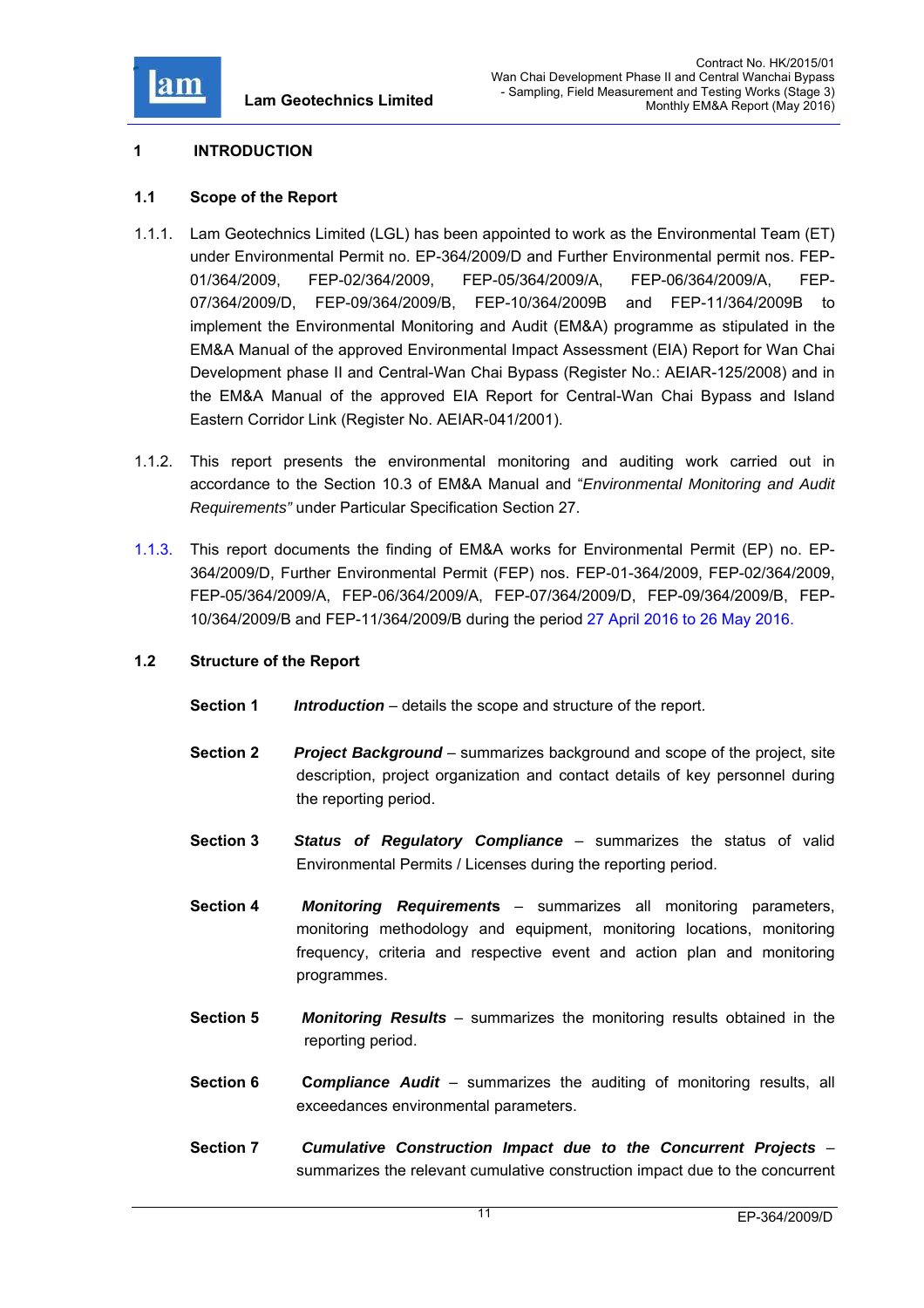

activities of the concurrent Projects.

- **Section 8** *Environmental Site Audit*  summarizes the findings of weekly site inspections undertaken within the reporting period, with a review of any relevant follow-up actions within the reporting period.
- **Section 9** *Complaints, Notification of summons and Prosecution –* summarizes the cumulative statistics on complaints, notification of summons and prosecution
- **Section 10** *Conclusion*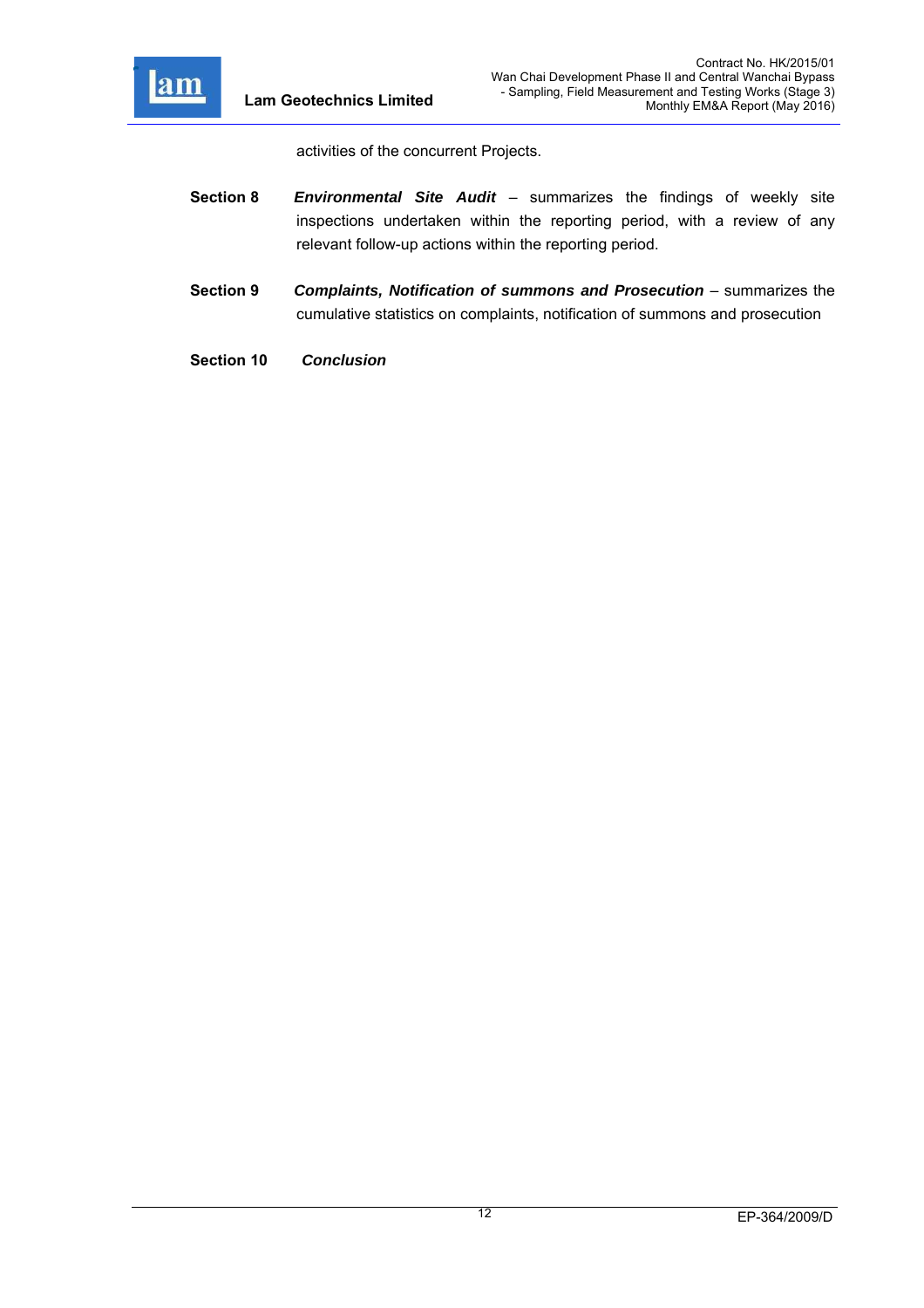

# **2 PROJECT BACKGROUND**

## **2.1 Background**

- 2.1.1. "Wan Chai Development phase II and Central-Wan Chai Bypass" and "Central-Wan Chai Bypass and Island Eastern Corridor Link" (hereafter called "the Project") are Designated Project (DP) under the Environmental Impact Assessment Ordinance (Cap. 499) (EIAO). The Environmental Impact Assessment (EIA) Reports for Central-Wan Chai Bypass and Island Eastern Corridor Link (Register No. AEIAR-041/2001) and Wan Chai Development phase II and Central-Wan Chai Bypass (Register No.: AEIAR-125/2008) have been approved on 31 August 2001 and 11 December 2008 respectively.
- 2.1.2. The key purpose of Wan Chai Development Phase II (WDII) is to provide land at Wan Chai North and North Point for construction of the Central-Wan Chai Bypass and Island Eastern Corridor Link (CWB). Land formed under the project will be developed as a world-class waterfront promenade joining that at the new Central waterfront for public enjoyment.
- 2.1.3. There is a compelling and present need for the CWB to provide relief to the very congested east-west Connaught Road Central/Harcourt Road / Gloucester Road Corridor (the Corridor) which is currently operating beyond its capacity. The CWB will provide relief to the existing congestion along the Corridor and cater for the anticipated growth of traffic on Hong Kong Island. Without the CWB and its access roads, there will not be sufficient capacity to serve the heavy traffic demands at both strategic and local levels.

# **2.2 Scope of the Project and Site Description**

- 2.2.1. Design and Construction of Central Wan Chai Bypass and Island Eastern Corridor Link under the Project involves the construction and operation of a trunk road and its road tunnel more than 800m in length between portals that is shown at *Figure 2.1*.
- 2.2.2. The study area encompasses existing developments from Central to North Point. The scope of the Central-Wanchai Bypass (CWB) and Island Eastern Corridor Link (IECL) includes:
	- A dual three-lane trunk road, approximately 4.5 km in length, and tunnel approximately 3.7 km in length defined from the connection with the existing Rumsey Street Flyover in Central, through to a connection with the existing Island Eastern Corridor to the east of the Causeway Bay Typhoon Shelter (CBTS);
	- The Central Interchange near the Rumsey Street Flyover to provide road connections to the Central area;
	- Tunnel control buildings and ventilation buildings;
	- Slip roads to connect the CWB to the local road system in the Wan Chai North and Causeway Bay area;
	- Associated road lighting, road signing, traffic control and surveillance system; and
	- Other associated works.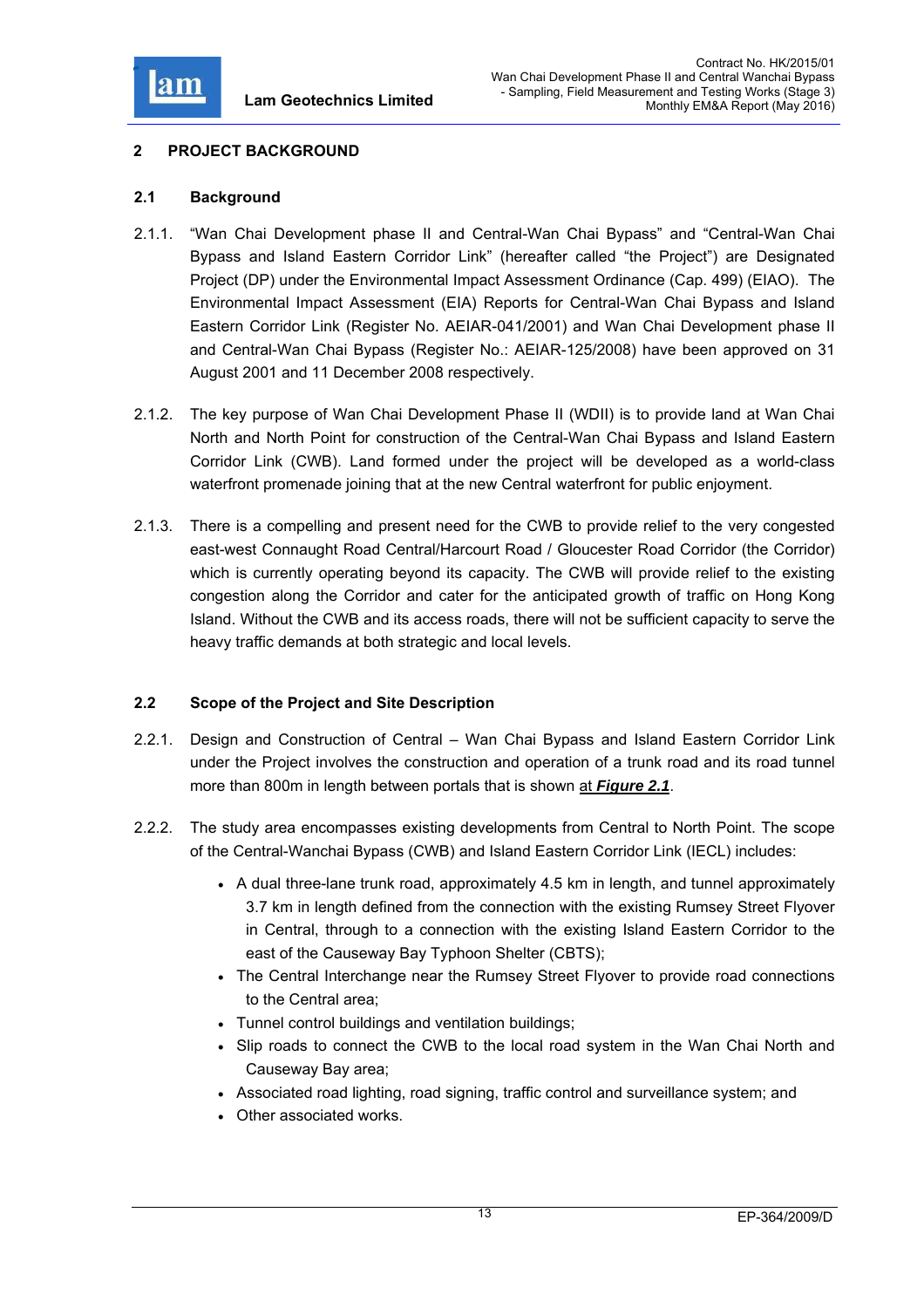

2.2.3. The project also contains various Schedule 2 DPs that, under the EIAO, require Environmental Permits (EPs) to be granted by the DEP before they may be either constructed or operated. *Table 2.1* summarises the five individual DPs under this Project. *Figure 2.1* shows the locations of these Schedule 2 DPs.

| <b>Item</b>     | <b>Designated Project</b>                                                                   | <b>EIAO Reference</b>                 | <b>Reason for inclusion</b>                                                                                         |
|-----------------|---------------------------------------------------------------------------------------------|---------------------------------------|---------------------------------------------------------------------------------------------------------------------|
| DP <sub>1</sub> | Central-Wanchai Bypass<br>(CWB) including its road<br>tunnel and slip roads                 | Schedule 2, Part I, A.1<br>and A.7    | Trunk road and road tunnel<br>more than 800 m in length                                                             |
| DP <sub>2</sub> | Road P2 and other roads<br>which are classified as<br>primary/district distributor<br>roads | Schedule 2, Part I, A.1               | Primary / district distributor<br>roads                                                                             |
| DP3             | Reclamation works including<br>associated dredging works                                    | Schedule 2, Part I, C.1<br>and $C.12$ | Reclamation more than 5 ha<br>in size and a dredging<br>operation less than 100 m<br>from a seawater intake point   |
| DP <sub>5</sub> | Wan Chai East Sewage<br>Outfall                                                             | Schedule 2, Part I, F.5<br>and $F.6$  | Submarine sewage pipelines<br>with a total diameter more<br>than 1,200 mm and include a<br>submarine sewage outfall |
| DP <sub>6</sub> | Dredging for the Cross-<br>harbour Water Mains from<br>Wan Chai to Tsim Sha Tsui            | Schedule 2, Part I, C.12              | A dredging operation less<br>than 100 m from a seawater<br>intake point                                             |

*Table 2.1 Schedule 2 Designated Projects under this Project* 

# **2.3 Division of the Project Responsibility**

- 2.3.1. Due to the multi-contract nature of the Project, there are a number of contracts sub-dividing the whole works area into different work areas to be commenced. Contractors of individual contracts will be required by the EP holder to apply Further Environmental Permits such that the impact monitoring stations are sub-divided accordingly to facilitate the implementation of EM&A programme and to streamline the EM&A reporting for individual FEP holders correspondingly.
- 2.3.2. The details of individual contracts are summarized in *Table2.2*.

*Table 2.2 Details of Individual Contracts under the Project* 

| Contract<br>No. | <b>Contract Title</b>                                                                                                           | <b>Associated DP(s)</b> | <b>Construction</b><br><b>Commencement Date</b> |
|-----------------|---------------------------------------------------------------------------------------------------------------------------------|-------------------------|-------------------------------------------------|
| HY/2009/17      | Central – Wan Chai Bypass (CWB) at<br>FEHD Whitfield Depot - Advanced<br>piling works.                                          | DP <sub>1</sub>         | 5 October 2010<br>(Completed)                   |
| HY/2009/18      | Central - Wan Chai Bypass (CWB) -<br>Central Interchange                                                                        | DP <sub>1</sub>         | 21 April 2011                                   |
| 04/HY/2006      | Reconstruction of Bus Terminus near<br>Man Yiu Street and Man Kwong Street                                                      | DP <sub>1</sub>         | September 2010<br>(Completed)                   |
| HK/2009/01      | Wan Chai Development Phase II -<br>Central - Wan Chai Bypass at Hong<br>Kong Convention and Exhibition<br>Centre - Tunnel Works | DP1, DP2                | 25 August 2011                                  |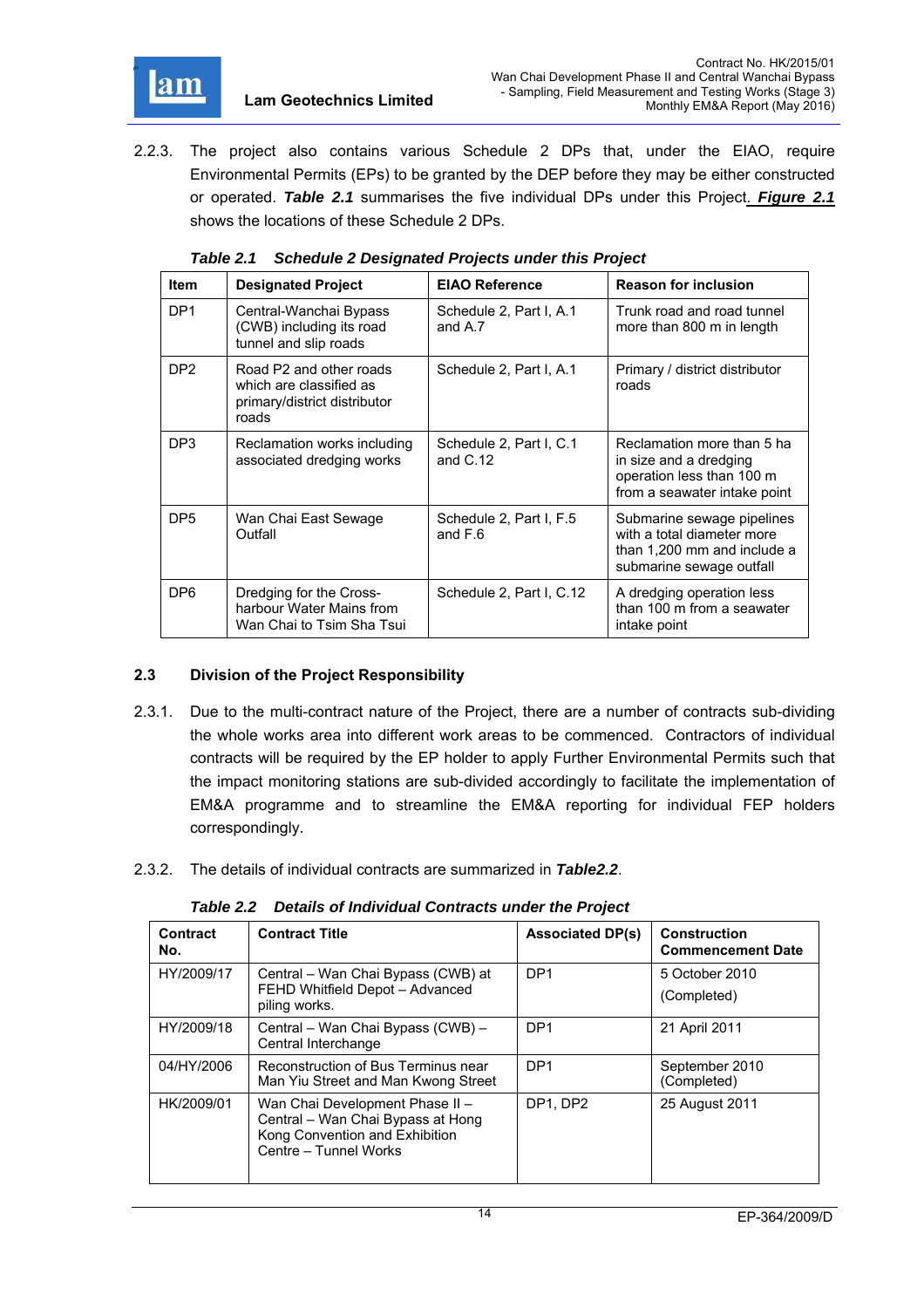

| Contract<br>No. | <b>Contract Title</b>                                                                                                             | <b>Associated DP(s)</b> | <b>Construction</b><br><b>Commencement Date</b> |
|-----------------|-----------------------------------------------------------------------------------------------------------------------------------|-------------------------|-------------------------------------------------|
| HK/2009/02      | Wan Chai Development Phase II -<br>Central - Wan Chai Bypass at Wan<br>Chai East(CWB Tunnel)                                      | DP <sub>1</sub>         | 26 April 2011                                   |
| HY/2009/15      | Central-Wanchai Bypass - Tunnel<br>(Causeway Bay Typhoon Shelter<br>Section)                                                      | DP1,DP3                 | 13 July 2011                                    |
| HY/2009/19      | Central - Wanchai Bypass Tunnel<br>(North Point Section) and Island Eastern<br><b>Corridor Link</b>                               | DP <sub>1</sub>         | 24 March 2011                                   |
| HK/2010/06      | Wan Chai Development Phase II-<br>Central-Wan Chai Bypass over MTR<br><b>Tsuen Wan Line</b>                                       | DP <sub>3</sub>         | 22 March 2011<br>(Completed)                    |
| HK/2012/08      | Wan Chai Development Phase II-<br>Central-Wan Chai Bypass at Wan Chai<br>West                                                     | DP1, DP2, DP3           | 10 March 2014                                   |
| HY/2010/08      | Central- Wanchai Bypass Tunnel -<br>Tunnel (Slip Road 8)                                                                          | DP1, DP2, DP3           | 21 March 2013                                   |
| HY/2011/08      | Central - Wan Chai Bypass (CWB) -<br>Tunnel Buildings, Systems and Fittings,<br>and Works Associated with Tunnel<br>Commissioning | DP <sub>1</sub>         | 8 October 2014                                  |

# **2.4 Project Organization and Contact Personnel**

- 2.4.1. Civil Engineering and Development Department and Highways Department are the overall project controllers for the Wan Chai Development Phase II and Central-Wan Chai Bypass respectively. For the construction phase of the Project, Project Engineer, Contractor(s), Environmental Team and Independent Environmental Checker are appointed to manage and control environmental issues.
- 2.4.2. The proposed project organization and lines of communication with respect to environmental protection works are shown in *Figure 2.2*. Key personnel and contact particulars are summarized in *Table 2.3*:

| Party                               | Role                                           | Post                              | <b>Name</b>       | <b>Contact No.</b> | Contact<br>Fax |
|-------------------------------------|------------------------------------------------|-----------------------------------|-------------------|--------------------|----------------|
| <b>AECOM</b>                        | Engineer's<br>Representative<br>for WDII       | Principal<br>Resident<br>Engineer | Mr. Frankie Fan   | 2587 1778          | 2587 1877      |
|                                     | Engineer's<br>Representative<br>for CWB        | Principal<br>Resident<br>Engineer | Mr. Peter Poon    | 3912 3388          | 3912 3010      |
| Chun Wo-<br>Leader Joint<br>Venture | Contractor<br>under Contract<br>no. HK/2009/01 | Project Manager                   | Mr. Simon Liu     | 2162 9909          | 2634 1626      |
|                                     |                                                | Site Agent                        | Mr. Andy Yu       | 9648 4896          |                |
|                                     |                                                | Construction<br>Manager           | Mr. Terry Wong    | 9757 9846          |                |
|                                     |                                                | Construction<br>Manager           | Mr. Wyman<br>Wong | 9627 2467          |                |

*Table 2.3 Contact Details of Key Personnel*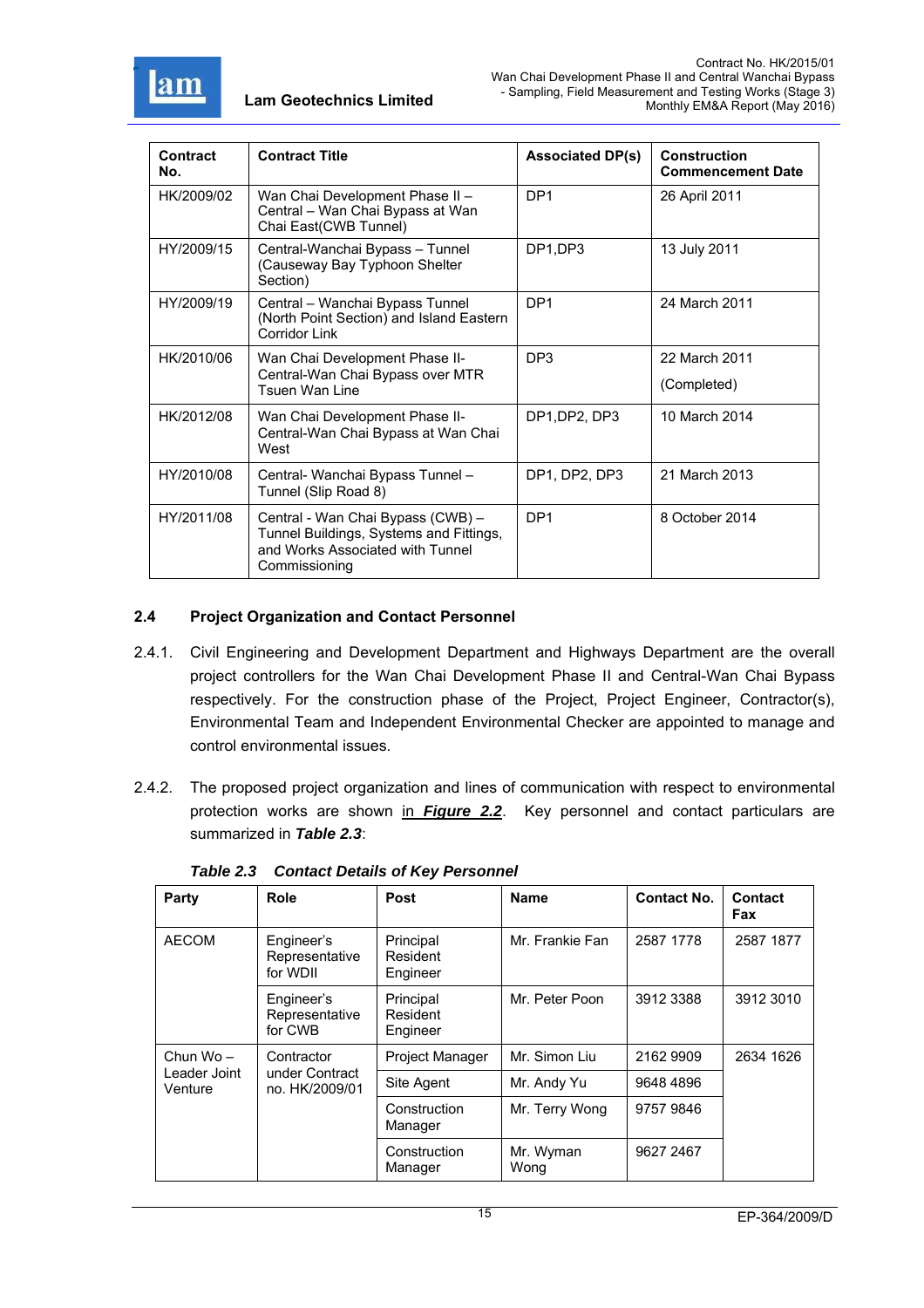

| Party                            | Role                             | Post                                   | Name               | <b>Contact No.</b> | <b>Contact</b><br>Fax |
|----------------------------------|----------------------------------|----------------------------------------|--------------------|--------------------|-----------------------|
|                                  |                                  | Construction<br>Manager                | Mr. Terry Tsang    | 6683 9394          |                       |
|                                  |                                  | Environmental<br>Officer               | Ms. Wendy Ng       | 9803 0057          |                       |
|                                  |                                  | Assistant<br>Environmental<br>Engineer | Ms. Connie<br>Chan | 6157 7057          |                       |
| Chun Wo-<br><b>CRGL Joint</b>    | Contractor<br>under Contract     | Site Agent                             | Mr. K.K. Yuen      | 3658-3002          | 2827 9996             |
| Venture                          | no. HK/2009/02                   | Project Manager                        | Mr. Paul Yu        | 3658 3085          |                       |
|                                  |                                  | Environmental<br>Officer               | Mr. C.P. Ho        | 9191 8856          |                       |
| Chun Wo -                        | Contractor                       | Project Manager                        | Mr. David Lau      | 3758 8879          |                       |
| CRGL-<br>MBEC_Joint<br>Venture   | under Contract<br>no. HY/2009/19 | Deputy Project<br>Manager              | Mr. William Luk    | 9456 9819          |                       |
|                                  |                                  | Deputy Site<br>Agent                   | Eric Fong          | 6191 9337          |                       |
|                                  |                                  | Environmental<br>Manager /             | Mr. M.H. Isa       | 9884 0810          | 2570 8013             |
|                                  |                                  | Environmental<br>Officer               |                    |                    |                       |
|                                  |                                  | Environmental<br>Engineer              | Mr. Calvin Leung   | 9286 9208          |                       |
| Leighton                         | Contractor                       | Site Agent                             | Mr. Jimmy Chu      | 2214 7700          | 2140 6799             |
| Contractors<br>(Asia)<br>Limited | under Contract<br>no. HY/2009/18 | Deputy Site<br>Agent                   | Mr. Bob Yeung      | 2214 7703          |                       |
|                                  |                                  | Environmental<br>Officer               | Mr. Chris Chan     | 2823 1161          |                       |
|                                  |                                  | Assistant<br>Environmental<br>Engineer | Mr. Christy So     | 3937 1065          |                       |
| China State                      | Contractor                       | Project Director                       | Mr. Chris Leung    | 3557 6393          | 2865 5229             |
| Construction<br>Engineering      | under Contract<br>no. HY/2009/15 | Site Manager                           | Mr. Y. Huo         | 3557 6368          | 2566 2192             |
| (HK) Ltd.                        |                                  | Contractor's<br>Representative         | Mr. Andrew<br>Wong | 3557 6371          |                       |
|                                  |                                  | Environmental<br>Officer               | Mr. Andy Mak       | 3557 6215          |                       |
|                                  |                                  | Environmental<br>Supervisor            | Mr. Harry Wong     | 3557 6348          |                       |
| China State-                     | Contractor                       | Project Director                       | Mr. C.N. Lai       | 9137 1811          | 2877 1522             |
| Leader JV                        | under Contract<br>no. HK/2012/08 | Project Manager                        | Mr. Eddie Chung    | 91938871           |                       |
|                                  |                                  | Site Agent                             | Mr. Keith Tse      | 9095 7922          |                       |
|                                  |                                  | Environmental<br>Officer               | Mr. James MA       | 9130 9549          |                       |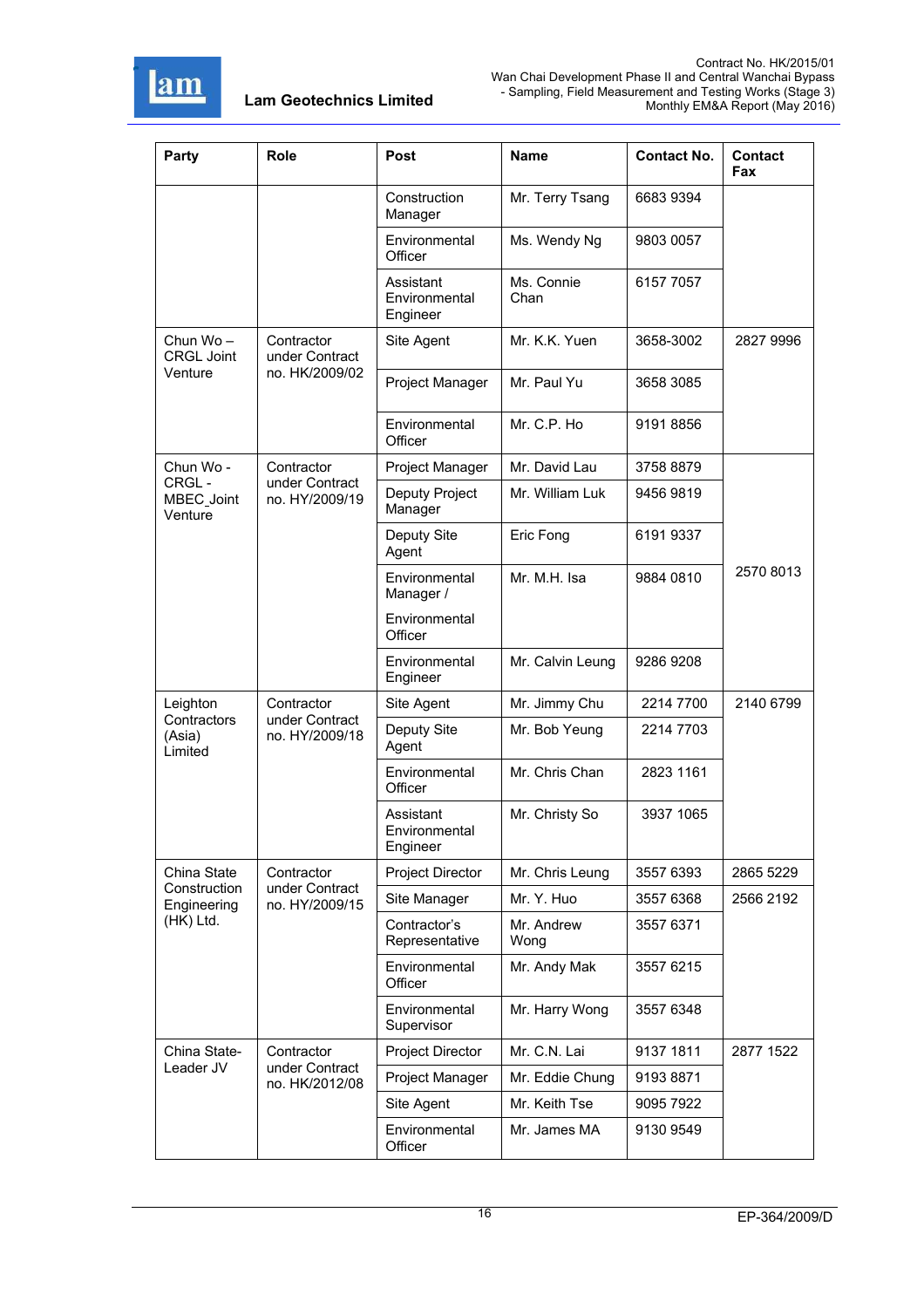

| Party                                      | Role                                           | Post                                          | <b>Name</b>                      | <b>Contact No.</b> | Contact<br>Fax |
|--------------------------------------------|------------------------------------------------|-----------------------------------------------|----------------------------------|--------------------|----------------|
|                                            |                                                | Environmental<br>Supervisor                   | Mr. Y.L. Ho                      | 6050 4919          |                |
| China State                                | Contractor<br>under Contract                   | <b>Project Director</b>                       | Cheung Kit<br>Cheung             | 3557 6399          | 2566 8061      |
|                                            | no.HY/2010/08                                  | Project Manager                               | Chan Ying Lun                    | 98120592           |                |
|                                            |                                                | Deputy Project<br>Manager                     | Chris Leung                      | 3467 4299          |                |
|                                            |                                                | Site Agent                                    | Dr. Dave Chan                    | 3467 4277          |                |
|                                            |                                                | Environmental<br>Officer                      | Mr. C.M. Wong                    | 3557 6464          |                |
|                                            |                                                | Environmental<br>Supervisor                   | Mr. Louis Lam<br><b>Tsz Kwan</b> | 3557 6470          |                |
| Leighton                                   | Contractor<br>under Contract<br>no. HY/2011/08 | Project Manager                               | Paul Evans                       | 2823 1111          | 21406799       |
| Joint Venture                              |                                                | Site Agent                                    | Colman Wong                      | 9730 0806          |                |
|                                            |                                                | Environmental<br>Officer                      | Malcom Leung                     | 3973 0850          |                |
|                                            |                                                | Environmental<br>Supervisor                   | Christy So                       | 3973 1065          |                |
| Ramboll<br>Environ<br>Hong Kong<br>Limited | Independent<br>Environmental<br>Checker (IEC)  | Independent<br>Environmental<br>Checker (IEC) | Mr. David Yeung                  | 3465 2888          | 3465 2899      |
| Lam<br>Geotechnics<br>Limited              | Environmental<br>Team (ET)                     | Environmental<br>Team Leader<br>(ETL)         | Mr. Raymond<br>Dai               | 2882 3939          | 2882 3331      |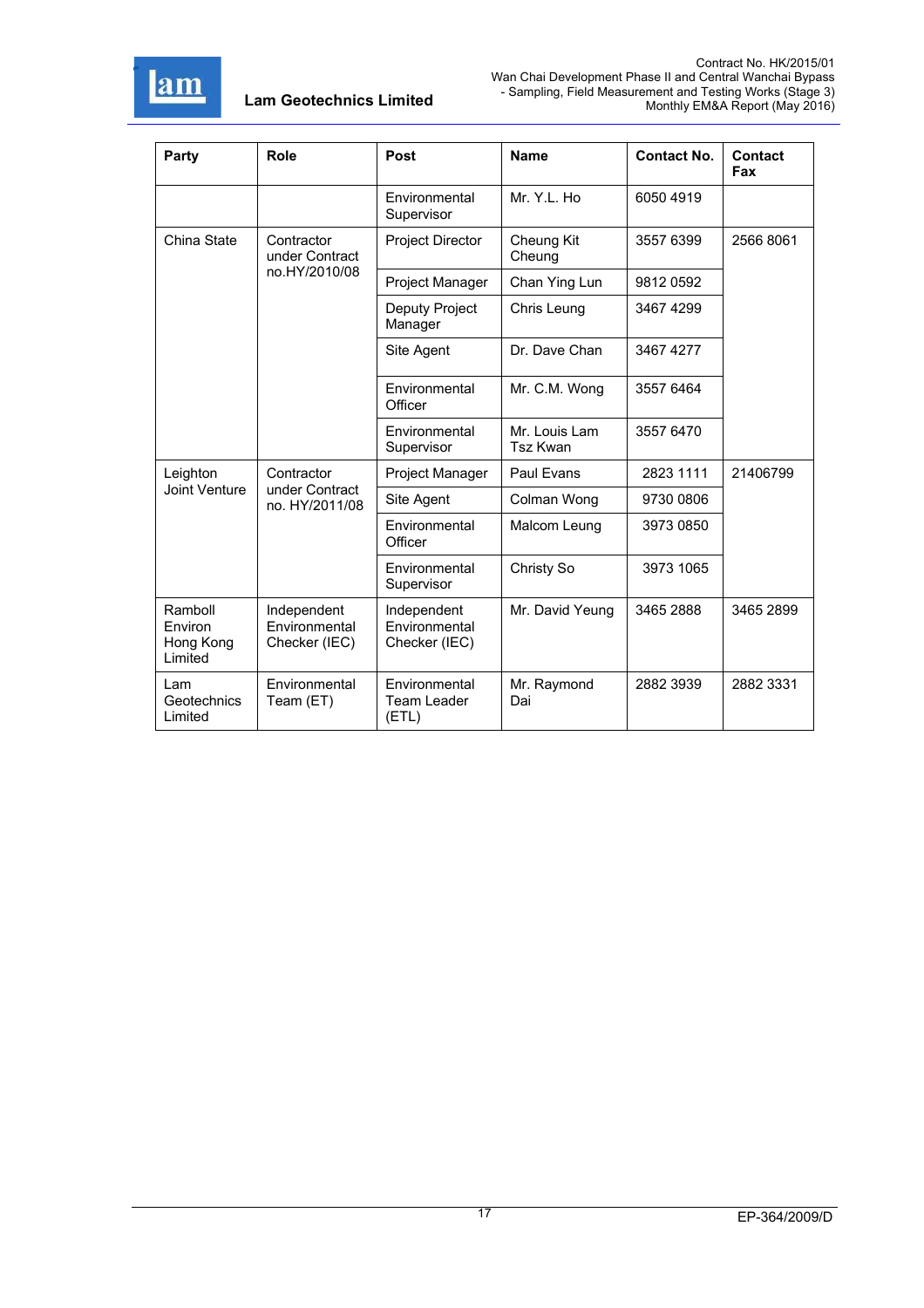

2.4.3. In this reporting month, the principal work activities of individual contracts are included as follows:

Contract no. HY/2009/18 - Central - Wan Chai Bypass (CWB) - Central Interchange under FEP-05/364/2009/A

- Drainage works
- Road works
- Landscaping works
- Modification and Construction of Sign Gantries / Traffic Signs
- Maintenance works

Contract no. HK/2009/01 - Wan Chai Development Phase II - Central - Wan Chai Bypass at Hong Kong Convention and Exhibition Centre - Tunnel Works under FEP-02/364/2009

- Stage 3b backfilling works
- Stage 4 construction tunnel structure
- Reinstatement of outfall
- Reinstatement of triangular planter at Fenwick Pier Street

Contract no. HK/2009/02 - Wan Chai Development Phase II - Central - Wan Chai Bypass at Wan Chai East (CWB Tunnel) under FEP-01/364/2009

- Site clearance works was on going at OHVD at Tunnel Portion 1.
- Site clearance works was on going at OHVD at Tunnel Portion 2.
- Waterproofing work for side wall
- Middle wall and side wall construction
- Tunnel top slab construction
- Diaphragm wall panel construction
- Instrumentation work was on going
- Excavation work

Contract no. HY/2009/15 - Central-Wanchai Bypass – Tunnel (Causeway Bay Typhoon Shelter Section) under FEP-06/364/2009/A

- Dismantle steel work at TPCWAW
- Remedial works at Mined Tunnel
- Remedial works at TS4, TPCWAE
- Reinstatement of Shaft B between TPCWAW and TPCWAE

#### Contract no. HY/2009/19 - Central - Wanchai Bypass Tunnel (North Point Section) and Island Eastern Corridor Link under FEP-07/364/2009/D

- Pier construction for IEC
- Construction of EVB
- Column modification at F1 to F8
- Oil Street drainage works
- Bridge construction and segment erection
- Hing Fat Street modification works
- EVA structure construction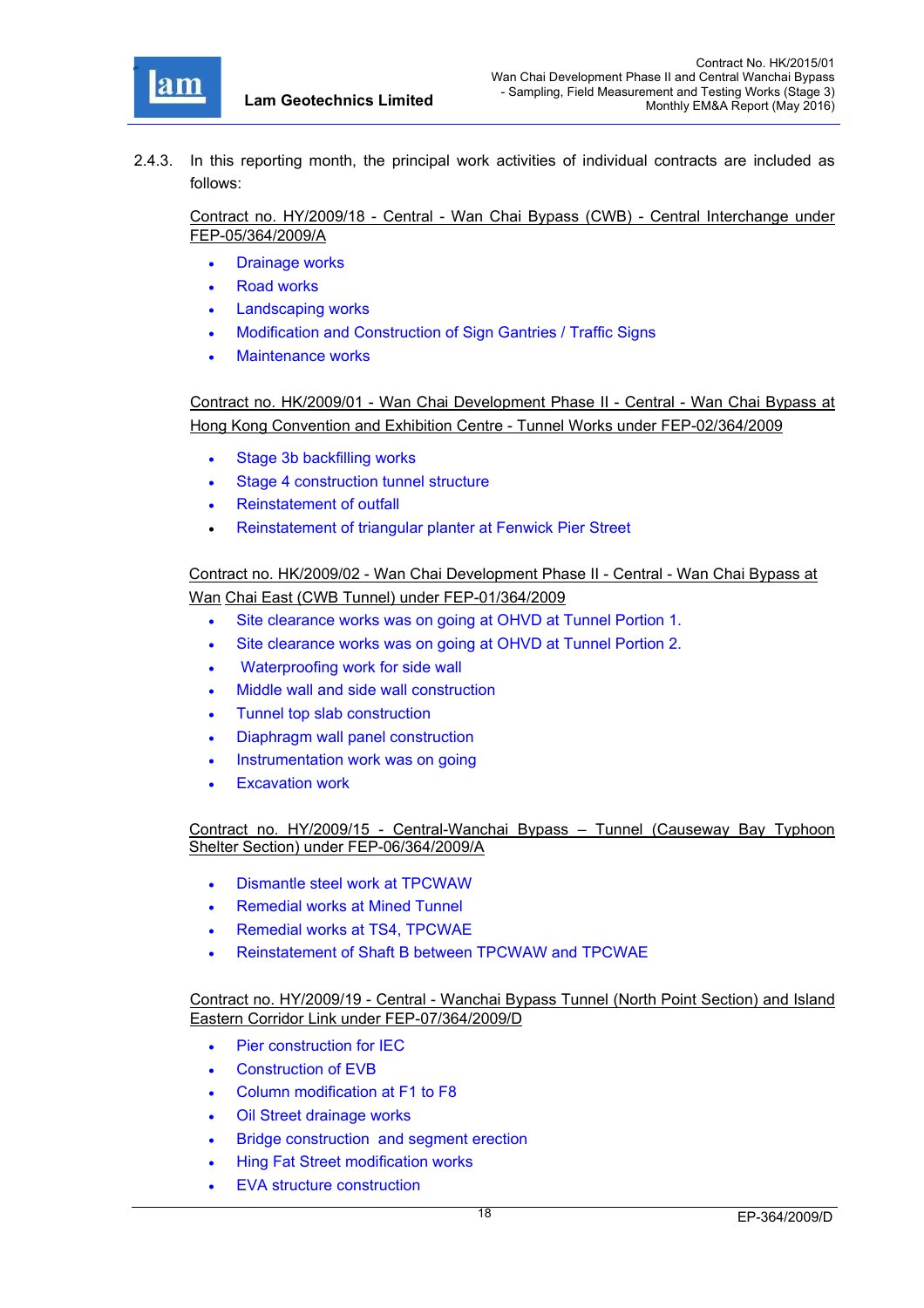

- Hing Fat Street Slip Road Bridge E L3 railing construction
- Approach ramp sheet piling works
- EVB waterproofing works

# Contract no. HK/2012/08 – Wan Chai Development Phase II – Central- Wan Chai Bypass at Wan Chai West under FEP-09/364/2009B

- **•** Grouting
- Construction of MVB
- Construction of concrete plug
- Excavation and lateral support installation for CWB tunnel
- Structural works for CWB tunnel construction

# Contract no. HY/2010/08 –Central - Wan Chai Bypass (CWB) –Tunnel (Slip Road 8) under FEP-10/364/2009B

- Tree protection works next to existing BGO,
- Drainage improvement works,
- Excavation and Lateral Support for U-structure,
- Pipe piling & grouting works,
- Utility diversion works,
- Retaining wall works
- ELS works,
- Construction works for subway extension

Contract no. HY/2011/08 –Central - Wan Chai Bypass (CWB) –Tunnel Buildings, Systems and Fittings, and Works Associated with Tunnel Commissioning under FEP-11/364/2009B

- Construction of Ventilation Buildings, inclusive of Administration Building, East Ventilation Shaft West Ventilation Building
- Construction of Tunnel Thermal Barrier
- Installation of Electricals and Mechanicals
- Installation of Tunnel Features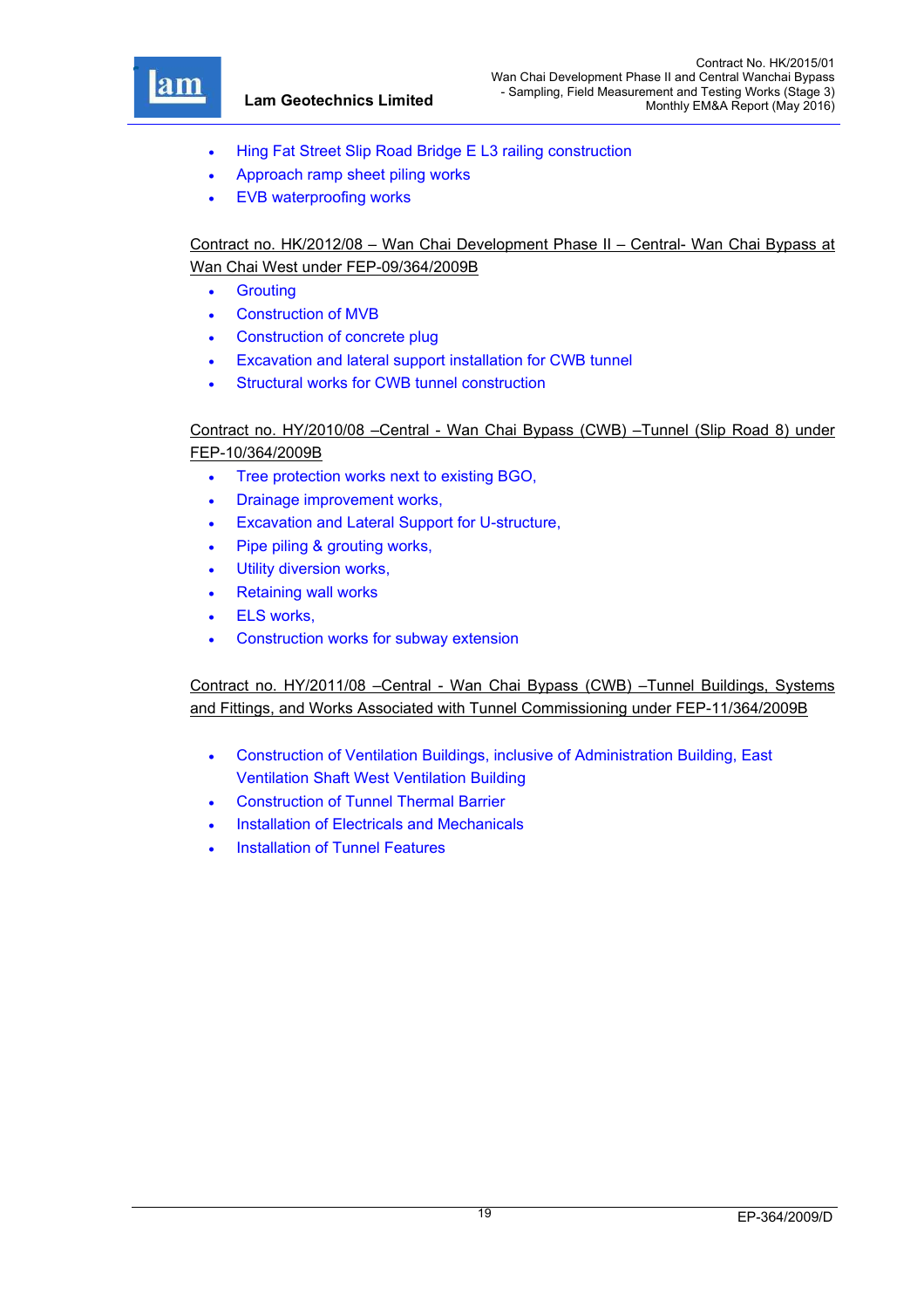

2.4.4. In coming reporting month, the principal work activities of individual contracts are anticipated as follows:

Contract no. HY/2009/18 – Central – Wan Chai Bypass (CWB) – Central Interchange under FEP-05/364/2009/A

- Drainage works
- Road works
- Landscaping works
- Modification and Construction of Sign Gantries / Traffic Signs
- Maintenance works

Contract no. HK/2009/01 – Wan Chai Development Phase II – Central – Wan Chai Bypass at Hong Kong Convention and Exhibition Centre – Tunnel Works under FEP-02/364/2009

- Stage 4 backfilling works
- Reinstatement of outfall

Contract no. HK/2009/02 – Wan Chai Development Phase II – Central – Wan Chai Bypass at Wan Chai East (CWB Tunnel) under FEP-01/364/2009

- Construction of pre-cast concrete cover
- Tunnel OHVD construction
- Tunnel wall and top slab construction
- Waterproofing layer at tunnel top slab
- Road side barrier construction
- ELS S4 removal and king post load transfer
- Tunnel backfilling
- Removal of remaining temporary sheet-pile seawall
- Removal of blockwork seawall near the interface between Portion 2 and Portion 5
- Diaphragm wall construction
- Excavation work
- Strut installation
- Demolition of ex-WSD salt water pumping station

Contract no. HY/2009/15 – Central-Wanchai Bypass – Tunnel (Causeway Bay Typhoon Shelter Section) under FEP-06/364/2009/A

- Remedial works at Mined Tunnel
- Remaining works inside tunnel at TS4 and TPCWAE
- Removal of temporary reclamation at TPCWAW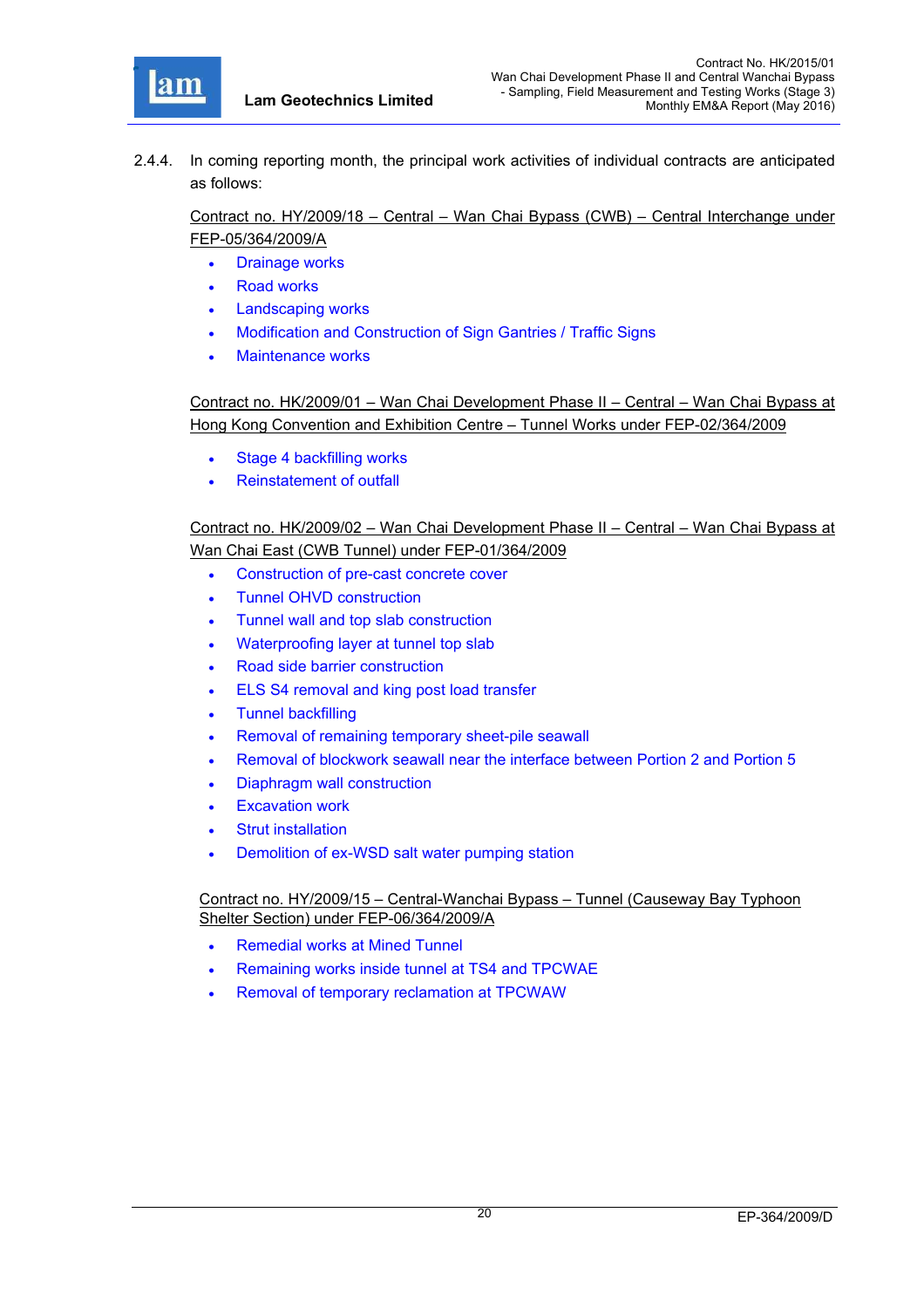r

Contract no. HY/2009/19 – Central – Wanchai Bypass Tunnel (North Point Section) and Island Eastern Corridor Link under FEP-07/364/2009/D

- Pier construction for IEC
- Construction of EVB
- Column modification at F1 to F8
- Oil Street drainage works
- Approach ramp sheet piling and pre-bored piling works
- Bridge construction and segment erection
- Hing Fat Street modification works
- EVA structure construction
- Hing Fat Street Slip Road Bridge E parapet construction
- EVB waterproofing works
- Excavation / Construction of retaining wall

Contract no. HK/2012/08 – Wan Chai Development Phase II – Central- Wan Chai Bypass at Wan Chai West under FEP-09/364/2009/B

- **•** Grouting
- Construction of MVB
- Construction of concrete plug
- Excavation and lateral support installation for CWB tunnel
- Structural works for CWB tunnel construction

## Contract no. HY/2010/08 –Central - Wan Chai Bypass (CWB) –Tunnel (Slip Road 8) under FEP-10/364/2009

- Tree protection works next to existing BGO,
- Drainage improvement works,
- Excavation and Lateral Support for U-structure,
- Pipe piling & grouting works,
- Utility diversion works,
- Retaining wall works
- ELS works,
- D-wall drill cutting works
- Construction works for subway extension

Contract no. HY/2011/08 – Central - Wan Chai Bypass (CWB) –Tunnel Buildings, Systems and Fittings, and Works Associated with Tunnel Commissioning under FEP-11/364/2009B

- Construction of Ventilation Buildings, inclusive of Administration Building, East Ventilation Shaft, West Ventilation Building
- Construction of Tunnel Thermal Barrier
- Installation of Electricals and Mechanicals
- Installation of Tunnel Features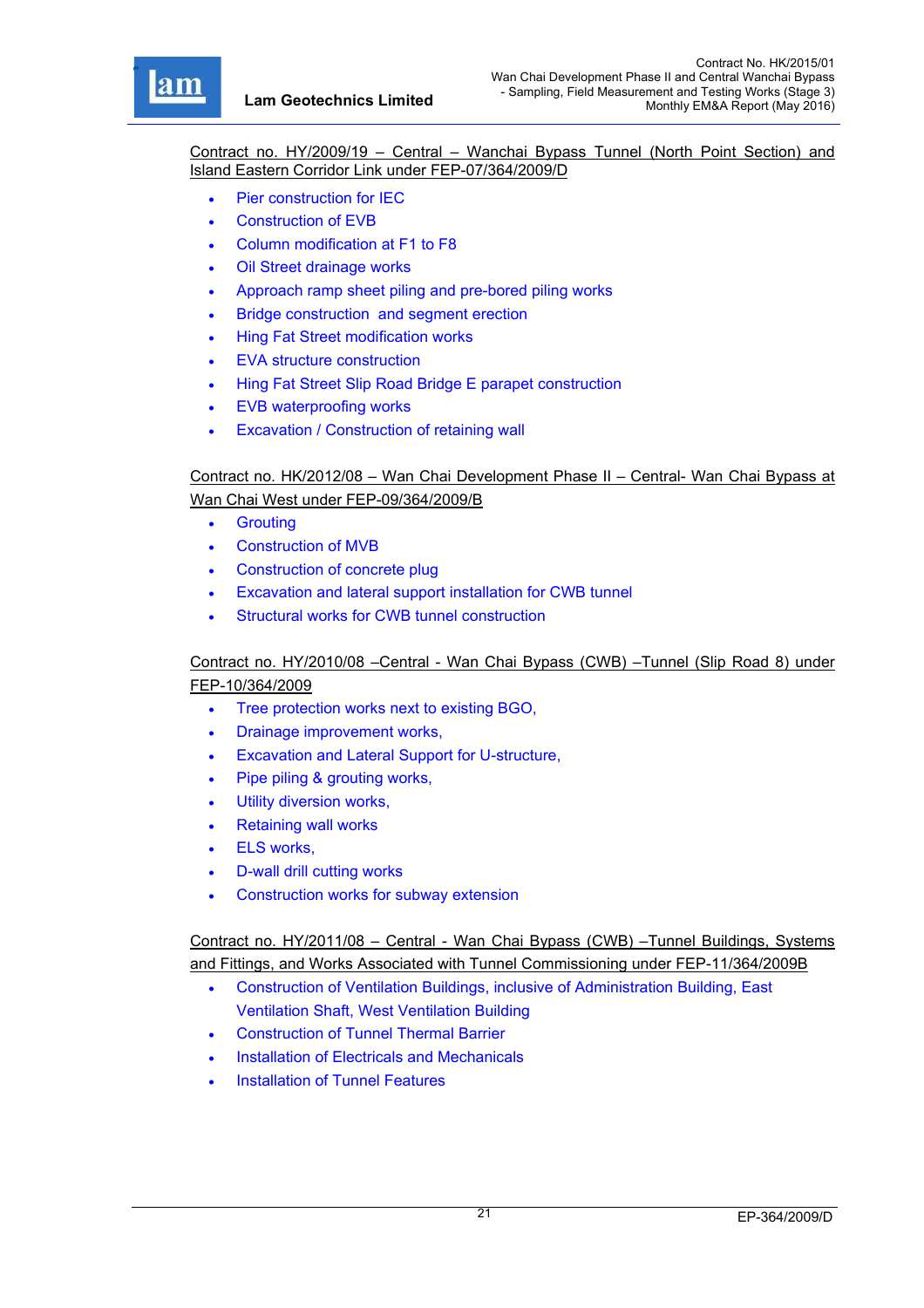

# **3 STATUS OF REGULATORY COMPLIANCE**

### **3.1 Status of Environmental Licensing and Permitting under the Project**

3.1.1. A summary of the current status on licences and/or permits on environmental protection pertinent to the Project is shown in *Table 3.1*.

| Table 3.1 | Summary of the current status on licences and/or permits on environmental |
|-----------|---------------------------------------------------------------------------|
|           | protection pertinent to the Project                                       |

| <b>Permits and/or Licences</b>      | Reference No.     | <b>Issued Date</b> | <b>Status</b> |
|-------------------------------------|-------------------|--------------------|---------------|
| <b>Environmental Permit</b>         | EP-356/2009       | 30 Jul 2009        | Valid         |
| <b>Environmental Permit</b>         | EP-364/2009       | 17 Aug 2009        | Superseded    |
| <b>Environmental Permit</b>         | EP-364/2009/A     | 4 Aug 2010         | Superseded    |
| <b>Environmental Permit</b>         | EP-364/2009/B     | 20 Sep 2012        | Superseded    |
| <b>Environmental Permit</b>         | EP-364/2009/C     | 11 Jul 2014        | Superseded    |
| <b>Environmental Permit</b>         | EP-364/2009/D     | 24 Nov 2015        | Valid         |
| <b>Environmental Permit</b>         | EP-376/2009       | 13 Nov 2010        | Valid         |
| <b>Further Environmental Permit</b> | FEP-01/356/2009   | 18 Feb 2010        | Surrendered   |
| <b>Further Environmental Permit</b> | FEP-02/356/2009   | 24 Mar 2010        | Valid         |
| <b>Further Environmental Permit</b> | FEP-03/356/2009   | 24 Mar 2010        | Valid         |
| <b>Further Environmental Permit</b> | FEP-04/356/2009   | 15 Nov 2010        | Valid         |
| <b>Further Environmental Permit</b> | FEP-05/356/2009   | 24 Mar 2011        | Surrendered   |
| <b>Further Environmental Permit</b> | FEP-06/356/2009   | 5 March 2013       | Valid         |
| <b>Further Environmental Permit</b> | FEP-07/356/2009   | 26 July 2013       | Valid         |
| <b>Further Environmental Permit</b> | FEP-01/364/2009   | 24 Mar 2010        | Valid         |
| <b>Further Environmental Permit</b> | FEP-02/364/2009   | 21 Apr 2010        | Valid         |
| <b>Further Environmental Permit</b> | FEP-03/364/2009   | 12 July 2010       | Surrendered   |
| <b>Further Environmental Permit</b> | FEP-04/364/2009/A | 14 Oct 2010        | Surrendered   |
| <b>Further Environmental Permit</b> | FEP-05/364/2009/A | 15 Nov 2010        | Valid         |
| <b>Further Environmental Permit</b> | FEP-06/364/2009/A | 22 Nov 2010        | Valid         |
| <b>Further Environmental Permit</b> | FEP-07/364/2009/A | 25 Feb 2011        | Superseded    |
| <b>Further Environmental Permit</b> | FEP-07/364/2009/D | 24 Nov 2015        | Valid         |
| <b>Further Environmental Permit</b> | FEP-08/364/2009/A | 15 June 2012       | Surrendered   |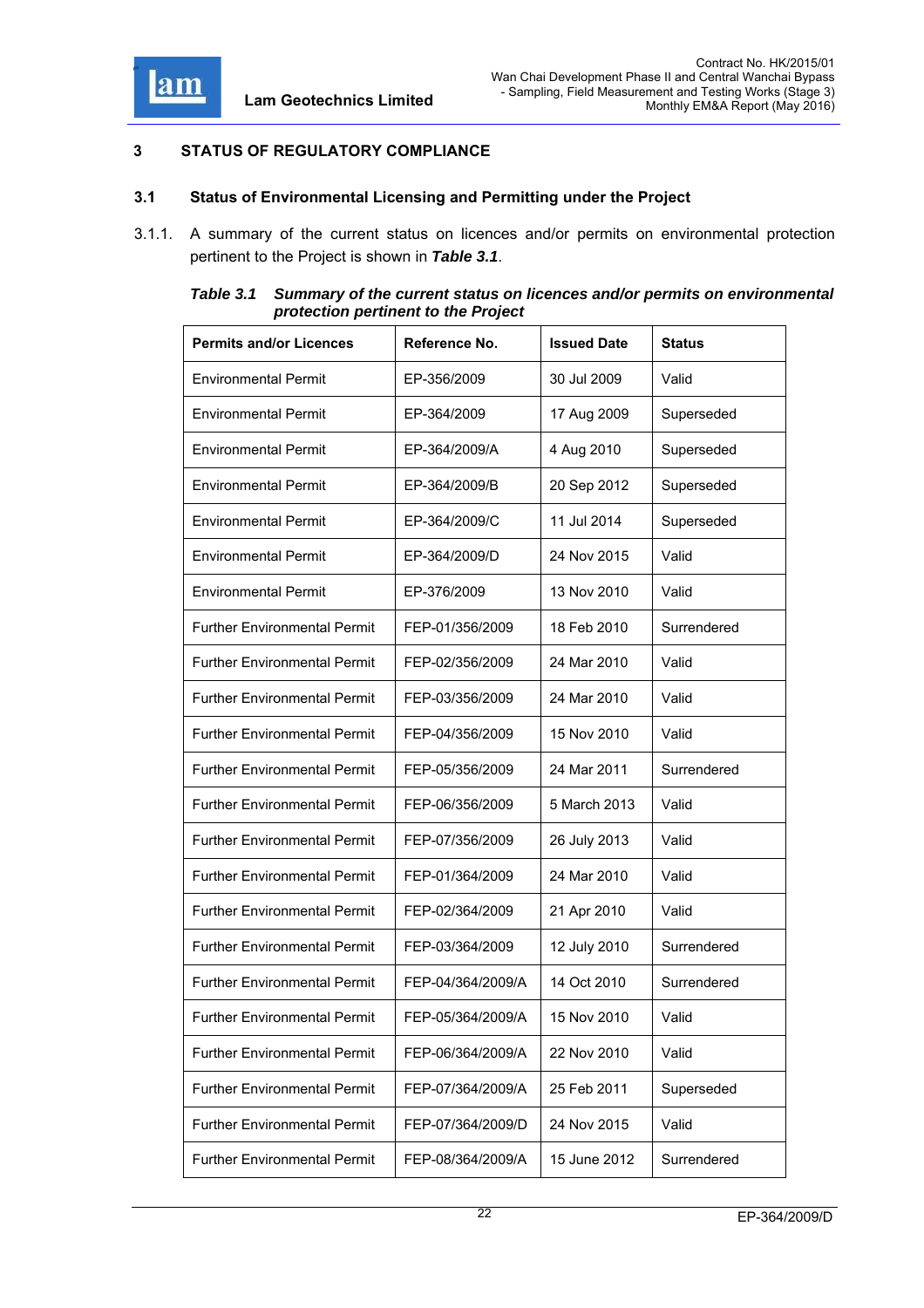

| <b>Further Environmental Permit</b> | FEP-09/364/2009/B | 5 March 2013 | Valid |
|-------------------------------------|-------------------|--------------|-------|
| <b>Further Environmental Permit</b> | FEP-10/364/2009/B | 26 July 2013 | Valid |
| <b>Further Environmental Permit</b> | FEP-11/364/2009/B | 2 May 2014   | Valid |

3.1.2. Due to the multi-contract nature of the Project, the status of permits and/or licences under the individual contract(s) are presented as below:

Contract no. HY/2009/17 – Central – Wan Chai Bypass (CWB) at FEHD Whitfield Depot – Advanced piling works under FEP-03/364/2009

3.1.3. The construction works was completed and the FEP-03/364/2009 was surrendered by the Contractor on 28 March 2013.

Contract no. 04/HY/2006 – Reconstruction of Bus Terminus near Man Yiu Street and Man Kwong Street under FEP-04/364/2009/A

3.1.4. The construction works was completed, and the FEP-04/HY/2006 was surrendered by the Contractor on 11 February 2011.

Contract no. HK/2010/06 - Wan Chai Development Phase II - Central - Wan Chai Bypass over MTR Tsuen Wan Line under FEP-08/364/2009/A

3.1.5. The construction works was completed, and the FEP-08/364/2009/A was surrendered by the Contractor on 3 October 2014.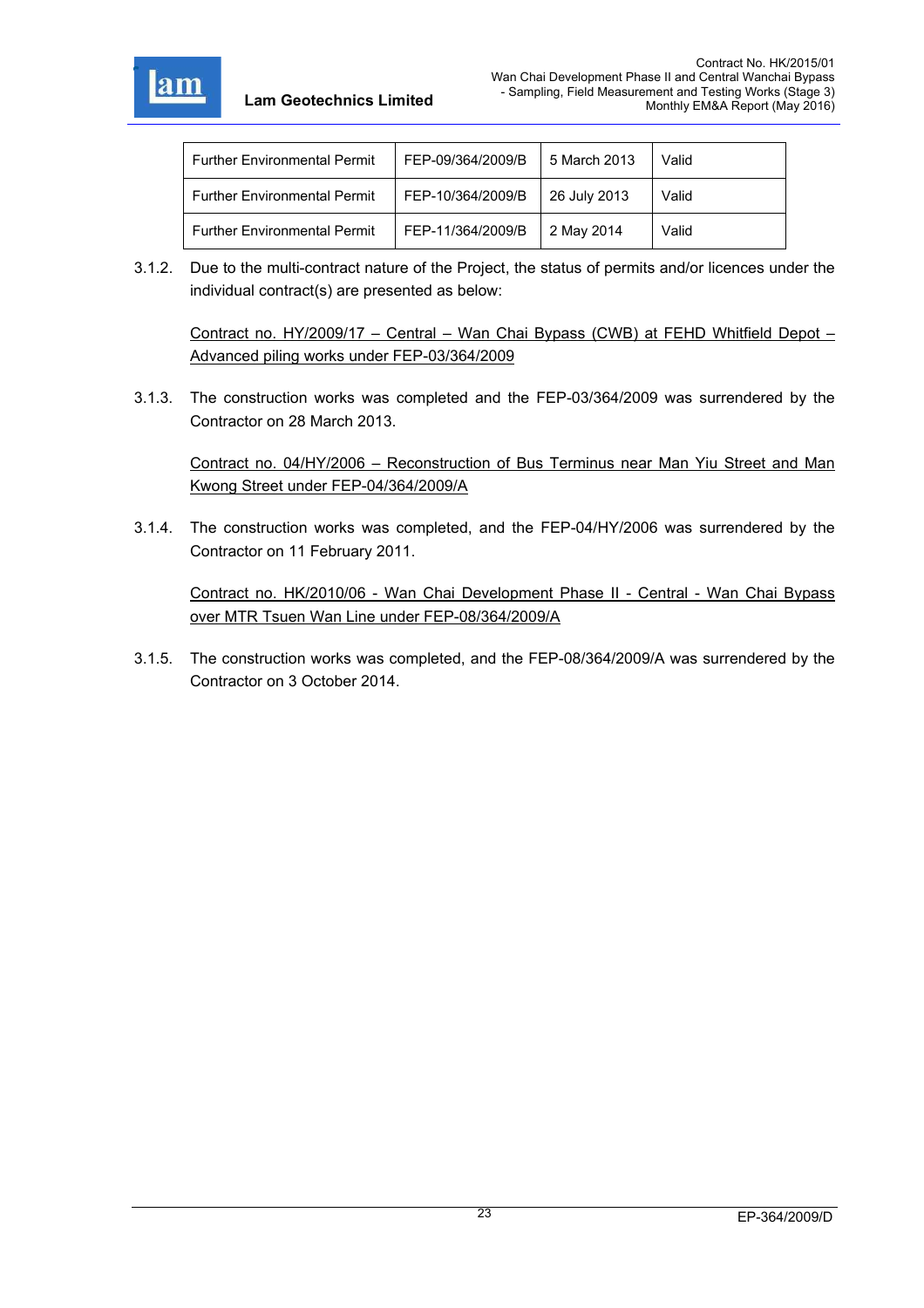

Contract no. HK/2009/01 – Wan Chai Development Phase II – Central – Wan Chai Bypass at Hong Kong Convention and Exhibition Centre – Tunnel Works under FEP-02/364/2009

3.1.6. Summary of the current status on licences and/or permits on environmental protection pertinent and submission under FEP-02/364/2009 for contract no. HK/2009/01 are shown in *Table 3.2* and *Table 3.3.*

|                   | Table 3.2 Cumulative Summary of Valid Licences and Permits under Contract no. |
|-------------------|-------------------------------------------------------------------------------|
| <b>HK/2009/01</b> |                                                                               |

| Permits and/or<br><b>Licences</b>                                       | Reference No.   | <b>Issued Date</b> | <b>Valid Period/</b><br><b>Expiry Date</b> |                  |
|-------------------------------------------------------------------------|-----------------|--------------------|--------------------------------------------|------------------|
| <b>Further Environmental</b>                                            | FEP-02/356/2009 | 24 Mar 2010        | N/A                                        | Valid            |
| Permit                                                                  | FEP-02/364/2009 | 21 Apr 2010        | N/A                                        | Valid            |
| Notification of Works<br><b>Under APCO</b>                              | 313088          | 06 Jan 2010        | N/A                                        | Valid            |
|                                                                         | GW-RS1134-15    | 23 Oct 2015        | 08 Nov 2015 to<br>07 May 2016              | Cancelled        |
|                                                                         | GW-RS1135-15    | 23 Oct 2015        | 26 Nov 2015 to<br>25 May 2016              | <b>Expired</b>   |
|                                                                         | GW-RS1228-15    | 13 Nov 2015        | 16 Nov 2015 to<br>13 May 2016              | <b>Expired</b>   |
|                                                                         | GW-RS1309-15    | 27 Nov 2015        | 30 Nov 2015 to<br>26 May 2016              | <b>Expired</b>   |
|                                                                         | GW-RS1338-15    | 11 Dec 2015        | 01 Jan 2016 to<br>30 June 2016             | Cancelled        |
|                                                                         | GW-RS0041-16    | 22 Jan 2016        | 25 Jan 2016 to<br>23 Jul 2016              | <b>Cancelled</b> |
| <b>Construction Noise</b><br>Permit (CNP) for non-<br>pilling equipment | GW-RS0089-16    | 05 Feb 2016        | 20 Feb 2016 to<br>19 July 2016             | <b>Cancelled</b> |
|                                                                         | GW-RS0093-16    | 05 Feb 2016        | 22 Feb 2016 to<br>21 July 2016             | Cancelled        |
|                                                                         | GW-RS0152-16    | 18 Feb 2016        | 25 Feb 2016 to<br>24 Aug 2016              | Cancelled        |
|                                                                         | GW-RS0243-16    | 11 Mar 2016        | 14 Mar 2016 to<br>13 Sep 2016              | Cancelled        |
|                                                                         | GW-RS0384-16    | 19 Apr 2016        | 22 Apr 2016 to<br>19 Oct 2016              | Valid            |
|                                                                         | GW-RS0435-16    | 03 May 2016        | 08 May 2016 to<br>07 Nov 2016              | Valid            |
|                                                                         | GW-RS0482-16    | 17 May 2016        | 19 May 2016 to<br>18 Nov 2016              | Valid            |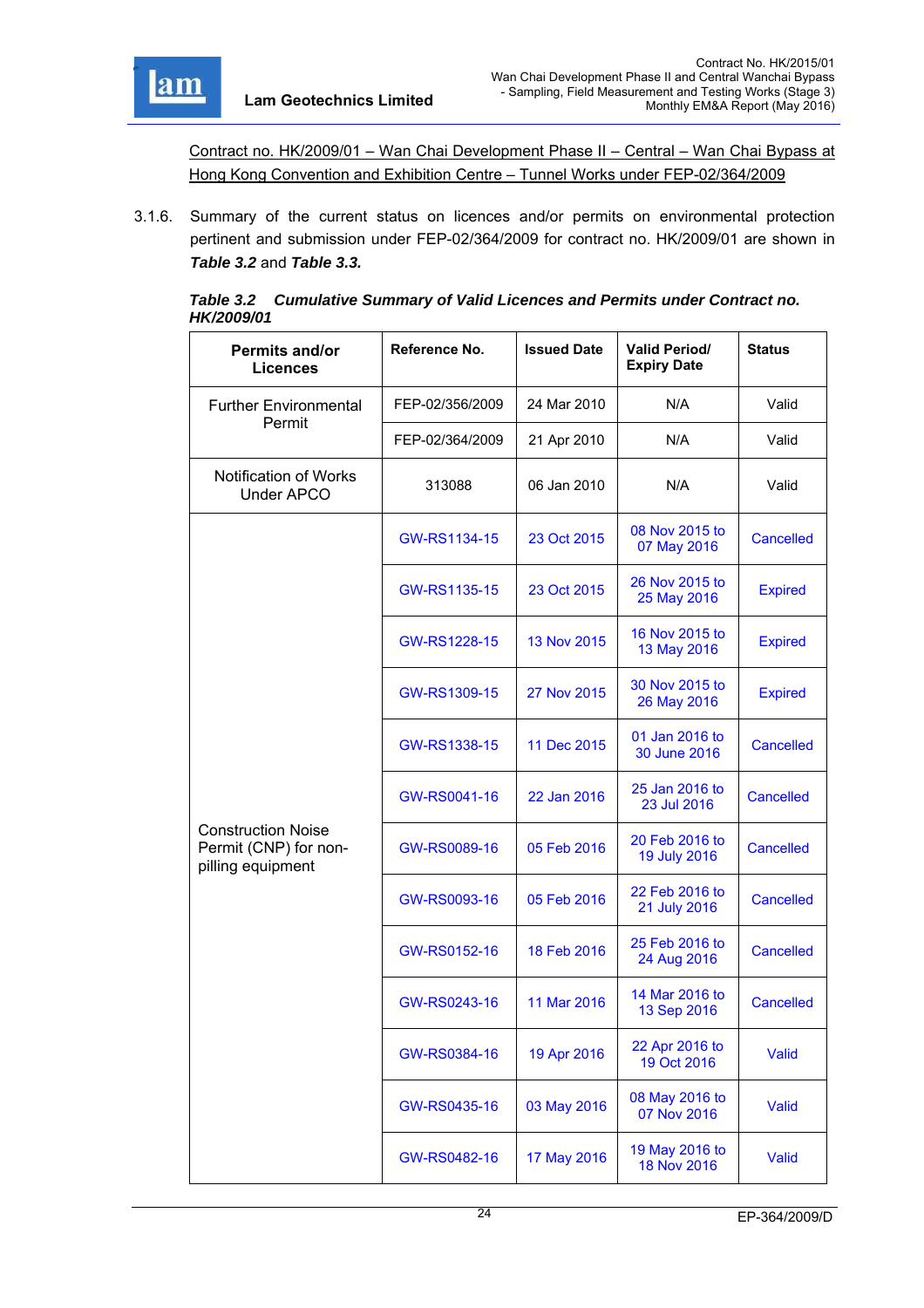

| <b>Permits and/or</b><br><b>Licences</b>                    | Reference No.            | <b>Issued Date</b> | <b>Valid Period/</b><br><b>Expiry Date</b> | <b>Status</b> |
|-------------------------------------------------------------|--------------------------|--------------------|--------------------------------------------|---------------|
|                                                             | GW-RS0486-16             | 17 May 2016        | 19 May 2016 to<br>18 Nov 2016              | Valid         |
|                                                             | GW-RS0488-16             | 17 May 2016        | 19 May 2016 to<br><b>18 Nov 2016</b>       | Valid         |
|                                                             | GW-RS0492-16             | 20 May 2016        | 23 May 2016 to<br>22 Nov 2016              | Valid         |
|                                                             | GW-RS0493-16             | 20 May 2016        | 23 May 2016 to<br>22 Nov 2016              | Valid         |
|                                                             | GW-RS0495-16             | 20 May 2016        | 19 May 2016 to<br>18 Nov 2016              | Valid         |
| Discharge License                                           | WT00009641-<br>2011      | 24 Jul 2011        | 31 Jul 2016                                | Valid         |
|                                                             | WT00021138-<br>2015      | 17 Mar 2014        | 31 Mar 2020                                | Valid         |
| Billing account under<br><b>Waste Disposal</b><br>Ordinance | 7010069                  | 21 Jan 2010        | N/A                                        | Valid         |
| Registration as a<br><b>Chemical Waste</b><br>Producer      | WPN5213-134-<br>C3585-01 | 21 Jan 2010        | N/A                                        | Valid         |

|  |  |  | Table 3.3 Summary of submission status under FEP-02/364/2009 |
|--|--|--|--------------------------------------------------------------|
|--|--|--|--------------------------------------------------------------|

| <b>EP Condition</b> | <b>Submission</b>                              | Date of Submission |
|---------------------|------------------------------------------------|--------------------|
| Condition 2.7 & 2.8 | Works Schedule and Location Plan               | 18 May 2011        |
| Condition 2.6       | Environmental Management Organization<br>Chart | 18 May 2011        |
| Condition 1.12      | Commencement Date of Works                     | 20 Jun 2011        |
| Condition 2.9       | Noise Management Plan                          | 10 Jun 2011        |
| Condition 2.11      | Landscape Plan (Rev.4)                         | 8 July 2015        |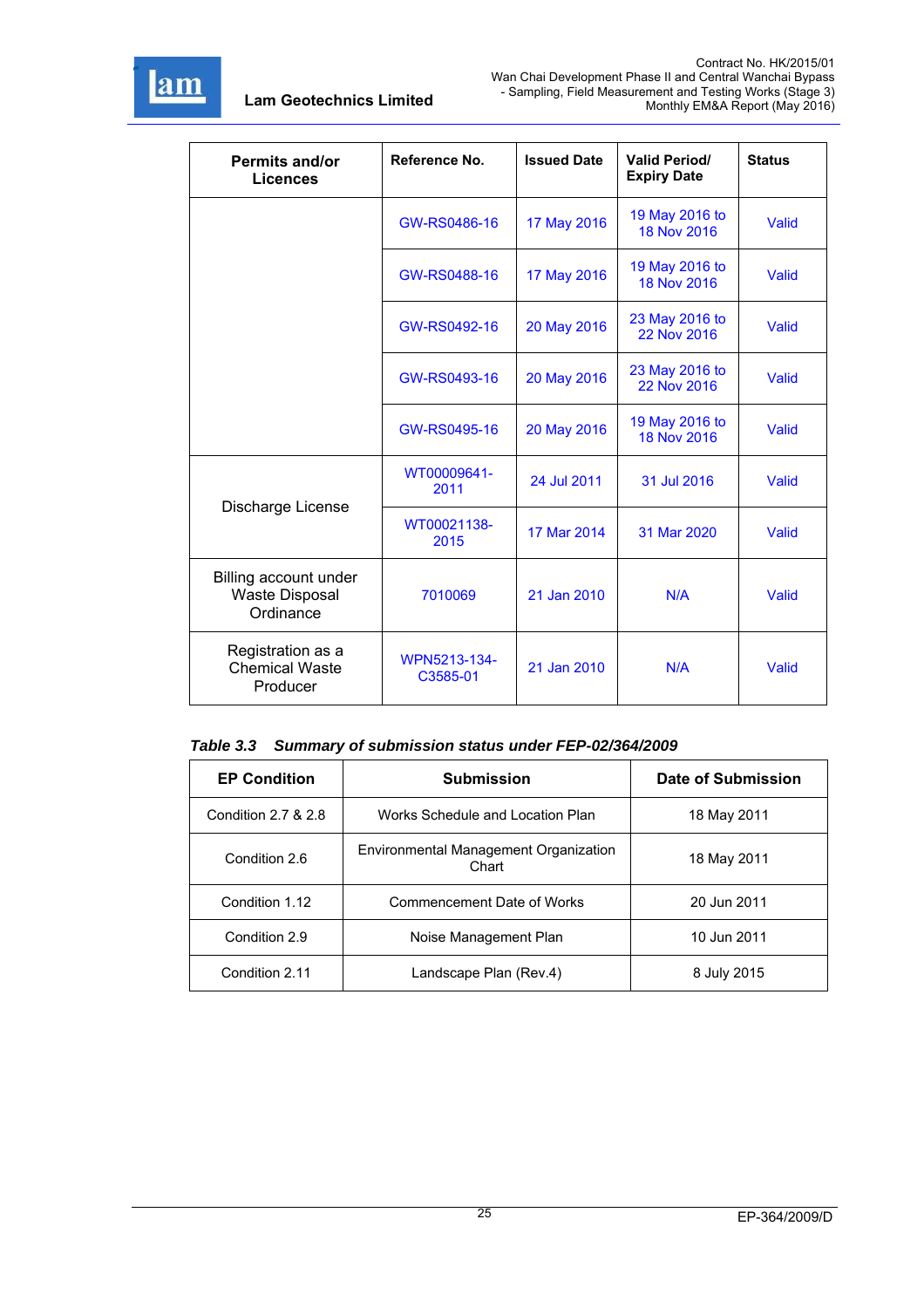

Contract no. HK/2009/02 – Wan Chai Development Phase II – Central – Wan Chai Bypass at Wan Chai East (CWB Tunnel) under FEP-01/364/2009

3.1.7. Summary of the current status on licences and/or permits on environmental protection pertinent and submission under FEP-01/364/2009 for contract no. HK/2009/02 are shown in *Table 3.4* and *Table 3.5.*

| Table 3.4 Cumulative Summary of Valid Licences and Permits under Contract no. |
|-------------------------------------------------------------------------------|
| <b>HK/2009/02</b>                                                             |

| <b>Permits and/or Licences</b>                                         | Reference No.   | <b>Issued Date</b> | <b>Valid Period/</b><br><b>Expiry Date</b> | <b>Status</b>    |
|------------------------------------------------------------------------|-----------------|--------------------|--------------------------------------------|------------------|
| <b>Further Environmental</b>                                           | FEP-03/356/2009 | 24 Mar 2010        | N/A                                        | Valid            |
| Permit                                                                 | FEP-01/364/2009 | 24 Mar 2010        | N/A                                        | Valid            |
| Notification of Works Under<br><b>APCO</b>                             | 313962          | 2 Feb 2010         | N/A                                        | Valid            |
|                                                                        | GW-RS1150-15    | 26 Oct 2015        | 28 Oct 2015 to<br>27 Apr 2016              | <b>Expired</b>   |
|                                                                        | GW-RS1187-15    | 28 Oct 2015        | 30 Oct 2015 to<br>27 Apr 2016              | <b>Expired</b>   |
|                                                                        | GW-RS1413-15    | 24 Dec 2015        | 02 Jan 2016 to<br>01 Jul 2016              | <b>Cancelled</b> |
|                                                                        | GW-RS0083-16    | 01 Feb 2016        | 3 Feb 2016 to<br>01 Aug 2016               | <b>Cancelled</b> |
|                                                                        | GW-RS0311-16    | 24 Mar 2016        | 25 Apr 2016 to<br>24 May 2016              | <b>Expired</b>   |
| <b>Construction Noise Permit</b><br>(CNP) for non-pilling<br>equipment | GW-RS0310-16    | 24 Mar 2016        | 27 Apr 2016 to<br>30 Apr 2016              | <b>Expired</b>   |
|                                                                        | GW-RS0321-16    | 01 Apr 2016        | 5 Apr 2016 to<br>05 Jul 2016               | Valid            |
|                                                                        | GW-RS0390-16    | 22 Apr 2016        | 27 Apr 2016 to<br>26 Oct 2016              | <b>Valid</b>     |
|                                                                        | GW-RS0399-16    | 27 Apr 2016        | 27 Apr 2016 to<br>26 Oct 2016              | Valid            |
|                                                                        | GW-RS0403-16    | 27 Apr 2016        | 30 Apr 2016 to<br>24 Sep 2016              | Valid            |
|                                                                        | GW-RS0516-16    | 20 May 2016        | 23 May 2016 to<br><b>22 Nov 2016</b>       | Valid            |
|                                                                        | WT00008982-2011 | 26 April 2011      | 30 April 2016                              | <b>Expired</b>   |
| Water Discharge License                                                | WT00009691-2011 | 01 Aug 2011        | 31 July 2016                               | Valid            |
|                                                                        | WT00022295-2015 | 12 Aug 2015        | 31 July 2020                               | Valid            |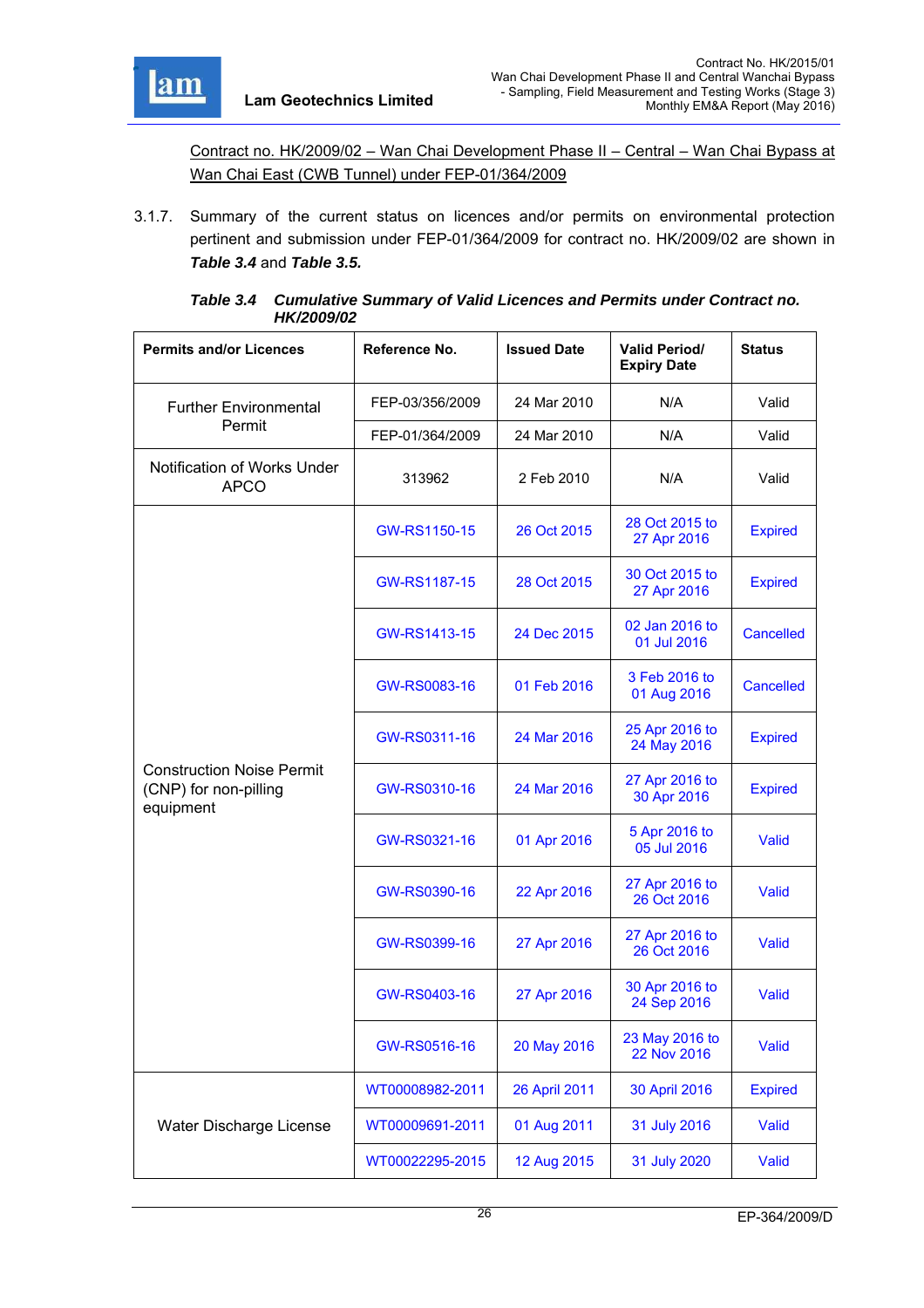

| <b>Permits and/or Licences</b>                                         | Reference No.            | <b>Issued Date</b> | <b>Valid Period/</b><br><b>Expiry Date</b> | <b>Status</b> |
|------------------------------------------------------------------------|--------------------------|--------------------|--------------------------------------------|---------------|
| <b>Billing Account under Waste</b><br><b>Disposal Ordinance (Land)</b> | 7010255                  | 10 Feb 2010        | N/A                                        | Valid         |
| <b>Registration as Chemical</b><br><b>Waste Producer (Wan Chai)</b>    | WPN5213-135-<br>C3593-01 | 10 Mar 2010        | N/A                                        | Valid         |
| <b>Registration as Chemical</b><br>Waste Producer (TKO 137)            | WPN5213-839-<br>C3593-02 | 22 Sep 2010        | N/A                                        | Valid         |
| Dumping Permit (Type 1 –<br><b>Open Sea Disposal)</b>                  | EP/MD/16-146             | 24 Dec 2015        | 01 Jan 2016 to<br>30 Jun 2016              | Valid         |

### *Table 3.5 Summary of submission status under FEP-01/364/2009*

| <b>EP Condition</b>                                          | <b>Submission</b>                  | Date of Submission |
|--------------------------------------------------------------|------------------------------------|--------------------|
| Condition 2.7 and 2.8                                        | Works Schedule and Location Plan   | 14 Jun 2011        |
| Environmental Management Organization Chart<br>Condition 2.6 |                                    | 14 Jun 2011        |
| Condition 1.12                                               | Commencement Date of Works         | 21 Jun 2011        |
| Condition 2.11                                               | Landscape Plan (Revision B)        | 20 Nov 2012        |
| Condition 2.9                                                | Noise Management Plan (Revision B) | 13 Jan 2012        |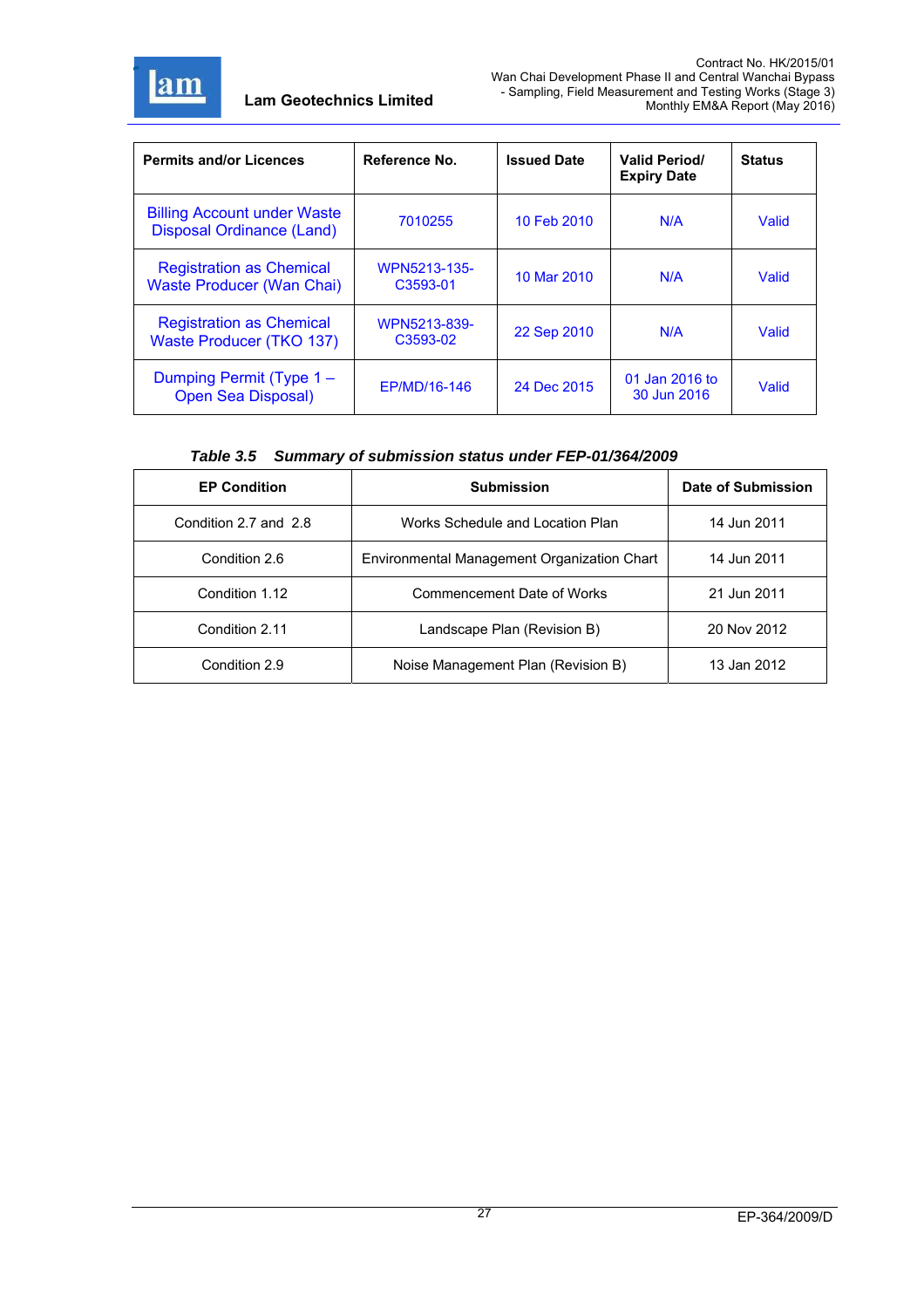

Contract no. HY/2009/18 – Central – Wan Chai Bypass (CWB) – Central Interchange under FEP-05/364/2009/A

3.1.8. Summary of the current status on licences and/or permits on environmental protection pertinent and submission under FEP-05/364/2009A for contract no. HY/2009/18 are shown in **Table 3.6** and **Table 3.7**.

| Permit / Licence /<br>Notification /<br>Approval                          | Reference No.               | <b>Issued Date</b> | <b>Valid Period/</b><br><b>Expiry Date</b> | <b>Status</b>                    |
|---------------------------------------------------------------------------|-----------------------------|--------------------|--------------------------------------------|----------------------------------|
| <b>Further Environmental</b><br>Permit                                    | FEP-05/364/2009/A           | 15 Nov 2010        | Permit issued                              | Valid                            |
| Notification of Works<br>Under APCO                                       | 322293                      | 07 Oct 2010        | Notified                                   | Valid                            |
|                                                                           | GW-RS1415-15                | 24 Dec 2015        | 01 Jan 2016 to<br>30 Jun 2016              | Valid                            |
| <b>Construction Noise</b><br>Permit (CNP) for non-                        | GW-RS0335-16                | 7 Apr 2016         | 08 Apr 2016 to<br>30 Sep 2016              | Valid                            |
| piling equipment                                                          | GW-RS0438-16                | 3 May 2016         | 05 May 2016 to<br>30 Sep 2016              | Valid                            |
|                                                                           | GW-RS0459-16                | 9 May 2016         | 11 May 2016 to<br>31 Aug 2016              | Valid                            |
|                                                                           | WT00013967-2012             | 17 Sep 2012        | 30 Sep 2017                                | <b>Cancelled</b>                 |
| Discharge Licenses                                                        | WT00014966-2013             | 08 Jan 2013        | 31 Jan 2018                                | Cancelled                        |
|                                                                           | WT00020725-2015             | 14 Jan 2015        | 30 Jul 2017                                | Valid                            |
|                                                                           | WT00024255-2016             | 18 May 2016        | 31 Jan 2021                                | Valid                            |
| Registration as a<br><b>Chemical Waste</b><br>Producer                    | WPN: 8335-121-<br>L1048-04  | 17 Dec 2010        | N/A                                        | <b>Registration</b><br>completed |
| <b>Billing Account under</b><br><b>Waste Disposal</b><br>Ordinance (Land) | <b>Account No.: 7011587</b> | 11 Oct 2010        | <b>Account</b><br>approved                 | Valid                            |

*Table 3.6 Cumulative Summary of Valid Licences and Permits under Contract no. HY/2009/18* 

#### *Table 3.7 Summary of submission status under FEP-05/364/2009/A*

| <b>EP Condition</b> | <b>Submission</b>       | Date of Submission |
|---------------------|-------------------------|--------------------|
| Condition 2.9       | Noise Management Plan   | 01 March 2011      |
| Condition 2.10      | Landscape Plan (Rev. 6) | 19 May 2014        |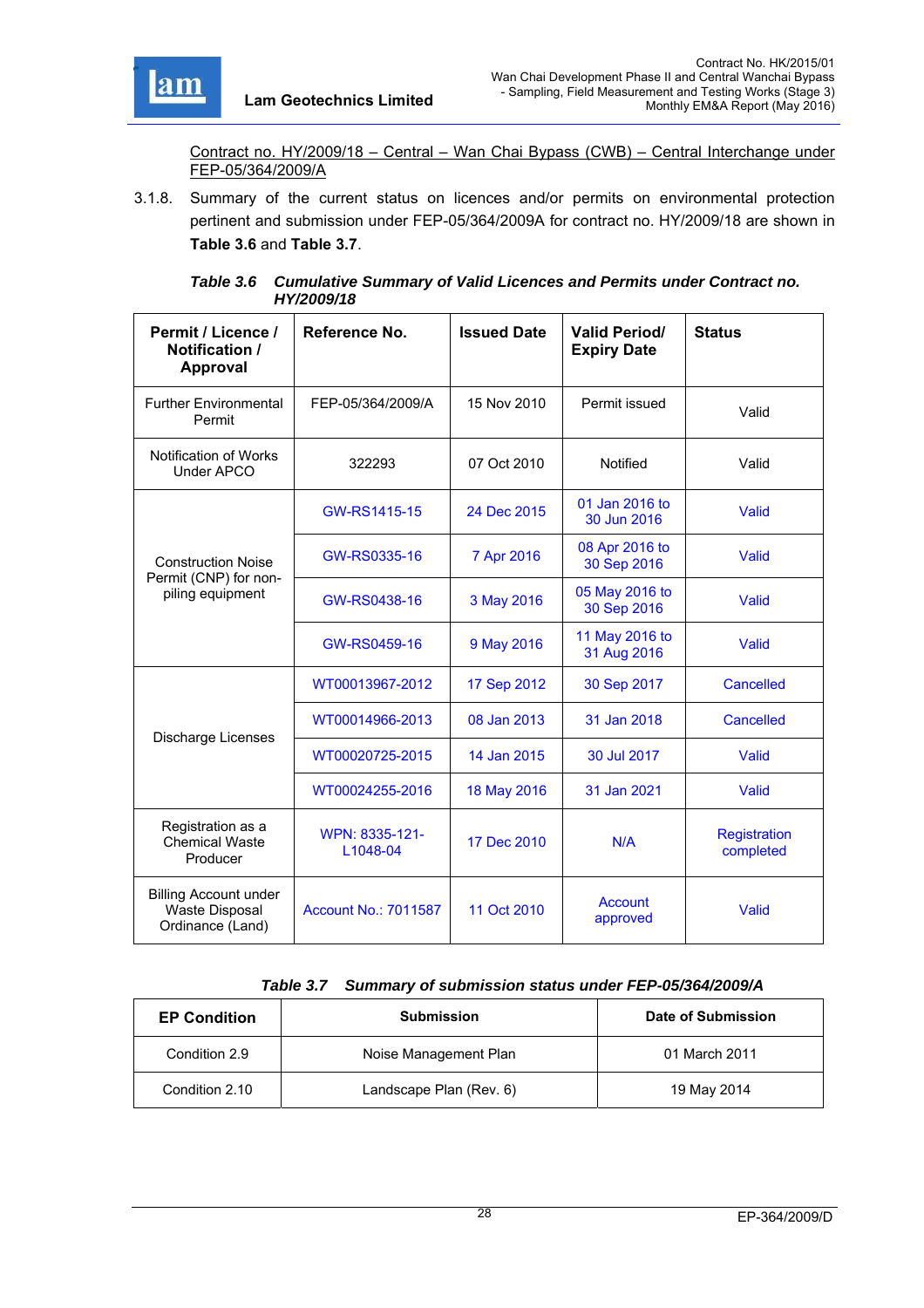

Contract no. HY/2009/15 – Central-Wanchai Bypass – Tunnel (Causeway Bay Typhoon Shelter Section) under FEP-06/364/2009/A

3.1.9. Summary of the current status on licences and/or permits on environmental protection pertinent and submission under FEP-06/364/2009/A for contract no. HY/2009/15 are shown in *Table 3.8* and *Table 3.9.*

| Table 3.8 Cumulative Summary of Valid Licences and Permits under Contract no. |
|-------------------------------------------------------------------------------|
| <b>HY/2009/15</b>                                                             |

| Permits and/or<br><b>Licences</b>                                                          | Reference No.              | <b>Issued Date</b> | <b>Valid Period/</b><br><b>Expiry Date</b> | <b>Status</b>  |
|--------------------------------------------------------------------------------------------|----------------------------|--------------------|--------------------------------------------|----------------|
| <b>Further Environmental</b>                                                               | FEP-06/364/2009/A          | 22 Nov 2010        | N/A                                        | Valid          |
| Permit                                                                                     | FEP-04/356/2009            | 22 Nov 2010        | N/A                                        | Valid          |
| Notification of Works<br><b>Under APCO</b>                                                 | 321822                     | 24 Sep 2010        | N/A                                        | Valid          |
|                                                                                            | GW-RS1303-15               | 26 Nov 2015        | 26 Nov 2015 to<br>25 May 2016              | <b>Expired</b> |
| <b>Construction Noise</b>                                                                  | GW-RS0232-16               | 08 Mar 2016        | 9 Mar 2016 to<br>08 Sep 2016               | Valid          |
| Permit (CNP) for non-<br>piling equipment                                                  | GW-RS0233-16               | 14 Mar 2016        | 14 Mar 2016 to<br>10 Sep 2016              | Valid          |
|                                                                                            | GW-RS0235-16               | 10 Mar 2016        | 12 Mar 2016 to<br>08 Sep 2016              | Valid          |
| Registration as a<br><b>Chemical Waste</b><br>Producer                                     | WPN: 5213-147-C1169-<br>35 | 15 Nov 2010        | N/A                                        | Valid          |
| <b>Billing Account under</b><br><b>Waste Disposal</b><br>Ordinance                         | 7011553                    | 30 Sep 2010        | 27 Sep 2010 to<br>27 Jun 2016              | Valid          |
| <b>Billing Account under</b><br><b>Waste Disposal</b><br>Ordinance<br>(Disposal by Vessel) | 7011761                    | 26 Jun 2015        | 17 Apr 2016 to<br>16 Jul 2016              | Valid          |
| Water Discharge<br>License (Discharge at<br>CHT area)                                      | WT00019250-2014            | 6 Jun 2014         | 06 Jun 2014 to<br>31 May 2016              | Valid          |
| Water Discharge<br>Licence (Discharge at<br>TPCWAW)                                        | WT00020601-2014            | 18 Mar 2015        | 18 Mar 2015 to<br>31 Mar 2017              | Valid          |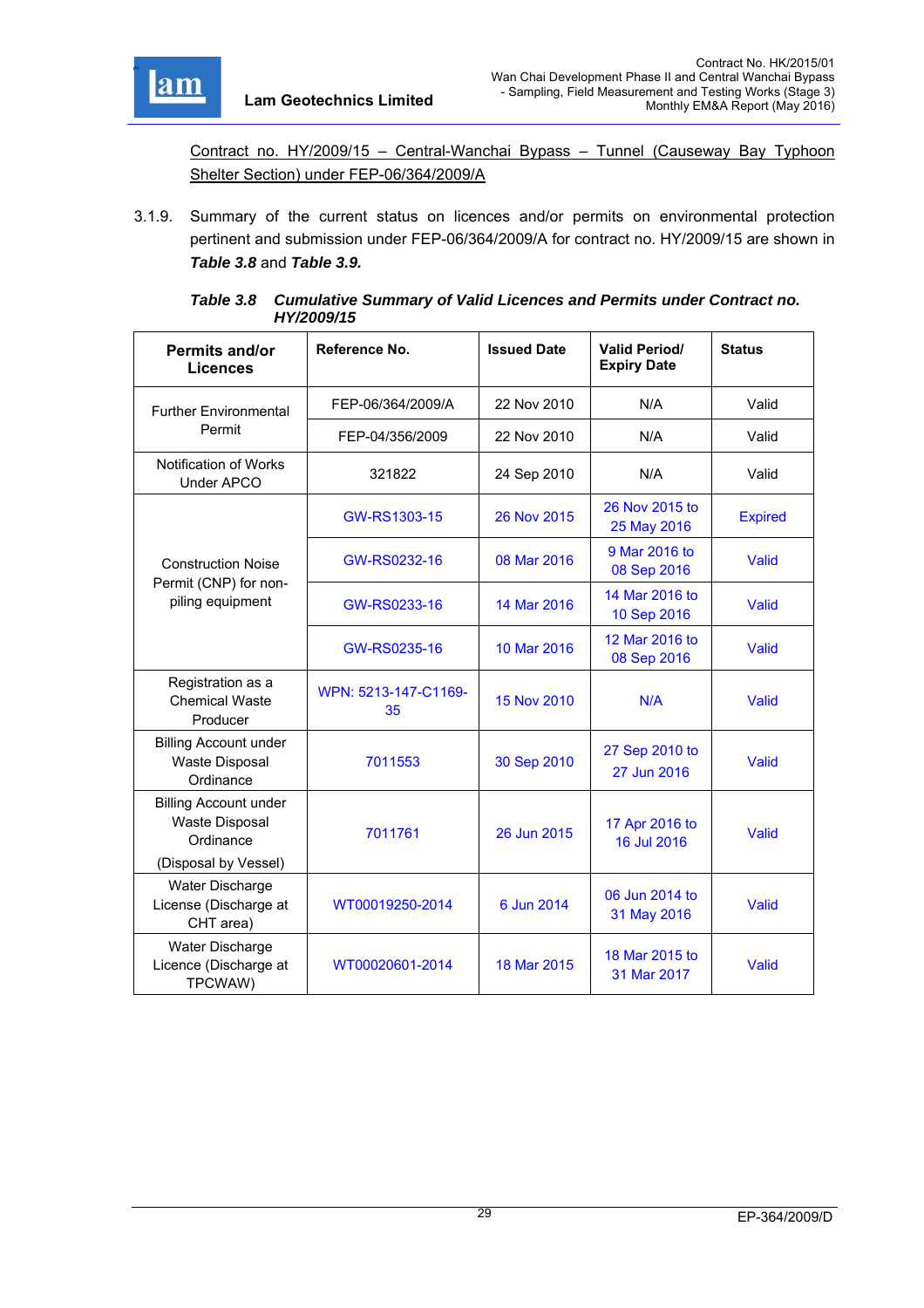

| $14000$ $0.0$ and $10000$ and $10000$ and $10000$ and $10000$ |                                                                                |                    |  |  |  |
|---------------------------------------------------------------|--------------------------------------------------------------------------------|--------------------|--|--|--|
| <b>EP Condition</b>                                           | <b>Submission</b>                                                              | Date of Submission |  |  |  |
|                                                               | Management Organization of Main Construction Companies                         | 11 Mar 2011        |  |  |  |
| Condition 2.6                                                 | Amendment for Management Organization of Main<br><b>Construction Companies</b> | 16 May 2011        |  |  |  |
| Condition 2.7                                                 | Works Schedule                                                                 | 15 Mar 2011        |  |  |  |
| Condition 2.8                                                 | Location Plan                                                                  | 15 Mar 2011        |  |  |  |
| Condition 2.9                                                 | Noise Management Plan                                                          | 6 May 2011         |  |  |  |
| Condition 2.10                                                | Landscape Plan (Rev.3)                                                         | 30 Jan 2015        |  |  |  |

*Table 3.9 Summary of submission status under FEP-06/364/2009/A*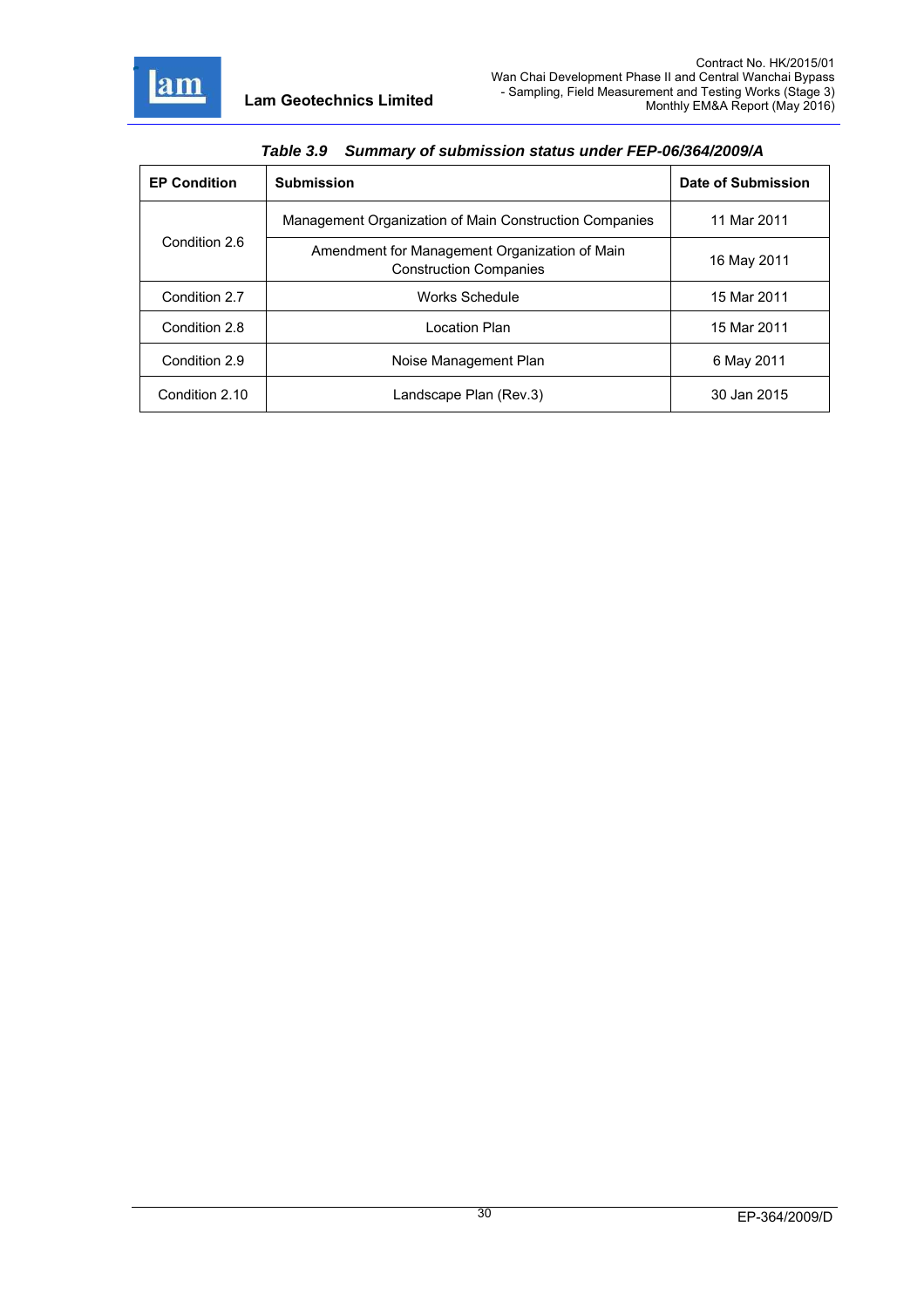

Contract no. HY/2009/19 – Central – Wanchai Bypass Tunnel (North Point Section) and Island Eastern Corridor Link under FEP-07/364/2009/D

3.1.10. The current status on licences and/or permits on environmental protection pertinent and submission under FEP-07/364/2009/D for contract no. HY/2009/19 are shown in *Table 3.10*  and *Table 3.11.*

### *Table 3.10 Cumulative Summary of Valid Licences and Permits under Contract no. HY/2009/19*

| <b>Permits and/or</b><br><b>Licences</b>                                | Reference No.     | <b>Issued Date</b> | <b>Valid Period/</b><br><b>Expiry Date</b> | <b>Status</b>     |
|-------------------------------------------------------------------------|-------------------|--------------------|--------------------------------------------|-------------------|
| <b>Further Environmental</b>                                            | FEP-07/364/2009/A | 25 Feb 2011        | N/A                                        | <b>Superseded</b> |
| Permit                                                                  | FEP-07/364/2009/D | 24 Nov 2015        | N/A                                        | Valid             |
| Notification of Works<br>Under APCO                                     | 326160            | 24 Jan 2011        | N/A                                        | Valid             |
| Registration as a<br><b>Waste Producer</b>                              | 7012306           | 10 Feb 2011        | N/A                                        | Valid             |
| Registration as<br><b>Chemical Waste</b><br>Producer                    | 5213-151-C3654-01 | 24 Mar 2011        | N/A                                        | Valid             |
| <b>Application for Vessel</b><br>Disposal                               | 7012306           | 21 July 2011       | N/A                                        | Valid             |
|                                                                         | GW-RS1324-15      | 01 Dec 2015        | 08 Dec 2015 to<br>07 Jun 2016              | Valid             |
|                                                                         | GW-RS1398-15      | 17 Jun 2015        | 18 Dec 2015 to<br>17 Jun 2016              | Valid             |
| <b>Construction Noise</b><br>Permits (CNP) for non-<br>piling equipment | GW-RS0197-16      | 02 Mar 2016        | 02 Mar 2016 to<br>01 Sep 2016              | Cancelled         |
|                                                                         | GW-RS0330-16      | 05 Apr 2016        | 05 Apr 2016 to<br>04 Oct 2016              | Valid             |
|                                                                         | GW-RS0506-16      | 20 May 2016        | 23 May 2016 to<br>18 Nov 2016              | Valid             |
| Water Discharge                                                         | WT00010093-2011   | 17 Aug 2012        | 30 Sep 2016                                | Valid             |
| License                                                                 | WT00010865-2011   | 03 Nov 2011        | 30 Nov 2016                                | Cancelled         |
| Dumping Permit<br>(Approach Ramp)<br>(Type 1 - Open Sea<br>Disposal)    | EP/MD/16-092      | 20 Nov 2015        | 15 May 2016                                | <b>Cancelled</b>  |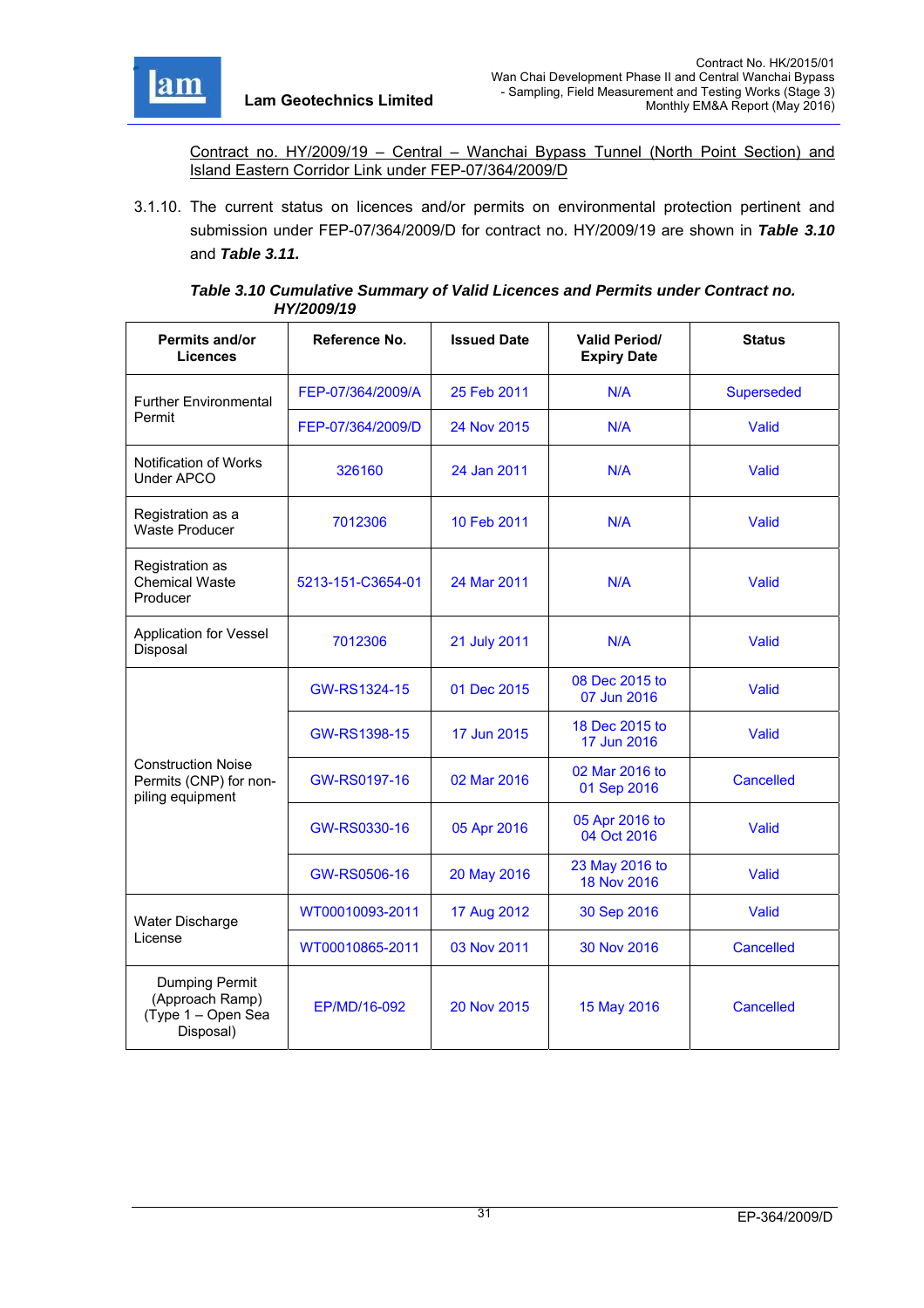

| <b>EP Condition</b> | <b>Submission</b>             | Date of Submission |
|---------------------|-------------------------------|--------------------|
| Condition 2.13      | Landscape Plan (Rev.4)        | 22 March 2016      |
| Condition 2.9       | Noise Management Plan (Rev.4) | 15 February 2016   |

Contract no. HK/2012/08 – Wan Chai Development Phase II – Central- Wan Chai Bypass at Wan Chai West

3.1.11. The current status on licences and/or permits on environmental protection pertinent and submission under FEP-09/364/2009/B for contract no. HK/2012/08 showed in *Table 3.12 and Table 3.13.*

| Table 3.12 Cumulative Summary of Valid Licences and Permits under Contract no. |
|--------------------------------------------------------------------------------|
| <b>HK/2012/08</b>                                                              |

| <b>Permits and/or Licences</b>                              | Reference No.     | <b>Issued Date</b> | <b>Valid Period/</b><br><b>Expiry Date</b> | <b>Status</b> |
|-------------------------------------------------------------|-------------------|--------------------|--------------------------------------------|---------------|
| <b>Further Environmental Permit</b>                         | FEP-09/364/2009/B | 5 March<br>2013    | N/A                                        | Valid         |
|                                                             | FEP-06/356/2009   | 5 March<br>2013    | N/A                                        | Valid         |
| Notification of Works Under APCO                            | 355439            | 4 Feb 2013         | N/A                                        | Valid         |
| Registration as a Chemical Waste<br>Producer                | 5213-134-C3790-01 | 8 Mar 2013         | N/A                                        | Valid         |
| <b>Billing Account under Waste</b><br>Disposal Ordinance    | 7016883           | 18 Feb 2013        | 18 Jul 2017                                | Valid         |
|                                                             | GW-RS0079-16      | 1 Feb 2016         | 3 Feb 2016 to<br>02 Aug 2016               | Valid         |
| Construction Noise Permit (CNP)<br>for non-piling equipment | GW-RS0212-16      | 8 Mar 2016         | 10 Mar 2016 to<br>08 Sep 2016              | Cancelled     |
|                                                             | GW-RS0386-16      | 20 Apr 2016        | 22 Apr 2016 to<br>19 Oct 2016              | Valid         |
|                                                             | WT00018223-2014   | 28 Jan 2014        | 31 Jan 2019                                | Cancelled     |
| Water Discharge Licence                                     | WT00020594-2014   | 22 Dec 2014        | 31 Jan 2019                                | Valid         |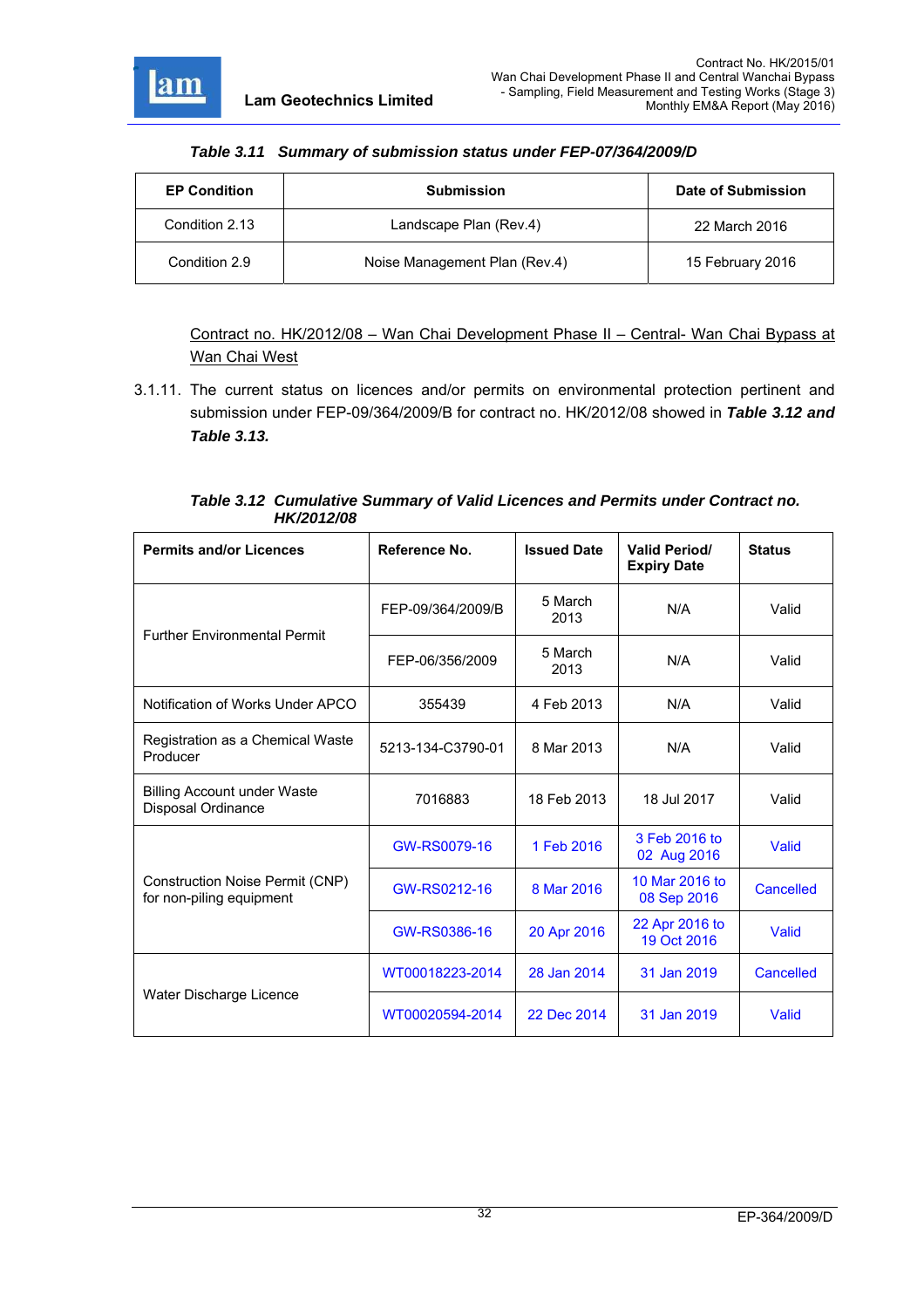

## *Table 3.13 Summary of submission status under FEP-09/364/2009/B*

| <b>EP Condition</b> | <b>Submission</b>             | Date of Submission |
|---------------------|-------------------------------|--------------------|
| Condition 2.9       | Noise Management Plan (Rev.2) | 9 July 2013        |
| Condition 2.14      | Landscape Plan (Rev.4)        | 24 August 2015     |

Contract no. HY/2010/08 –Central – Wanchai Bypass Tunnel – Tunnel (Slip Road 8)

3.1.12. The current status on licences and/or permits on environmental protection pertinent and submission under FEP-10/364/2009/B for contract no. HK/2012/08 showed in *Table 3.14 and Table 3.15.*

### *Table 3.14 Cumulative Summary of Valid Licences and Permits under Contract no. HY/2010/08*

| <b>Permits and/or Licences</b>                                     | Reference No.            | <b>Issued Date</b> | <b>Valid Period/</b><br><b>Expiry Date</b> | <b>Status</b>    |
|--------------------------------------------------------------------|--------------------------|--------------------|--------------------------------------------|------------------|
| <b>Further Environmental Permit</b>                                | FEP-10/364/2009/B        | 26 Jul 2013        | <b>NA</b>                                  | Valid            |
|                                                                    | FEP-07/356/2009          | 26 Jul 2013        | <b>NA</b>                                  | Valid            |
| <b>Notification</b><br>of<br><b>Works</b><br>Under<br><b>APCO</b>  | 357176                   | 2013-04-02         | <b>NIL</b>                                 | Valid            |
| Chemical<br>Registration<br>as<br>a<br><b>Waste Producer</b>       | WPN5213-147-<br>C1169-44 | 2013-03-27         | <b>NIL</b>                                 | Valid            |
| Waste<br>Billing Account under<br>Disposal Ordinance               | 7017170                  | 2013-03-27         | <b>NIL</b>                                 | Valid            |
| Water Discharge License                                            | WT0001651-2013           | 2013-07-09         | 2018-07-28                                 | Cancelled        |
|                                                                    | WT00020468-2014          | 2014-12-03         | 2018-07-31                                 | Valid            |
|                                                                    | GW-RS0001-16             | 06 Jan 2016        | 06 Jan 2016 to<br>05 Jun 2016              | Valid            |
|                                                                    | GW-RW0061-16             | 02 Feb 2016        | 02 Feb 2016 to<br>31 Jul 2016              | <b>Cancelled</b> |
|                                                                    | GW-RS0264-16             | 18 Mar 2016        | 18 Mar 2016 to<br>17 Sep 2016              | Valid            |
| <b>Construction Noise Permit (CNP)</b><br>for non-piling equipment | GW-RS0357-16             | 22 Apr 2016        | 22 Apr 2016 to<br>21 Oct 2016              | Valid            |
|                                                                    | GW-RS0362-16             | 22 Apr 2016        | 22 Apr 2016 to<br>21 Oct 2016              | Valid            |
|                                                                    | GW-RS0407-16             | 20 Apr 2016        | 20 Apr 2016 to<br>19 Oct 2016              | Valid            |
|                                                                    | GW-RS0434-16             | 05 May 2016        | 24 May 2016 to<br>23 Nov 2016              | <b>Valid</b>     |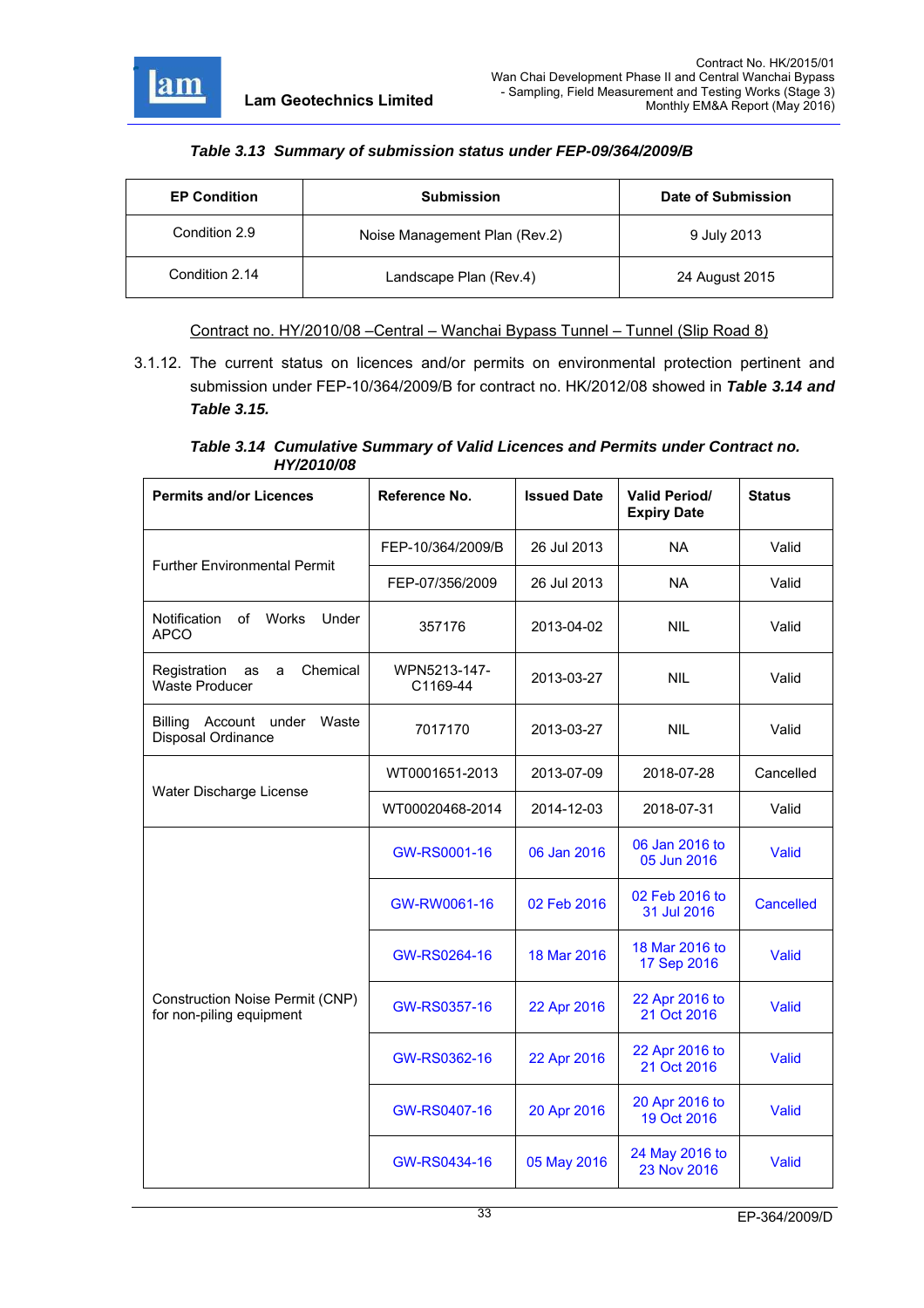

| <b>Permits and/or Licences</b> | Reference No. | <b>Issued Date</b> | <b>Valid Period/</b><br><b>Expiry Date</b> | <b>Status</b>  |
|--------------------------------|---------------|--------------------|--------------------------------------------|----------------|
|                                | GW-RS0442-16  | 06 May 2016        | 16 May 2016 to<br>15 Nov 2016              | Valid          |
|                                | GW-RS1262-15  | 17 Nov 2015        | 18 Nov 2015 to<br>16 May 2016              | <b>Expired</b> |
|                                | GW-RS1282-15  | 25 Nov 2015        | 25 Nov 2015 to<br>24 May 2016              | <b>Expired</b> |

# *Table 3.15 Summary of submission status under FEP-10/364/2009/B*

| <b>EP Condition</b> | <b>Submission</b>                  | Date of Submission |
|---------------------|------------------------------------|--------------------|
| Condition 2.9       | Noise Management Plan (Rev.3)      | 03 January 2014    |
| Condition 2.14      | Landscape Plan (Rev.2)             | 19 May 2014        |
| Condition 2.16      | Additional Mitigation Plan (Rev.2) | 18 February 2015   |

Contract no. HY/2011/08 –Central - Wan Chai Bypass (CWB) –Tunnel Buildings, Systems and Fittings, and Works Associated with Tunnel Commissioning under FEP-11/364/2009/B

3.1.13. The current status on licenses and/or permits on environmental protection pertinent and submission under FEP-11/364/2009/B for contract no. HY/2011/08 showed in *Table 3.16 and Table 3.17.*

| <b>Permits and/or Licences</b>                         | Reference No.     | <b>Issued Date</b> | <b>Valid Period/</b><br><b>Expiry Date</b> | <b>Status</b>  |
|--------------------------------------------------------|-------------------|--------------------|--------------------------------------------|----------------|
| <b>Further Environmental Permit</b>                    | FEP-11/364/2009/B | 2 May 2014         | N/A                                        | Valid          |
| Notification of Works Under<br><b>APCO</b>             | LCAC-EN-LE-00017  | 7 Mar 2014         | N/A                                        | Valid          |
|                                                        | 5213-121-L2837-01 | 19 Apr 2016        | N/A                                        | Valid          |
| Registration as a<br>Chemical<br><b>Waste Producer</b> | 5213-151-L2837-02 | 09 Oct 2015        | N/A                                        | Registered     |
|                                                        | 5213-134-L2898-01 | 16 Nov 2015        | N/A                                        | Registered     |
| Billing Account under Waste<br>Disposal Ordinance      | 7019640           | 27 Mar 2014        | N/A                                        | Valid          |
|                                                        | GW-RS1235-15      | 12 Nov 2015        | 18 Nov 2015 to<br>30 Apr 2016              | <b>Expired</b> |
|                                                        | GW-RS1369-15      | 14 Dec 2015        | 15 Dec 2015 to<br>31 May 2016              | Valid          |

*Table 3.16 Cumulative Summary of Valid Licences and Permits under Contract no. HY/2011/08*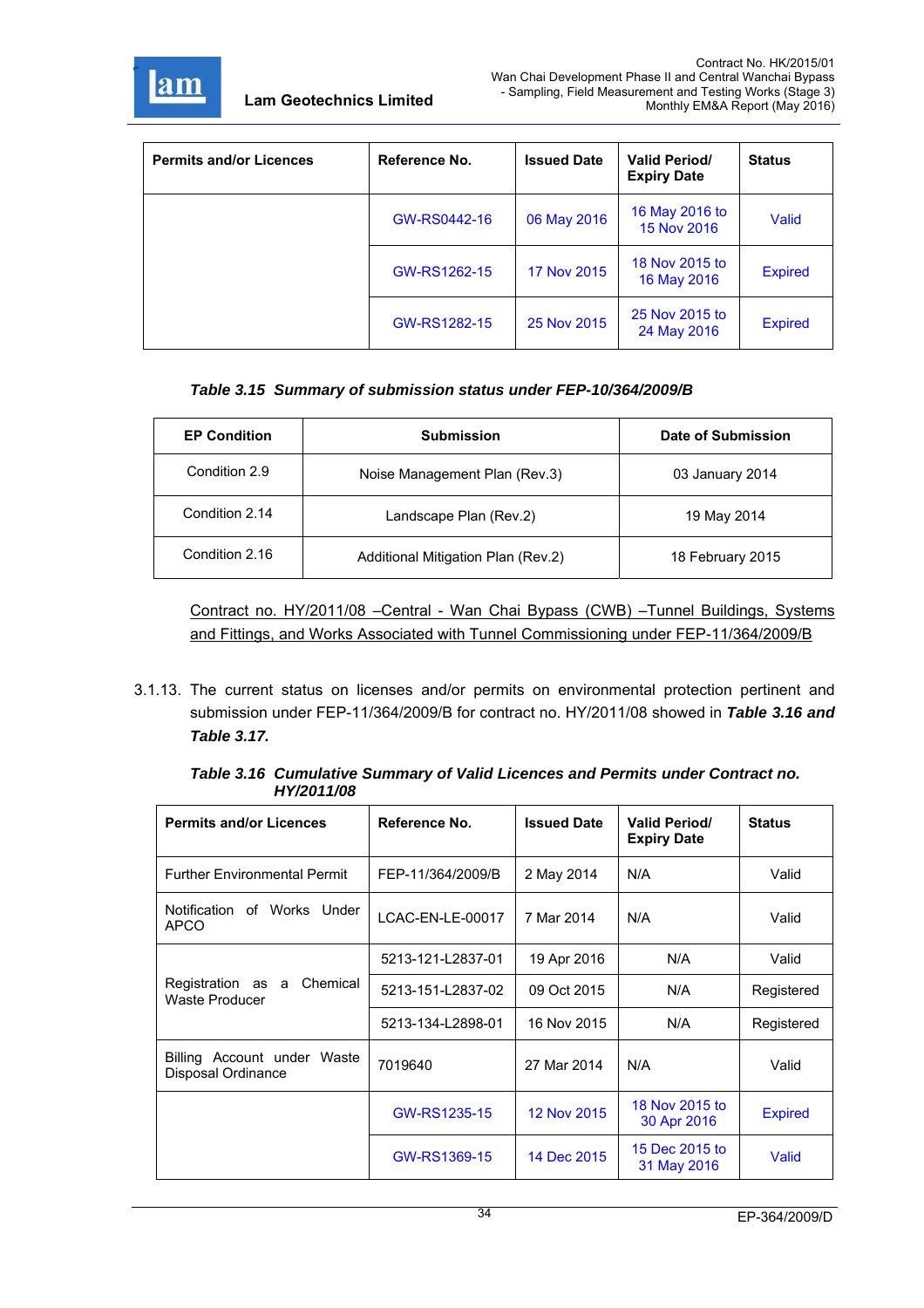

| <b>Permits and/or Licences</b>                                     | Reference No.   | <b>Issued Date</b> | <b>Valid Period/</b><br><b>Expiry Date</b> | <b>Status</b> |
|--------------------------------------------------------------------|-----------------|--------------------|--------------------------------------------|---------------|
|                                                                    | GW-RS1423-15    | 24 Dec 2015        | 26 Dec 2015 to<br>31 May 2016              | Valid         |
| <b>Construction Noise Permit</b><br>(CNP) for non-piling equipment | GW-RS1426-15    | 29 Dec 2015        | 01 Jan 2016 to<br>30 Jun 2016              | Valid         |
|                                                                    | GW-RS1433-15    | 29 Dec 2015        | 01 Jan 2016 to<br>30 Jun 2016              | Valid         |
|                                                                    | GW-RS0147-16    | 17 Feb 2016        | 19 Feb 2016 to<br>31 Jul 2016              | Valid         |
|                                                                    | GW-RS0159-16    | 17 Feb 2016        | 18 Feb 2016 to<br>31 Jul 2016              | Valid         |
|                                                                    | GW-RS0222-16    | 8 Mar 2016         | 9 Mar 2016 to<br>31 Aug 2016               | Valid         |
|                                                                    | GW-RS0284-16    | 23 Mar 2016        | 24 Mar 2016 to<br>31 Aug 2016              | Valid         |
|                                                                    | GW-RS0419-16    | 29 Apr 2016        | 1 May 2016 to<br>31 Oct 2016               | Valid         |
|                                                                    | WT00020242-2014 | 04 Nov 2014        | 30 Nov 2019                                | Valid         |
| Water Discharge Licence                                            | WT00020246-2015 | 15 Jul 2015        | 31 Jul 2019                                | Valid         |
|                                                                    | WT00022753-2015 | 3 May 2016         | 30 Apr 2021                                | Valid         |

# *Table 3.17 Summary of submission status under FEP-11/364/2009/B*

| <b>EP Condition</b> | <b>Submission</b>                                                                                       | Date of Submission |
|---------------------|---------------------------------------------------------------------------------------------------------|--------------------|
| Condition 2.9       | Noise Management Plan (Rev.2)                                                                           | 27 Jan 2015        |
| Condition 2.14      | Landscape Plan (Rev.2)                                                                                  | 18 Feb 2015        |
| Condition 2.13      | Operational Air Quality Management Plan for<br>West Ventilation Building (Rev.0)                        | 25 Nov 2014        |
| Condition 2.13      | Operational Air Quality Management Plan for<br>East Ventilation Building and East Vent Shaft<br>(Rev.0) | 18 Feb 2015        |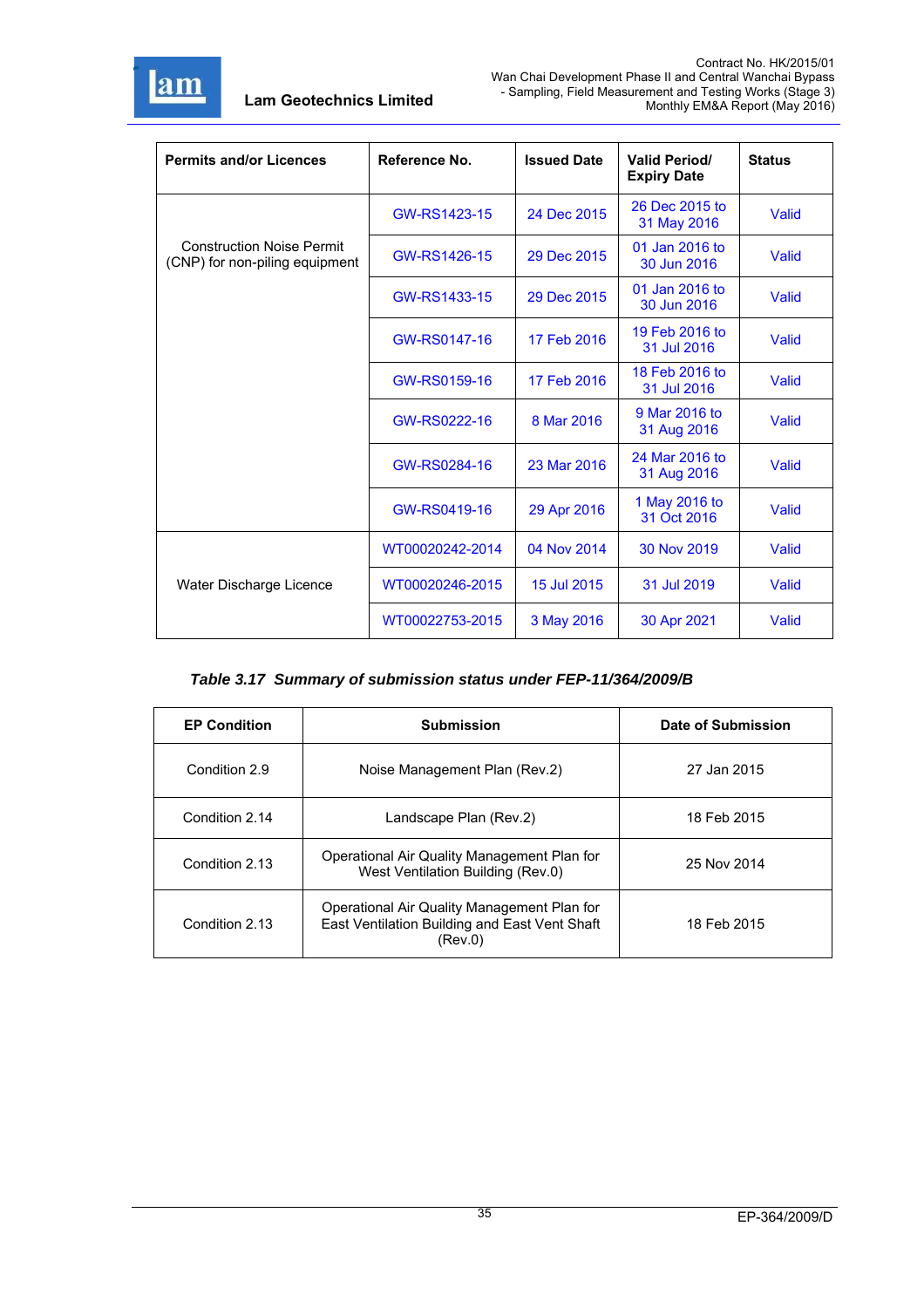

# **4 MONITORING REQUIREMENTS**

## **4.1 Noise Monitoring**

NOISE MONITORING STATIONS

4.1.1. The noise monitoring stations for the Project are listed and shown in *Table 4.1* and *Figure 4.1*. *Appendix 4.1* shows the established Action/Limit Levels for the monitoring works.

| <b>Station</b>   | <b>Description</b>                                   |  |
|------------------|------------------------------------------------------|--|
| M1a              | Harbour Road Sports Centre                           |  |
| M <sub>2</sub> b | Noon-day Gun Area                                    |  |
| МЗа              | Tung Lo Wan Fire Station                             |  |
| M4b              | Victoria Centre                                      |  |
| M <sub>5</sub> b | City Garden                                          |  |
| M6               | HK Baptist Church Henrietta Secondary School         |  |
| *M7e             | International Finance Centre (Eastern End of Podium) |  |
| M7w              | International Finance Centre (Western End of Podium) |  |
| *M8<br>City Hall |                                                      |  |

*Table 4.1 Noise Monitoring Stations* 

\* Remark 1: Location ID has been updated from M7 to M8 for City Hall

\* Remark 2: M7e has become a reference station starting from 7 Aug 2012

# REAL TIME NOISE MONITORING STATIONS

4.1.2. The noise monitoring stations for the Project are listed and shown in *Table 4.2* and *Figure 4.1*. *Appendix 4.1* shows the established Action/Limit Levels for the monitoring works.

*Table 4.2 Real Time Noise Monitoring Stations* 

| <b>District</b> | <b>Station</b>    | <b>Description</b>                               |
|-----------------|-------------------|--------------------------------------------------|
| Tin Hau         | RTN <sub>1</sub>  | FEHD Hong Kong Transport Section Whitfield Depot |
| North Point     | RTN <sub>2a</sub> | Hong Kong Electric Centre                        |
| North Point     | RTN <sub>3</sub>  | Po Leung Kuk Yu Lee Mo Fan Memorial School       |
| Tin Hau         | RTN4              | Causeway Bay Community Centre                    |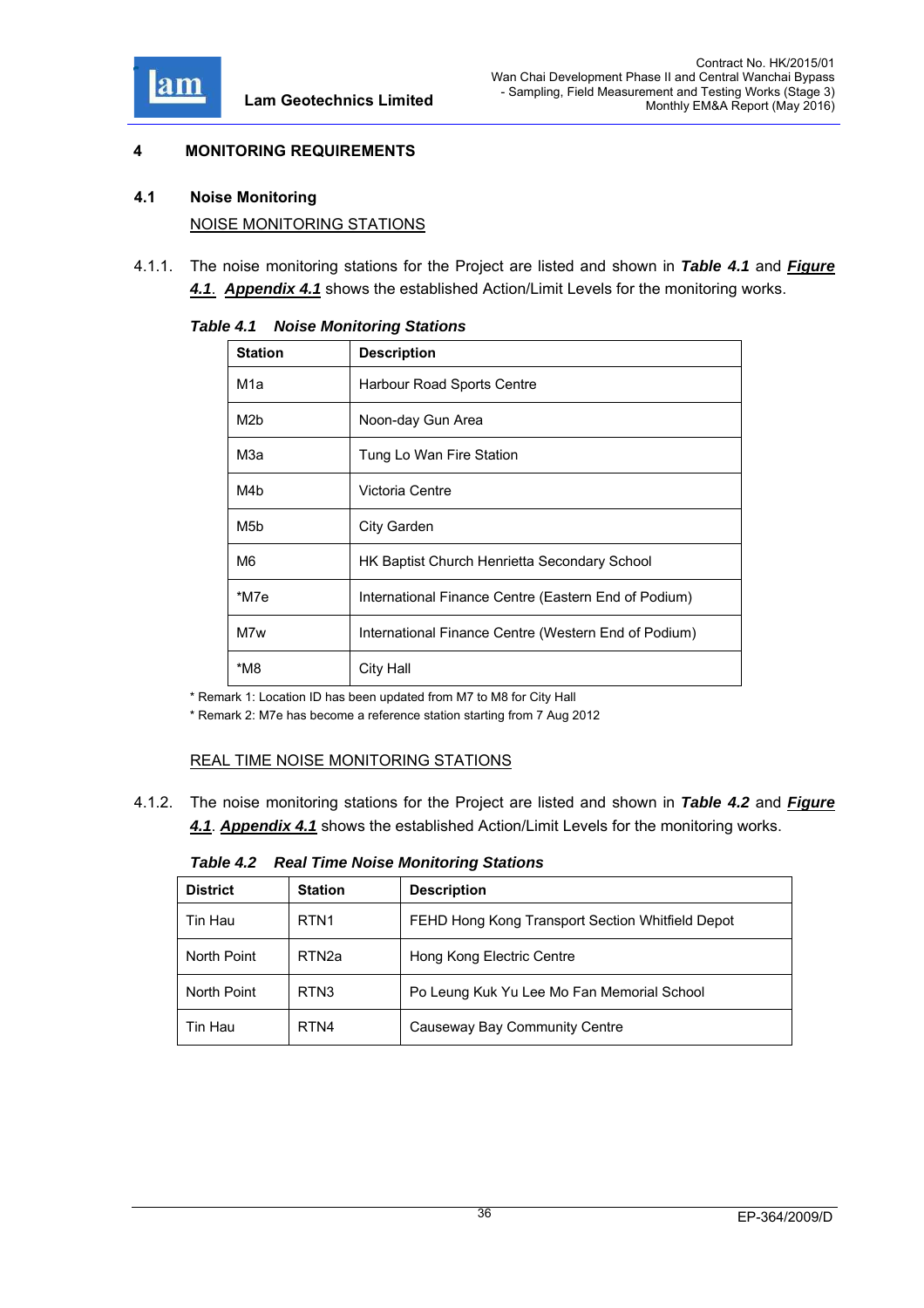

### NOISE MONITORING PARAMETERS, FREQUENCY AND DURATION

- 4.1.3. The construction noise level shall be measured in terms of the A-weighted equivalent continuous sound pressure level  $(L_{eq})$ .  $L_{eq}$  (30 minutes) shall be used as the monitoring parameter for the time period between 0700 and 1900 hours on normal weekdays. For all other time periods, L<sub>eq (5 minutes)</sub> shall be employed for comparison with the Noise Control Ordinance (NCO) criteria. Supplementary information for data auditing, statistical results such as  $L_{10}$  and L<sub>90</sub> shall also be obtained for reference.
- 4.1.4. Noise monitoring shall be carried out at all the designated monitoring stations. The monitoring frequency shall depend on the scale of the construction activities. The following is an initial guide on the regular monitoring frequency for each station on a weekly basis when noise generating activities are underway:
	- One set of measurements between 0700 and 1900 hours on normal weekdays.
- 4.1.5. Real time noise shall be carried out at the designated monitoring stations. The following is an initial guide on the regular monitoring frequency for each station on a 24 - hours basis when noise generating activities are underway:
	- One set of measurements between 0700 and 1900 hours on normal weekdays.
	- One set of measurements between 1900 and 2300 hours on normal weekdays and 0700 and 2300 hours on public holidays.
	- One set of measurements between 2300 and 0700 hours on next day on everyday.
- 4.1.6. If construction works are extended to include works during the hours of 1900 0700 as well as public holidays and Sundays, additional weekly impact monitoring shall be carried out during respective restricted hours periods. Applicable permits under NCO shall be obtained by the Contractor.

# MONITORING EQUIPMENT

- 4.1.7. As referred to in the Technical Memorandum ™ issued under the NCO, sound level meters in compliance with the International Electrotechnical Commission Publications 651: 1979 (Type 1) and 804: 1985 (Type 1) specifications shall be used for carrying out the noise monitoring. Immediately prior to and following each noise measurement the accuracy of the sound level meter shall be checked using an acoustic calibrator generating a known sound pressure level at a known frequency. Measurements may be accepted as valid only if the calibration level from before and after the noise measurement agree to within 1.0 dB.
- 4.1.8. Noise measurements shall not be made in fog, rain, wind with a steady speed exceeding 5 m/s or wind with gusts exceeding 10 m/s. The wind speed shall be checked with a portable wind speed meter capable of measuring the wind speed in m/s.
- 4.1.9. The sound level meter shall be checked using an acoustic calibrator generating a known sound pressure level at a known frequency before deployment to the site and during each site visit. Measurements will be accepted as valid only if the calibration level from before and after the noise measurement agree to within 1.0 dB.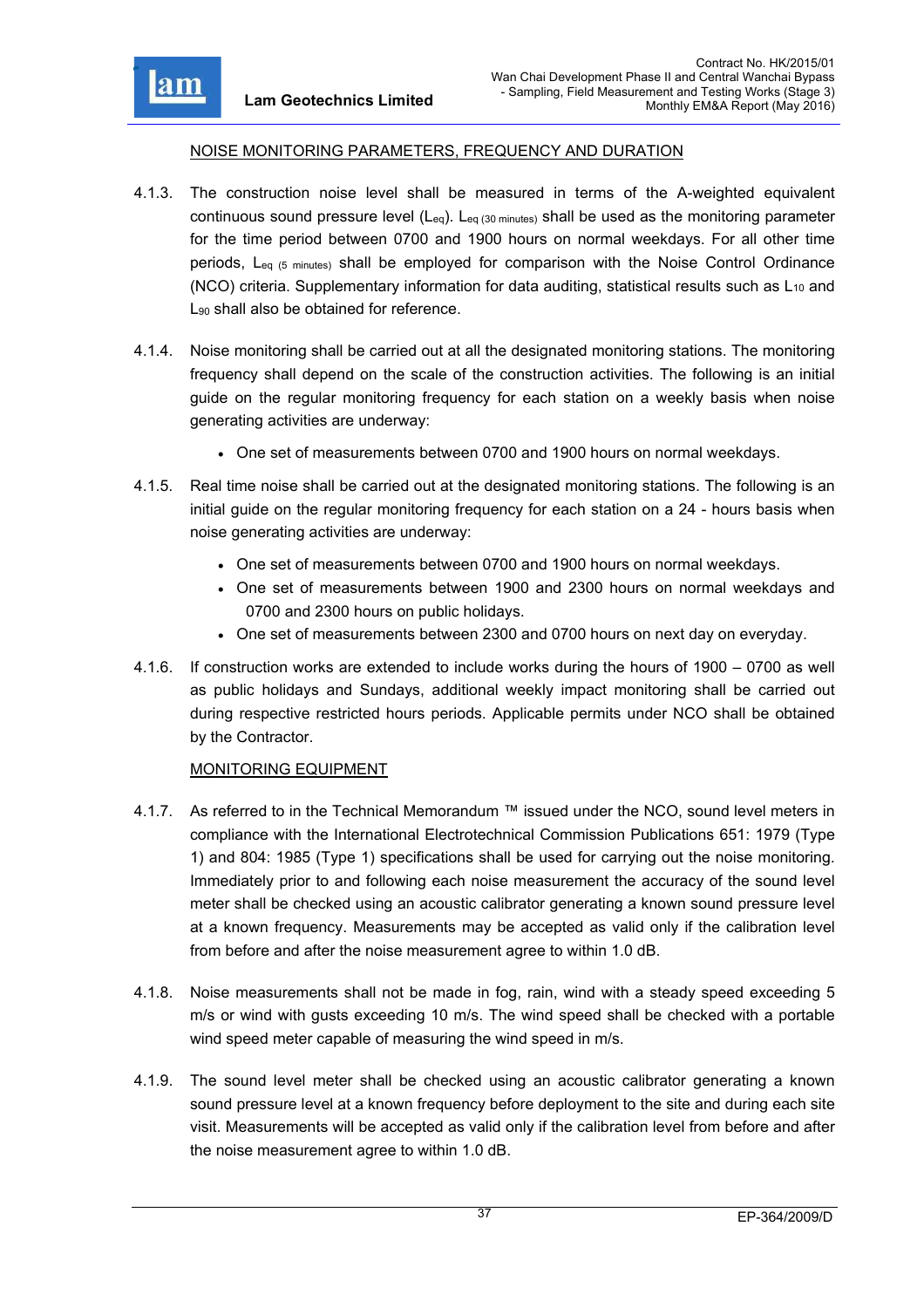

# **4.2 Air Quality Monitoring**  AIR QUALITY MONITORING STATIONS

4.2.1. The air quality monitoring stations for the Project are listed and shown in *Table 4.3 and Figure 4.1. Appendix 4.1* shows the established Action/Limit Levels for the monitoring works.

| $100 - 4000$       |                                                      |                                                       |
|--------------------|------------------------------------------------------|-------------------------------------------------------|
| <b>Station ID</b>  | <b>Monitoring Location</b>                           | <b>Description</b>                                    |
| CMA <sub>1</sub> b | Oil Street Site Office**                             | North Point (Re-<br>commenced on 14<br>November 2011) |
| CMA <sub>2a</sub>  | Causeway Bay Community Centre                        | Causeway Bay                                          |
| CMA3a              | CWB PRE Site Office *                                | Causeway Bay                                          |
| CMA4a              | Society for the Prevention of Cruelty to Animals     | Wan Chai                                              |
| CMA <sub>5</sub> b | Pedestrian Plaza***                                  | Wan Chai                                              |
| MA <sub>1e</sub>   | International Finance Centre (Eastern End of Podium) | Central                                               |
| MA <sub>1w</sub>   | International Finance Centre (Western End of Podium) | Central                                               |

*Table 4.3 Air Quality Monitoring Stations* 

Remarks\*: As per the ENPC meeting in March 2011, the monitoring stations CMA3a – Future CWB site office at Wanchai Waterfront Promenade was renamed as remark.

Remarks\*\*: The location ID of monitoring station CMA1b was updated as "Oil Street Site Office" in April 2013.

Remarks\*\*\*: The station ID and monitoring location was updated in December 2014 with respect to monitoring station relocation.

AIR QUALITY MONITORING PARAMETERS, FREQUENCY AND DURATION

- 4.2.2. One-hour and 24-hour TSP levels should be measured to indicate the impacts of construction dust on air quality. The 24-hour TSP levels shall be measured by following the standard high volume sampling method as set out in the Title 40 of the Code of Federal Regulations, Chapter 1 (Part 50), Appendix B.
- 4.2.3. All relevant data including temperature, pressure, weather conditions, elapsed-time meter reading for the start and stop of the sampler, identification and weight of the filter paper, and any other local atmospheric factors affecting or affected by site conditions, etc., shall be recorded down in detail.
- 4.2.4. For regular impact monitoring, the sampling frequency of at least once in every six days, shall be strictly observed at all the monitoring stations for 24-hour TSP monitoring. For 1-hour TSP monitoring, the sampling frequency of at least three times in every six days should be undertaken when the highest dust impact occurs.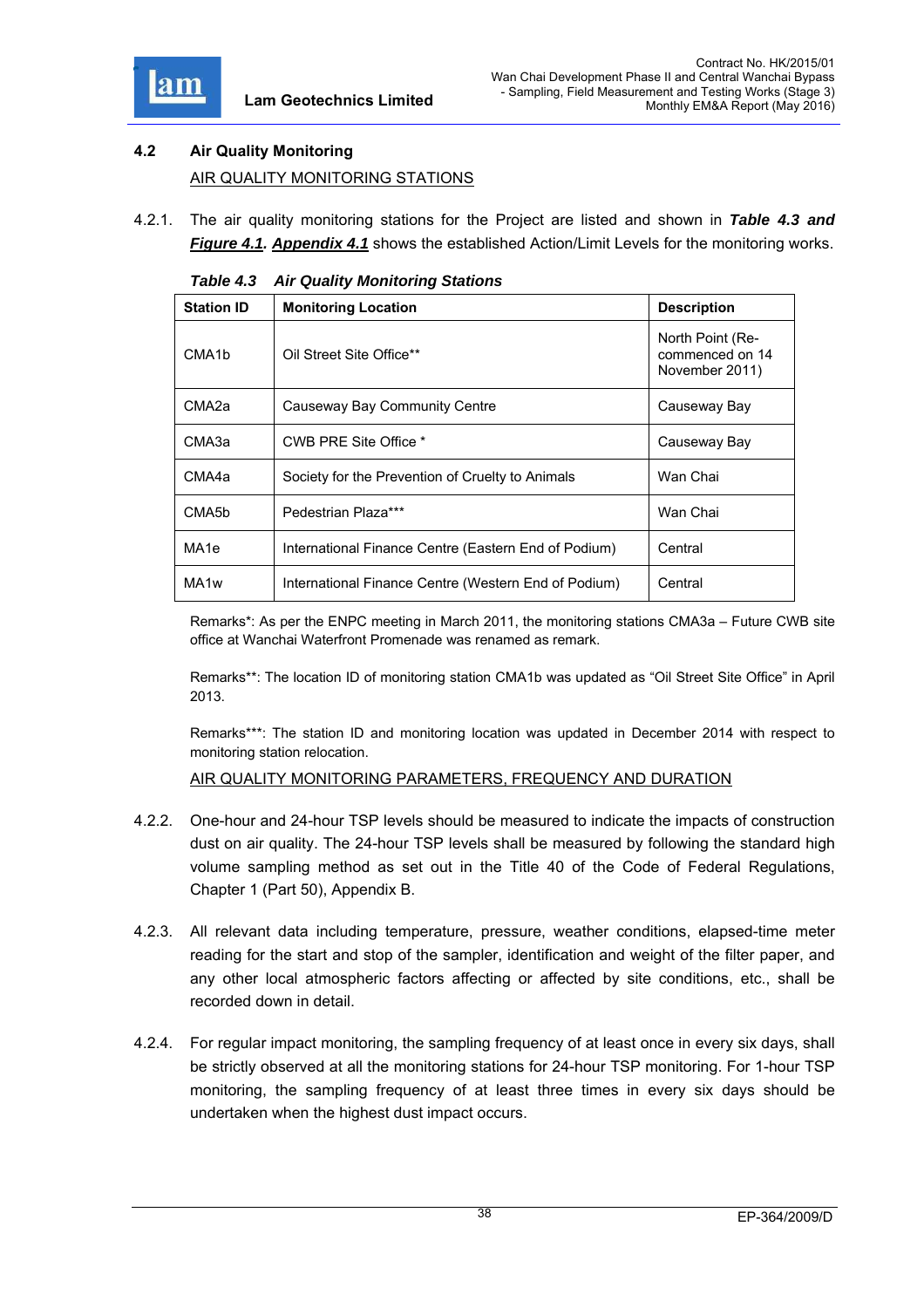

#### SAMPLING PROCEDURE AND MONITORING EQUIPMENT

- 4.2.5. High volume samplers (HVSs) in compliance with the following specifications shall be used for carrying out the 1-hour and 24-hour TSP monitoring:
	- $\cdot$  0.6 1.7 m<sup>3</sup> per minute adjustable flow range;
	- Equipped with a timing / control device with +/- 5 minutes accuracy for 24 hours operation;
	- $\bullet$  Installed with elapsed-time meter with  $+/$  2 minutes accuracy for 24 hours operation;
	- Capable of providing a minimum exposed area of 406 cm2;
	- Flow control accuracy: +/- 2.5% deviation over 24-hour sampling period;
	- Equipped with a shelter to protect the filter and sampler;
	- Incorporated with an electronic mass flow rate controller or other equivalent devices;
	- Equipped with a flow recorder for continuous monitoring;
	- Provided with a peaked roof inlet;
	- Incorporated with a manometer;
	- Able to hold and seal the filter paper to the sampler housing at horizontal position;
	- Easily changeable filter; and
	- Capable of operating continuously for a 24-hour period.
- 4.2.6. Initial calibration of dust monitoring equipment shall be conducted upon installation and thereafter at bi-monthly intervals. The transfer standard shall be traceable to the internationally recognized primary standard and be calibrated annually. The concern parties such as IEC shall properly document the calibration data for future reference. All the data should be converted into standard temperature and pressure condition.

#### LABORATORY MEASUREMENT / ANALYSIS

- 4.2.7. A clean laboratory with constant temperature and humidity control, and equipped with necessary measuring and conditioning instruments to handle the dust samples collected, shall be available for sample analysis, and equipment calibration and maintenance. The laboratory should be HOKLAS accredited.
- 4.2.8. Filter paper of size 8" x 10" shall be labelled before sampling. It shall be a clean filter paper with no pinholes, and shall be conditioned in a humidity-controlled chamber for over 24 hours and be pre-weighed before use for the sampling.
- 4.2.9. After sampling, the filter paper loaded with dust shall be kept in a clean and tightly sealed plastic bag. The filter paper shall then be returned to the laboratory for reconditioning in the humidity controlled chamber followed by accurate weighing by an electronic balance with readout down to 0.1 mg. The balance shall be regularly calibrated against a traceable standard.
- 4.2.10. All the collected samples shall be kept in a good condition for 6 months before disposal.
- 4.2.11. Current calibration certificates of equipments are presented in *Appendix 4.2*.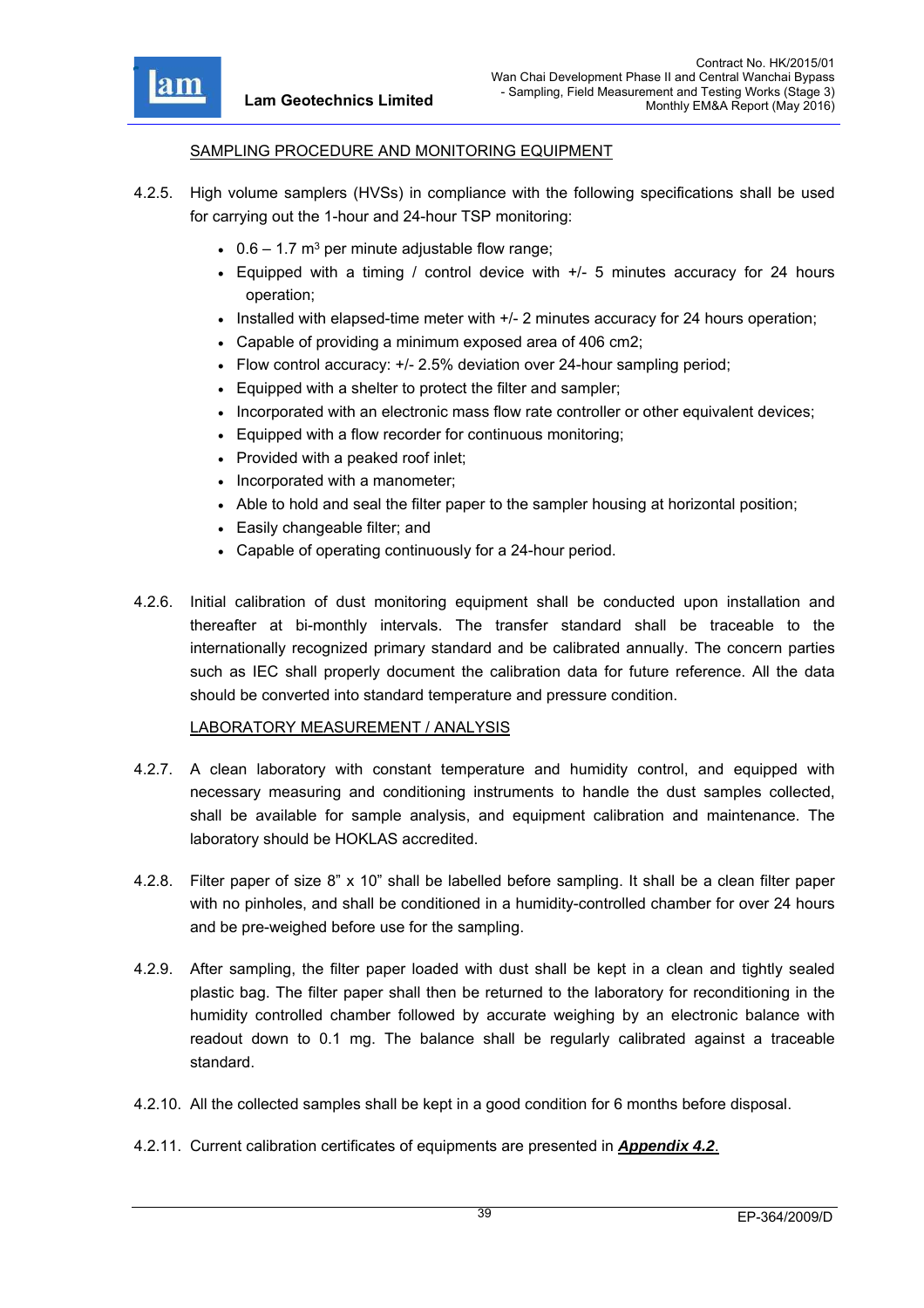

# **5.0 MONITORING RESULTS**

- 5.0.1. The environmental monitoring will be implemented based on the division of works areas of each designated project managed under different contracts with separate FEP applied by individual contractors. Overall layout showing work areas of various contracts, latest status of work commencement and monitoring stations is shown in *Figure 2.1* and *Figure 4.1*. The monitoring results are presented in according to the Individual Contract(s).
- 5.0.2. In the reporting month, the concurrent contracts are as follows:
	- Contract no. HY/2009/15 Central-Wanchai Bypass Tunnel (Causeway Bay Typhoon Shelter Section)
	- Contract no. HY/2009/18 Central Wan Chai Bypass (CWB) Central Interchange
	- Contract no. HY/2009/19 Central Wanchai Bypass Tunnel (North Point Section) and Island Eastern Corridor Link
	- Contract no. HY/2010/08 Central- Wanchai Bypass Tunnel (Slip Road 8 Section)
	- Contract no. HK/2009/01 Wan Chai Development Phase II Central Wan Chai Bypass at Hong Kong Convention and Exhibition Centre
	- Contract no. HK/2009/02 Wan Chai Development Phase II Central Wan Chai Bypass at Wan Chai East
	- Contract no. HK/2012/08 Wan Chai Development Phase II Central Wan Chai Bypass at Wan Chai West
	- Contract no. HY/2011/08 Central Wan Chai Bypass (CWB)– Tunnel Buildings, Systems and Fittings, and Works Associated with Tunnel Commissioning
- 5.0.3. The environment monitoring schedules for reporting month and coming month are presented in *Appendix 5.1*.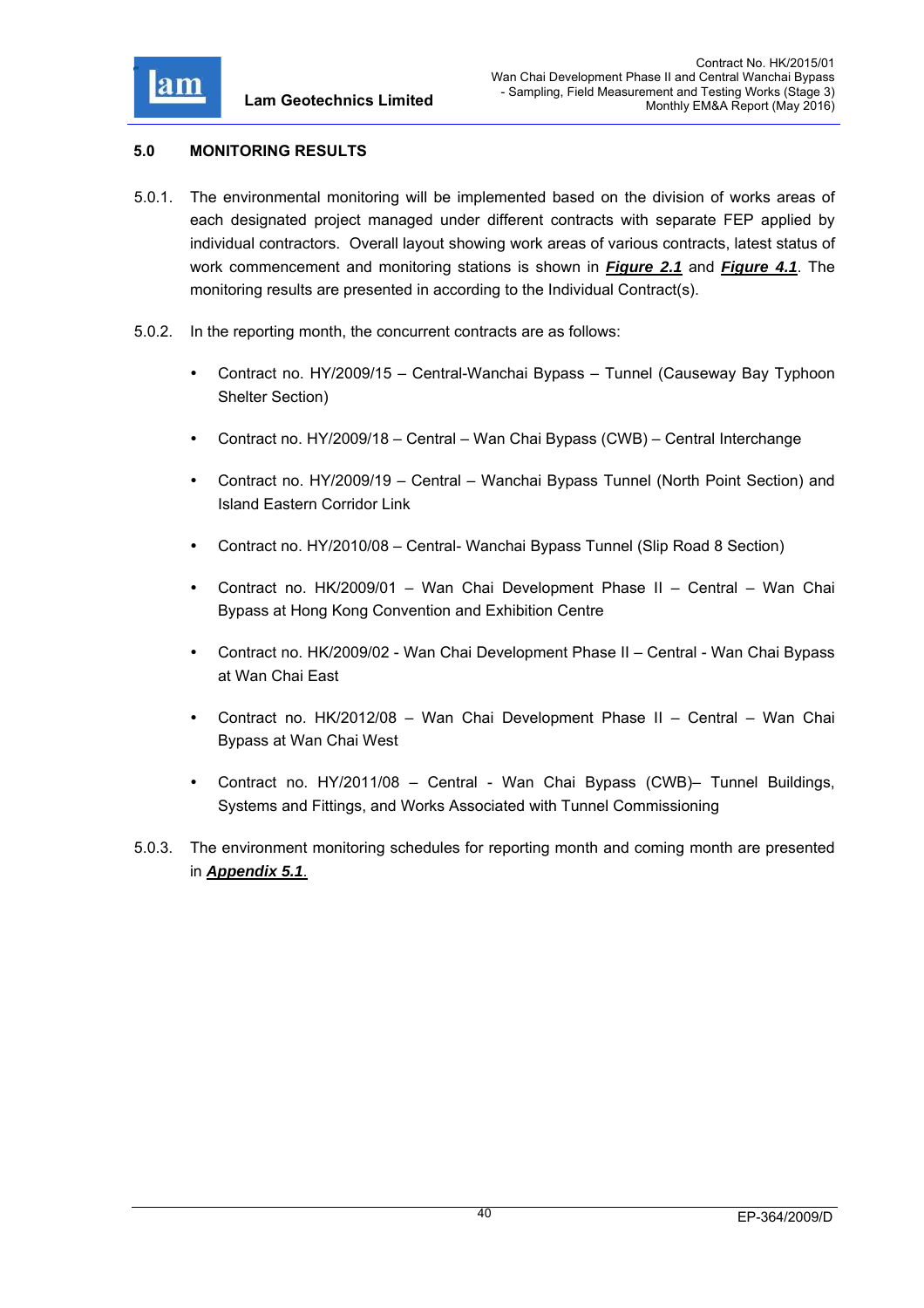

# **5.1 Noise Monitoring Results**

5.1.1 Monitoring for report of review baseline noise level was performed from 11 April 2011 to 8 June 2011. Then the report was submitted on the 20 June 2011, verified by IEC on 18 July 2011 and was approved by ER by January 2012. The new baseline is used for the noise calculation starting from January 2012.

Contract no. HY/2009/18 – Central – Wan Chai Bypass (CWB) – Central Interchange under FEP-05/364/2009/A

5.1.2 Noise monitoring for the Central Interchange works under contract no. HY/2009/18 was commenced on 22 April 2011.The proposed division of noise monitoring stations for Contract no. HY/2009/18 are summarized in *Table 5.1* below:

| <b>Station</b> | <b>Description</b>                                   |  |
|----------------|------------------------------------------------------|--|
| *M7e           | International Finance Centre (Eastern End of Podium) |  |
| M7w            | International Finance Centre (Western End of Podium) |  |
| M8             | City Hall                                            |  |

*Table 5.1 Noise Monitoring Stations for Contract no. HY/2009/18* 

\* Remark: M7e has become a reference station starting from 7 Aug 2012

- 5.1.3 No action or limit level exceedance was recorded in this reporting month.
- 5.1.4 Noise monitoring results measured in this reporting period are reviewed and summarized. Details of noise monitoring results and graphical presentation can be referred in *Appendix*

*5.2*.

Contract no. HK/2009/01 – Wan Chai Development Phase II – Central – Wan Chai Bypass at Hong Kong Convention and Exhibition Centre – Tunnel Works under FEP-02/364/2009 and Contract no. HK/2009/02 – Wan Chai Development Phase II – Central – Wan Chai Bypass at Wan Chai East (CWB Tunnel) under FEP-01/364/2009

5.1.5 The commencement of construction works for Contract no. HK/2009/01 under FEP-02/364/2009 is on 25 August 2011 and HK/2009/02 under FEP-01/364/2009 is on 26 April 2011. The proposed division of noise monitoring stations are summarized in *Table 5.2* below.

#### *Table 5.2 Noise Monitoring Station for Contract no HK/2009/01 and HK/2009/02*

| <b>Station</b> | <b>Description</b>                |
|----------------|-----------------------------------|
| M1a            | <b>Harbour Road Sports Centre</b> |

<sup>5.1.6</sup> Two limit level exceedances were recorded at M1a- Harbour Road Sports Centre on 04 and 24 May 2016 in this reporting month.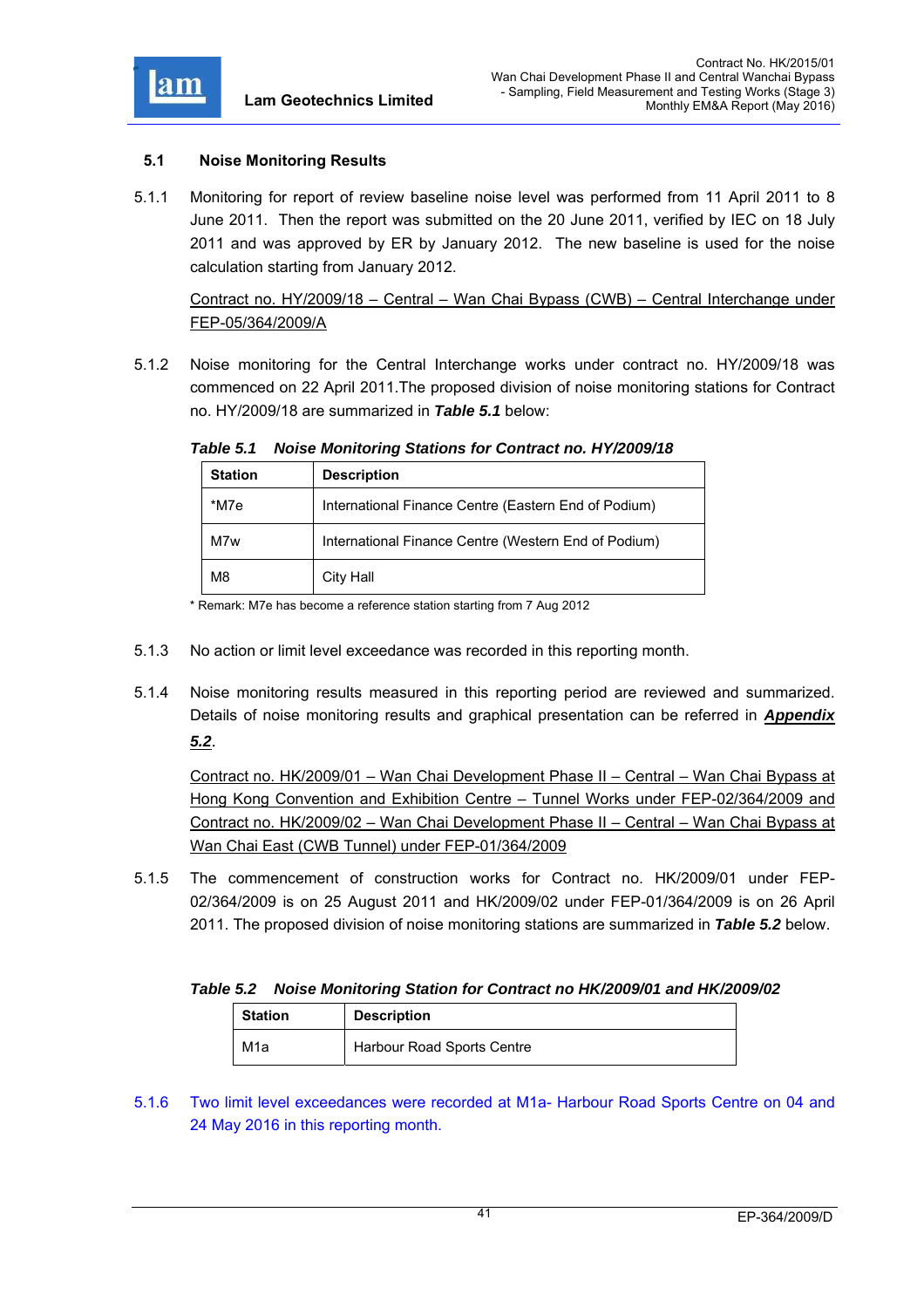

- 5.1.7 Breaking works at Ex- Wan Chai Swimming Pool (adjacent to Harbour Road Sports Centre directly opposite to the monitoring station) under non WDII-CWB Contractor was observed as the major noise contribution during monitoring on 04 May 2016 while operation of Hydromil Trench Cutter at Ex- Wan Chai Swimming Pool (adjacent to Harbour Road Sports Centre directly opposite to the monitoring station) under non WDII-CWB Contractor as major noise contribution during monitoring on 24 May 2016. As such, the exceedances were considered as non-Project related.
- 5.1.8 Noise monitoring results measured in this reporting period are reviewed and summarized. Details of noise monitoring results and graphical presentation can be referred in *Appendix 5.2.*

Contract no. HY/2009/15 – Central-Wanchai Bypass – Tunnel (Causeway Bay Typhoon Shelter Section) under FEP-06/364/2009/A

5.1.9 The commencement of construction works for Contract no. HY/2009/15 under FEP-06/364/2009/A was on 13 July 2011. Noise monitoring was commenced on 13 July 2011. The proposed divisions of noise monitoring stations are summarized in *Table 5.3* below.

# *Table 5.3 Noise Monitoring Stations for Contract no. HY/2009/15*

| <b>Station</b><br><b>Description</b> |                          |
|--------------------------------------|--------------------------|
| M <sub>2</sub> b                     | Noon Gun Area            |
| МЗа                                  | Tung Lo Wan Fire Station |

- 5.1.10 No action or limit level exceedance was recorded in this reporting month.
- 5.1.11 Noise monitoring results measured in this reporting period are reviewed and summarized. Details of noise monitoring results and graphical presentation can be referred in *Appendix 5.2.*

Contract no. HY/2009/19 – Central – Wanchai Bypass Tunnel (North Point Section) and Island Eastern Corridor Link under FEP-07/364/2009/D

5.1.12 Noise monitoring for the tunnel works under contract no. HY/2009/19 was commenced on 24 April 2011. The proposed division of noise monitoring stations are summarized in *Table 5.4* below.

*Table 5.4 Noise Monitoring Stations for Contract no. HY/2009/19* 

| <b>Station</b>  | <b>Description</b>                           |
|-----------------|----------------------------------------------|
| M4 <sub>b</sub> | Victoria Centre                              |
| M5b             | City Garden                                  |
| M <sub>6</sub>  | HK Baptist Church Henrietta Secondary School |

5.1.13 No action or limit level exceedance was recorded in this reporting month.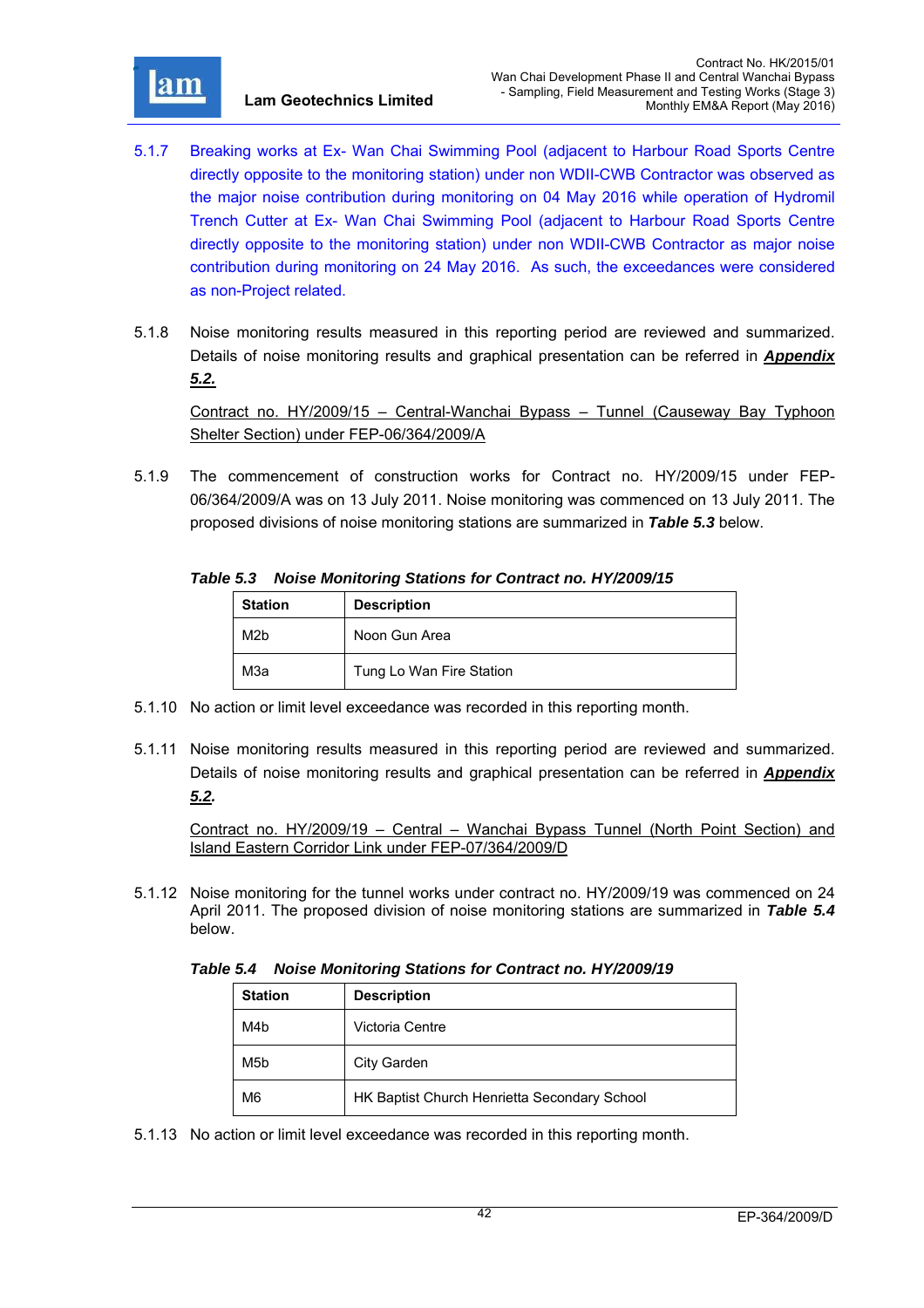

5.1.14 Noise monitoring results measured in this reporting period are reviewed and summarized. Details of noise monitoring results and graphical presentation can be referred in *Appendix 5.2.* Details of the Notification of Exceedance can be referred in *Appendix 6.2*.

Contract no. HY/2010/08 – Central-Wanchai Bypass –Wanchai Bypass Tunnel (Slip Raod 8 Section) under FEP-09/364/2009/B

5.1.15 The commencement of construction works for Contract no. HY/2010/08 under FEP-10/364/2009/B was on 02 September 2013. Noise monitoring was commenced on 02 September 2013. The proposed divisions of noise monitoring stations are summarized in *Table 5.5* below.

*Table 5.5 Noise Monitoring Stations for Contract no. HY/2010/08* 

| <b>Station</b> | <b>Description</b>       |  |
|----------------|--------------------------|--|
| МЗа            | Tung Lo Wan Fire Station |  |

- 5.1.16 No action or limit level exceedance was recorded in this reporting month.
- 5.1.17 Noise monitoring results measured in this reporting period are reviewed and summarized. Details of noise monitoring results and graphical presentation can be referred in *Appendix 5.2.*

Contract no. HY/2011/08 – Central - Wan Chai Bypass (CWB) – Tunnel Buildings, Systems and Fittings, and Works Associated with Tunnel Commissioning

5.1.18 Noise monitoring for the Central Interchange works under contract no. HY/2009/18 was commenced on 22 April 2011.The proposed division of noise monitoring stations for Contract no. HY/2011/08 are summarized in *Table 5.6* below:

*Table 5.6 Noise Monitoring Stations for Contract no. HY/2011/08* 

| <b>Station</b> | <b>Description</b>                                   |  |
|----------------|------------------------------------------------------|--|
| M4b            | Victoria Centre                                      |  |
| *M7e           | International Finance Centre (Eastern End of Podium) |  |
| M7w            | International Finance Centre (Western End of Podium) |  |
| M <sub>8</sub> | City Hall                                            |  |

\* Remark: M7e has become a reference station starting from 7 Aug 2012

- 5.1.19 No action or limit level exceedance was recorded in this reporting month.
- 5.1.20 Noise monitoring results measured in this reporting period are reviewed and summarized. Details of noise monitoring results and graphical presentation can be referred in *Appendix 5.2*.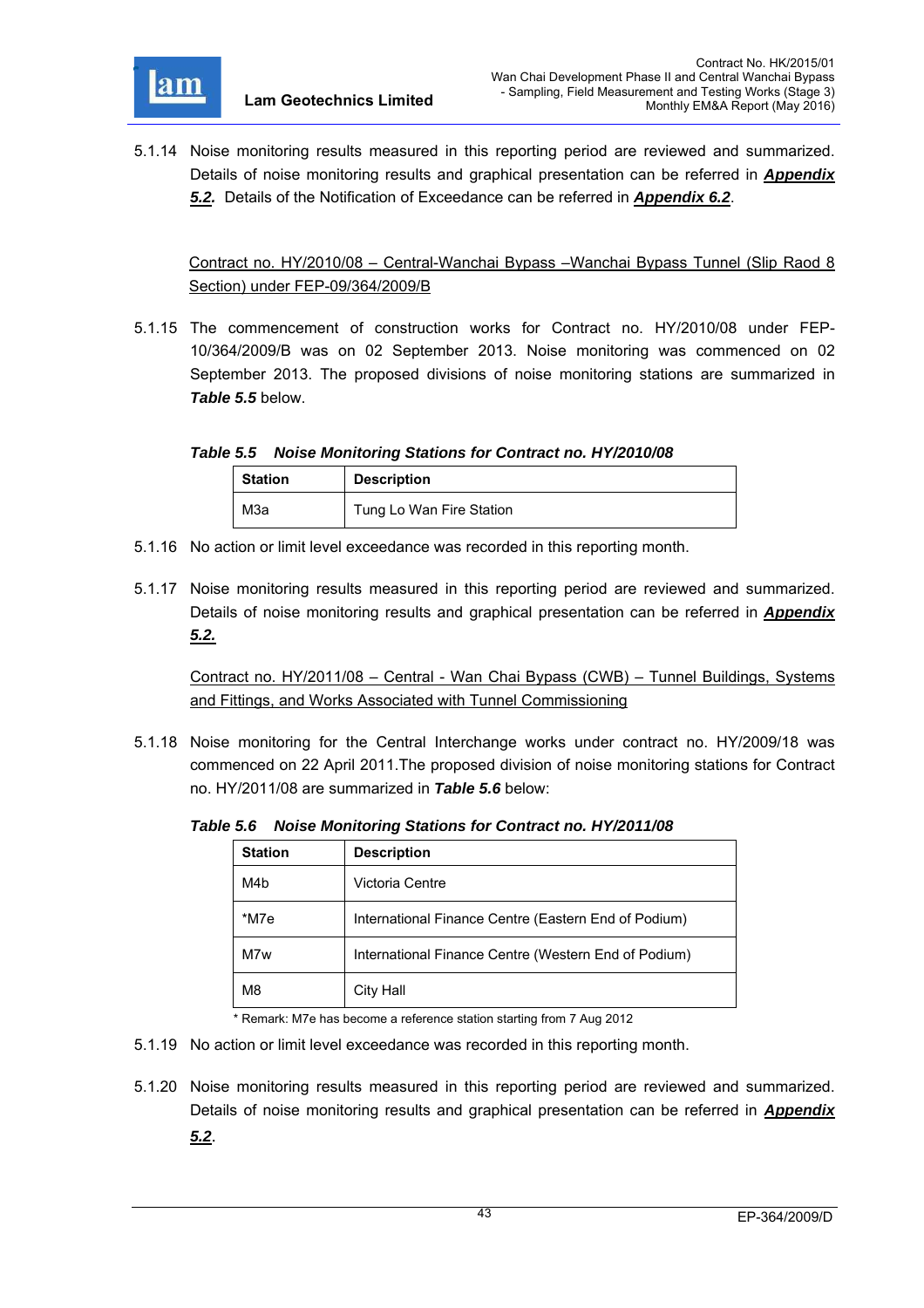

### **5.2 Real Time Noise Monitoring Results**

- 5.2.1. Real time noise monitoring at RTN4-Causeway Bay Community Centre was commenced on 13 Jan 2013. The baseline noise level of RTN4- Causeway Bay Community Centre has adopted the results from the baseline noise monitoring report for EP/364/2009 in 22 April 2010 in which approved by EPD.
- 5.2.2. Po Leung Kuk Yu Lee Mo Fan Memorial School granted permission for set up on 4 Sep 2012 and real time noise monitoring station RTN3 set up was performed on 14 Sep 2012. Real time noise baseline capturing was conducted during time period without construction work from 21 Sep 2012 to 04 Oct 2012. Real time noise monitoring at RTN3 – Po Leung Kuk Yu Lee Mo Fan Memorial School was commenced since 06 Oct 2012.
- 5.2.3. Real-time noise monitoring station RTN2 previously located at oil Street Community Liaison Centre was relocated to Hong Kong Electric Centre on 5 Oct 2012, which is a representative of the noise sensitive receiver City Garden. The baseline noise level of RTN2a will adopt the results derived from the baseline noise monitoring conducted at Hong Kong Electric Centre from 4 December 2009 to 17 December 2009.
- 5.2.4. Real-time noise monitoring station RTN1-FEHD Whitfield Depot was finely adjusted from 2/F to roof-top at FEHD Whitfield Depot on 24 June 2013 with respect to the commencement of advance works for IEC parapet demolition.

Contract no. HY/2009/19 – Central – Wanchai Bypass Tunnel (North Point Section) and Island Eastern Corridor Link under FEP-07/364/2009/D

5.2.5. The proposed division of noise monitoring stations are summarized in *Table 5.7* below. Real time noise monitoring for major construction works under contract no. HY/2009/19 was commenced on 24 April 2011.

| <b>Location ID</b> | District    | <b>Description</b>                               |
|--------------------|-------------|--------------------------------------------------|
| RTN <sub>1</sub>   | Tin Hau     | FEHD Hong Kong Transport Section Whitfield Depot |
| RTN <sub>2a</sub>  | North Point | Hong Kong Electric Centre                        |
| RTN <sub>3</sub>   | North Point | Po Leung Kuk Yu Lee Mo Fan Memorial School       |
| RTN4               | Tin Hau     | Causeway Bay Community Centre                    |

*Table 5.7 Real Time Noise Monitoring Stations for Contract no. HY/2009/19* 

*\* Real time noise monitoring results and graphical presentation during restrict hours and night time period are for information only and noise during CNP period shall be controlled under NCO.* 

- 5.2.6. No limit level exceedance was recorded at RTN1-FEHD Hong Kong Transport Section Whitfield Depot in the reporting month.
- 5.2.7. No limit level exceedances were recorded at RTN2a-Electric Centre in the reporting month.
- 5.2.8. Limit level exceedances were recorded at RTN3-Yue Lee Mo Fan Memorial School on 27 April 2016, 3 and 10 May2016 in the reporting month. On 27 April 2016 during the monitoring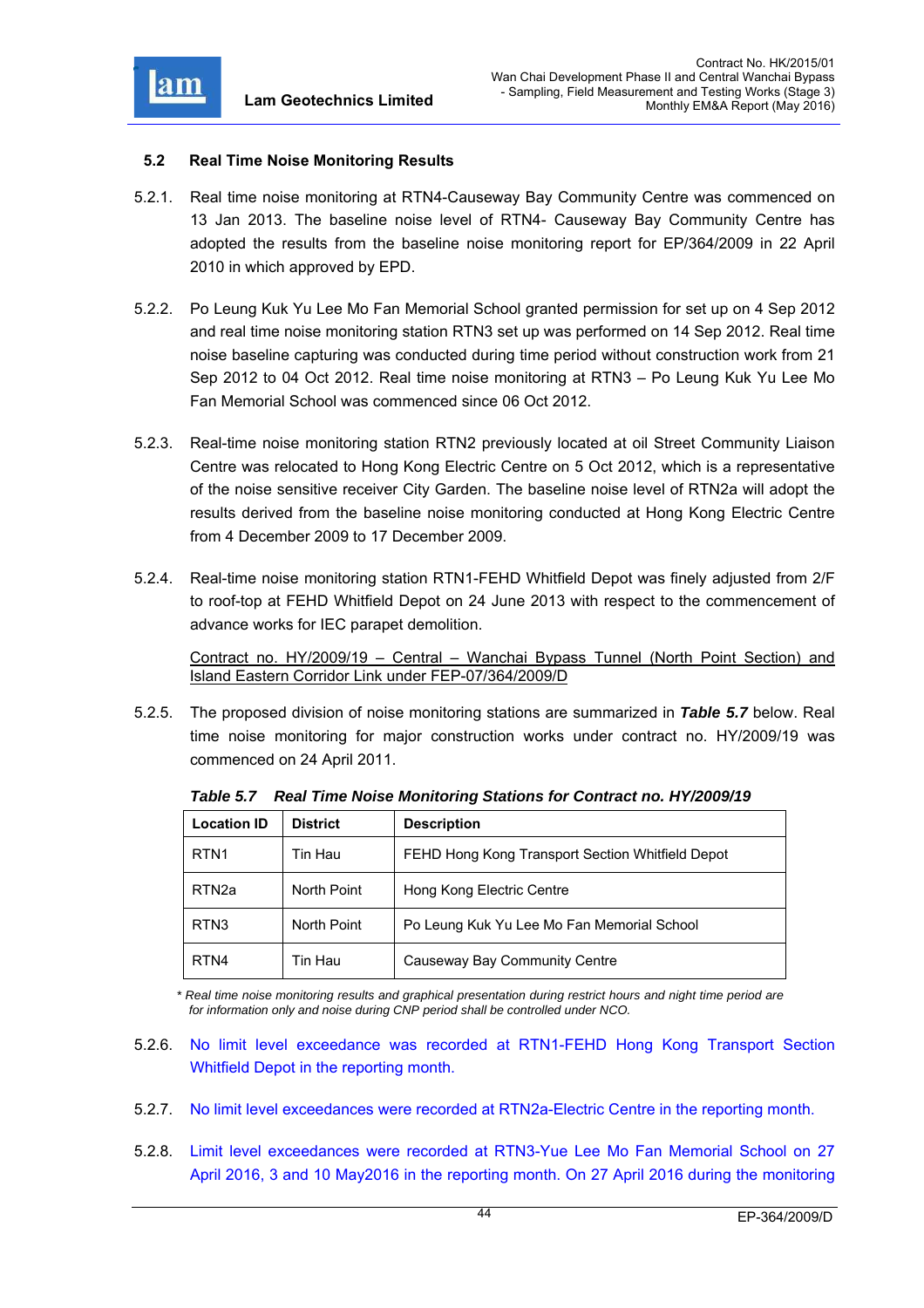

r

period, no construction works was undertaken under Contract HY/2009/19 and cast-in-item installation and erection of formwork was conducted under Contract HY/2009/19 on 03 and 10 May 2016 respectively. Based on relevant data from Hong Kong observatory, adverse weather condition with significant rainfall was recorded on 27 April 2016 amber rainstorm warning signal and red rainstorm warning signal was hoisted on 03 and 10 May 2016 respectively and considered as the major noise contribution. As such, the exceedances were considered as non-project related.

- 5.2.9. Limit level exceedances were recorded at RTN4-Causeway Bay Community Centre on 04 May 2016 in the reporting month. On 04 May 2016, segment installation was conducted under HY/2009/19 while external panel installation works was observed undertaken by non-CWB Contractor at Causeway Bay Community Centre near the monitoring station and considered as the major noise contribution. As such, the exceedance was considered as non- Project related.
- 5.2.10. Real time noise monitoring results measured in this reporting period are reviewed and summarized. Details of real time noise monitoring results and graphical presentation can be referred to *Appendix 5.4.*

Contract no. HY/2011/08 – Central - Wan Chai Bypass (CWB) – Tunnel Buildings, Systems and Fittings, and Works Associated with Tunnel Commissioning

5.2.11. The proposed division of noise monitoring stations are summarized in *Table 5.8* below. Real time noise monitoring for major construction works under contract no. HY/2011/08 was commenced on 19 March 2015.

| <b>Location ID</b> | <b>District</b> | <b>Description</b>                               |  |
|--------------------|-----------------|--------------------------------------------------|--|
| l RTN1             | Tin Hau         | FEHD Hong Kong Transport Section Whitfield Depot |  |
| RTN2a <sup>1</sup> | North Point     | Hong Kong Electric Centre                        |  |

*Table 5.8 Real Time Noise Monitoring Stations for Contract no. HY/2011/08* 

*\* Real time noise monitoring results and graphical presentation during restrict hours and night time period are for information only and noise during CNP period shall be controlled under NCO.* 

*Remarks 1 : With respect to the possession of site area Portion Xa and Portion Xb since 7 March 2016 as confirmed by CWB RSS, real time noise monitoring station RTN2a was associated with Contract no. HY/2011/08 from 07 March 2016 onwards.* 

- 5.2.12. No limit level exceedance was recorded at RTN1-FEHD Hong Kong Transport Section Whitfield Depot in the reporting month.
- 5.2.13. No limit level exceedances were recorded at RTN2a-Electric Centre in the reporting month.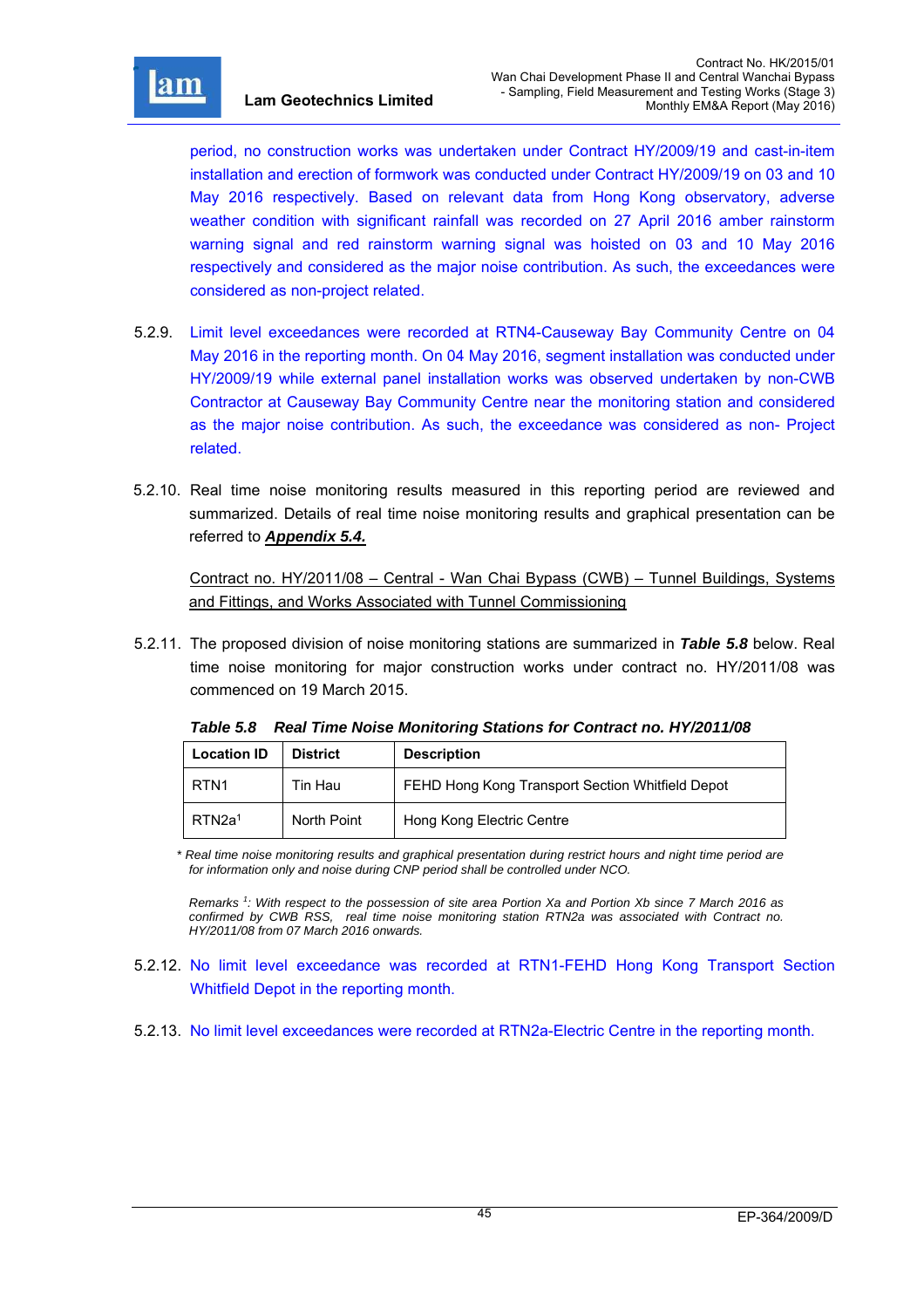

# **5.3 Air Quality Monitoring Results**

Contract no. HY/2009/18 – Central – Wan Chai Bypass (CWB) – Central Interchange under FEP-05/364/2009/A

5.3.1 Air quality monitoring for the Central Interchange works under contract no. HY/2009/18 was commenced on 21 April 2011. The proposed division of air quality monitoring stations are summarized in *Table 5.9* below.

#### *Table 5.9 Air Quality Monitoring Stations for Contract no. HY/2009/18*

| <b>Station</b>   | <b>Description</b>                                   |  |
|------------------|------------------------------------------------------|--|
| MA1e             | International Finance Centre (Eastern End of Podium) |  |
| MA <sub>1w</sub> | International Finance Centre (Western End of Podium) |  |

- 5.3.2 No exceedance was recorded in the reporting month.
- 5.3.3 Air quality monitoring results measured in this reporting period are reviewed and summarized. Details of air quality monitoring results and graphical presentation can be referred in *Appendix 5.3*.

Contract no. HK/2009/01 – Wan Chai Development Phase II – Central – Wan Chai Bypass at Hong Kong Convention and Exhibition Centre – Tunnel Works under FEP-02/364/2009

5.3.4 The commencement of construction works for Contract no. HK/2009/01 under FEP-02/364/2009 is on 25 August 2011. Air quality monitoring was commenced on 25 August 2011. The proposed division of air quality monitoring stations are summarized in *Table 5.10* below.

# *Table 5.10 Air Quality Monitoring Station for Contract no. HK/2009/01*

| <b>Station</b> | <b>Description</b> |
|----------------|--------------------|
| CMA5b          | Pedestrian Plaza   |

- 5.3.5 No exceedance was recorded in the reporting month.
- 5.3.6 Air quality monitoring results measured in this reporting period are reviewed and summarized. Details of air quality monitoring results and graphical presentation can be referred in *Appendix 5.3*.

Contract no. HK/2009/02 – Wan Chai Development Phase II – Central – Wan Chai Bypass at Wan Chai East (CWB Tunnel) under FEP-01/364/2009

5.3.7 The commencement of construction works for HK/2009/02 under FEP-01/364/2009 is on 26 April 2011. The proposed division of air quality monitoring stations are summarized in *Table 5.11* below.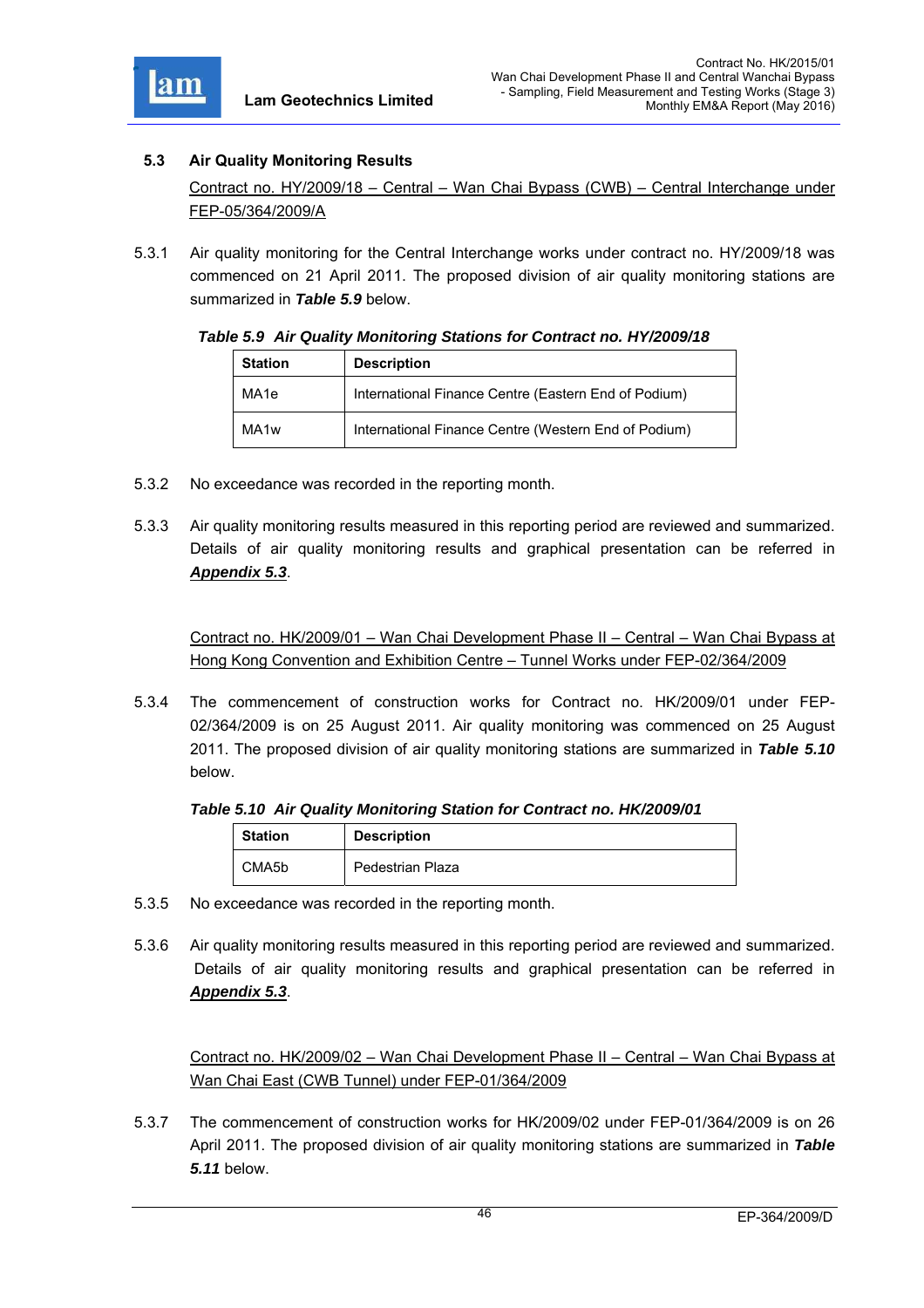

### *Table 5.11 Air Quality Monitoring Station for Contract no. HK/2009/02*

| <b>Description</b><br><b>Station</b> |                                                  |
|--------------------------------------|--------------------------------------------------|
| CMA4a                                | Society for the Prevention of Cruelty to Animals |

- 5.3.8 No exceedance was recorded in the reporting month.
- 5.3.9 Air quality monitoring results measured in this reporting period are reviewed and summarized. Details of air quality monitoring results and graphical presentation can be referred in *Appendix 5.3*.

Contract no. HY/2009/15 – Central-Wanchai Bypass – Tunnel (Causeway Bay Typhoon Shelter Section) under FEP-06/364/2009/A

5.3.10 The commencement of construction works for Contract no. HY/2009/15 under FEP-06/364/2009/A was on 13 July 2011. Air quality monitoring was commenced on 14 July 2011. The proposed division of air quality monitoring stations are summarized in *Table 5.12* below.

#### *Table 5.12 Air Quality Monitoring Station for Contract no. HY/2009/15*

| <b>Station</b> | <b>Description</b>         |  |
|----------------|----------------------------|--|
| CMA3a          | <b>CWB PRE Site Office</b> |  |

- 5.3.11 No exceedance was recorded in the reporting month.
- 5.3.12 Air quality monitoring results measured in this reporting period are reviewed and summarized. Details of air quality monitoring results and graphical presentation can be referred in *Appendix 5.3*.

Contract no. HY/2009/19 – Central – Wanchai Bypass Tunnel (North Point Section) and Island Eastern Corridor Link under FEP-07/364/2009/D

5.3.13 The proposed division of air quality monitoring stations are summarized in *Table 5.13* below. Air quality monitoring for the tunnel works under contract no. HY/2009/19 was commenced on 26 April 2011.

*Table 5.13 Air Quality Monitoring Stations for Contract no. HY/2009/19* 

| <b>Station</b>     | <b>Description</b>            |  |
|--------------------|-------------------------------|--|
| CMA <sub>1</sub> b | Oil Street Site Office        |  |
| CMA <sub>2a</sub>  | Causeway Bay Community Centre |  |

- 5.3.14 No exceedance was recorded in the reporting month.
- 5.3.15 Air quality monitoring results measured in this reporting period are reviewed and summarized. Details of air quality monitoring results and graphical presentation can be referred in *Appendix 5.3*.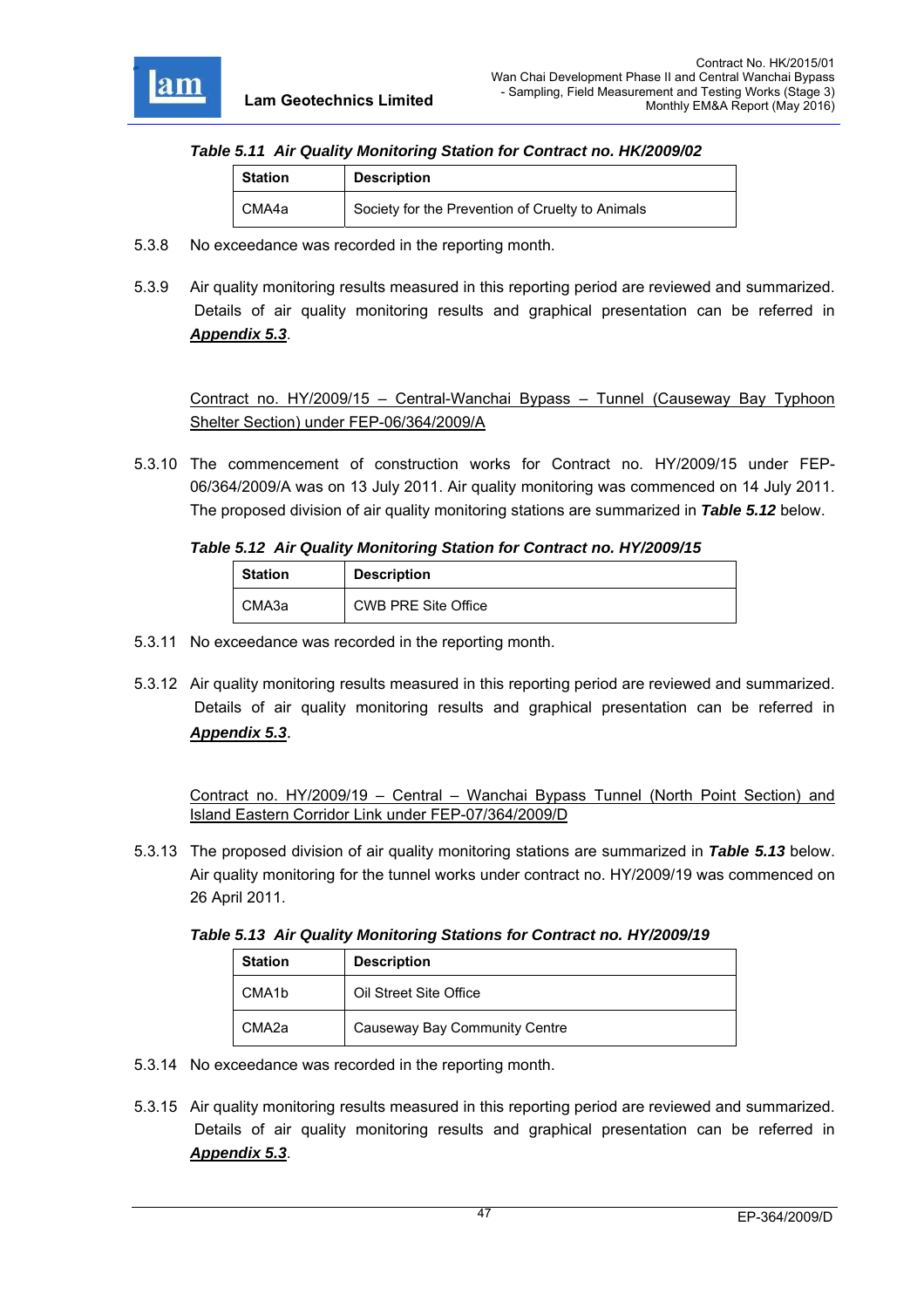

Contract no. HK/2012/08- Wan Chai Development Phase II – Central-Wan Chai Bypass at Wan Chai West

5.3.16 The commencement of construction works for Contract no. HK/2012/08 under FEP-09/364/2009/C was on May 2014. Air quality monitoring was commenced on 25 August 2011. The proposed division of air quality monitoring stations are summarized in *Table 5.14* below.

### *Table 5.14 Air Quality Monitoring Station for Contract no. HK/2012/08*

| <b>Station</b> | <b>Description</b> |
|----------------|--------------------|
| CMA5b          | Pedestrian Plaza   |

- 5.3.17 No exceedance was recorded in the reporting month.
- 5.3.18 Air quality monitoring results measured in this reporting period are reviewed and summarized. Details of air quality monitoring results and graphical presentation can be referred in *Appendix 5.3*.

Contract no. HY/2010/08 – Central-Wanchai Bypass –Wanchai Bypass Tunnel (Slip Raod 8 Section) under FEP-09/364/2009/B

5.3.19 The commencement of construction works for Contract no. HY/2010/08 under FEP-09/364/2009/B was on July 2014. Air quality monitoring was commenced on 14 July 2011. The proposed division of air quality monitoring stations are summarized in *Table 5.15* below.

## *Table 5.15 Air Quality Monitoring Station for Contract no. HY/2010/08*

| <b>Station</b> | <b>Description</b>         |
|----------------|----------------------------|
| СМАЗа          | <b>CWB PRE Site Office</b> |

5.3.20 No exceedance was recorded in the reporting month. Air quality monitoring results measured in this reporting period are reviewed and summarized. Details of air quality monitoring results and graphical presentation can be referred in *Appendix 5.3*.

Contract no. HY/2011/08 – Central - Wan Chai Bypass (CWB) – Tunnel Buildings, Systems and Fittings, and Works Associated with Tunnel Commissioning

5.3.21 Air quality monitoring for the Central Interchange works under contract no. HY/2011/08 was commenced on 21 April 2011. The proposed division of air quality monitoring stations are summarized in *Table 5.16* below.

*Table 5.16 Air Quality Monitoring Stations for Contract no. HY/2011/08* 

| <b>Station</b>     | <b>Description</b>                                   |
|--------------------|------------------------------------------------------|
| MA <sub>1e</sub>   | International Finance Centre (Eastern End of Podium) |
| MA <sub>1w</sub>   | International Finance Centre (Western End of Podium) |
| CMA <sub>1</sub> b | Oil Street Site Office                               |
| CMA2a              | Causeway Bay Community Centre                        |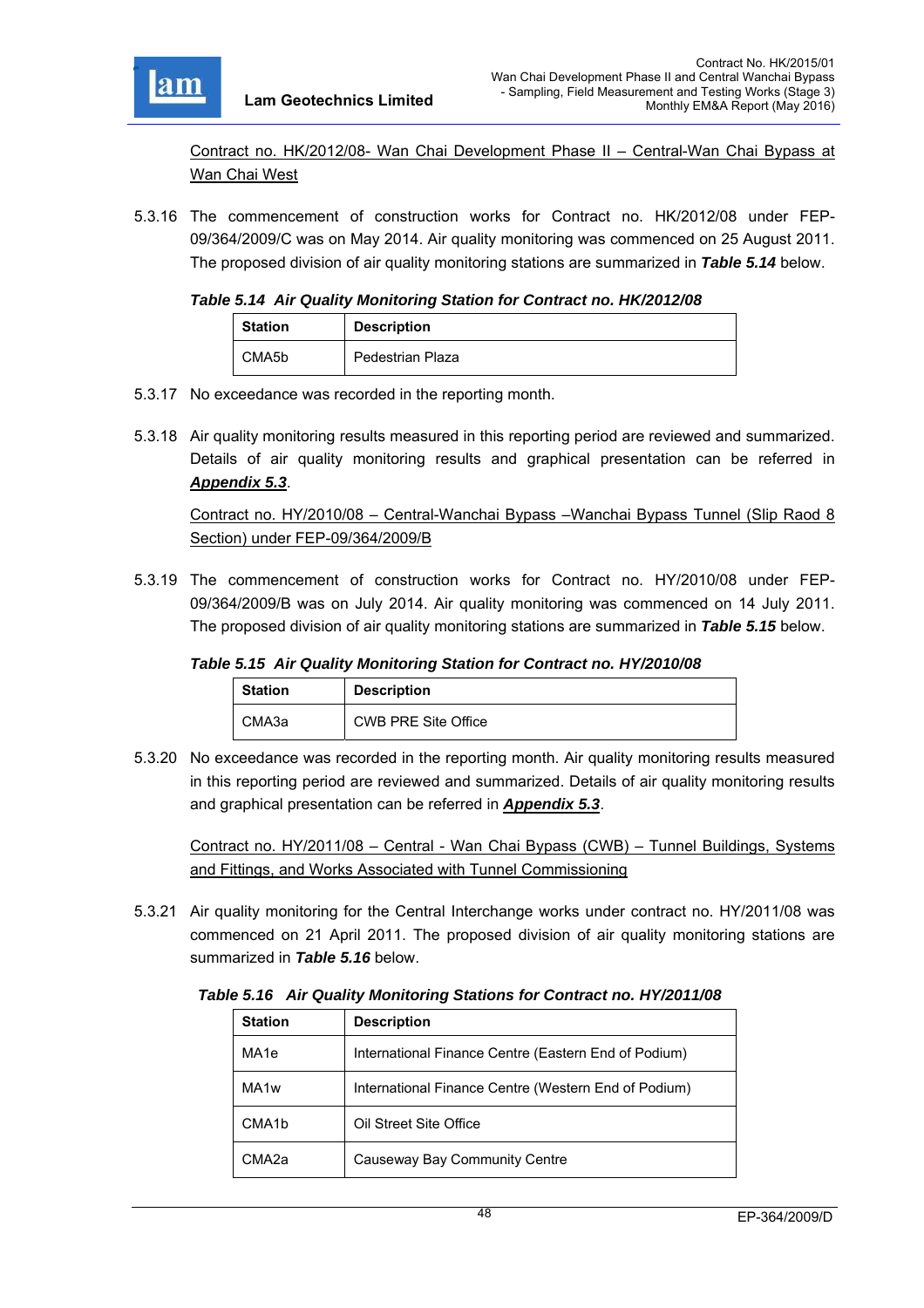

- 5.3.22 No exceedance was recorded in the reporting month.
- 5.3.23 Air quality monitoring results measured in this reporting period are reviewed and summarized. Details of air quality monitoring results and graphical presentation can be referred in *Appendix 5.3*.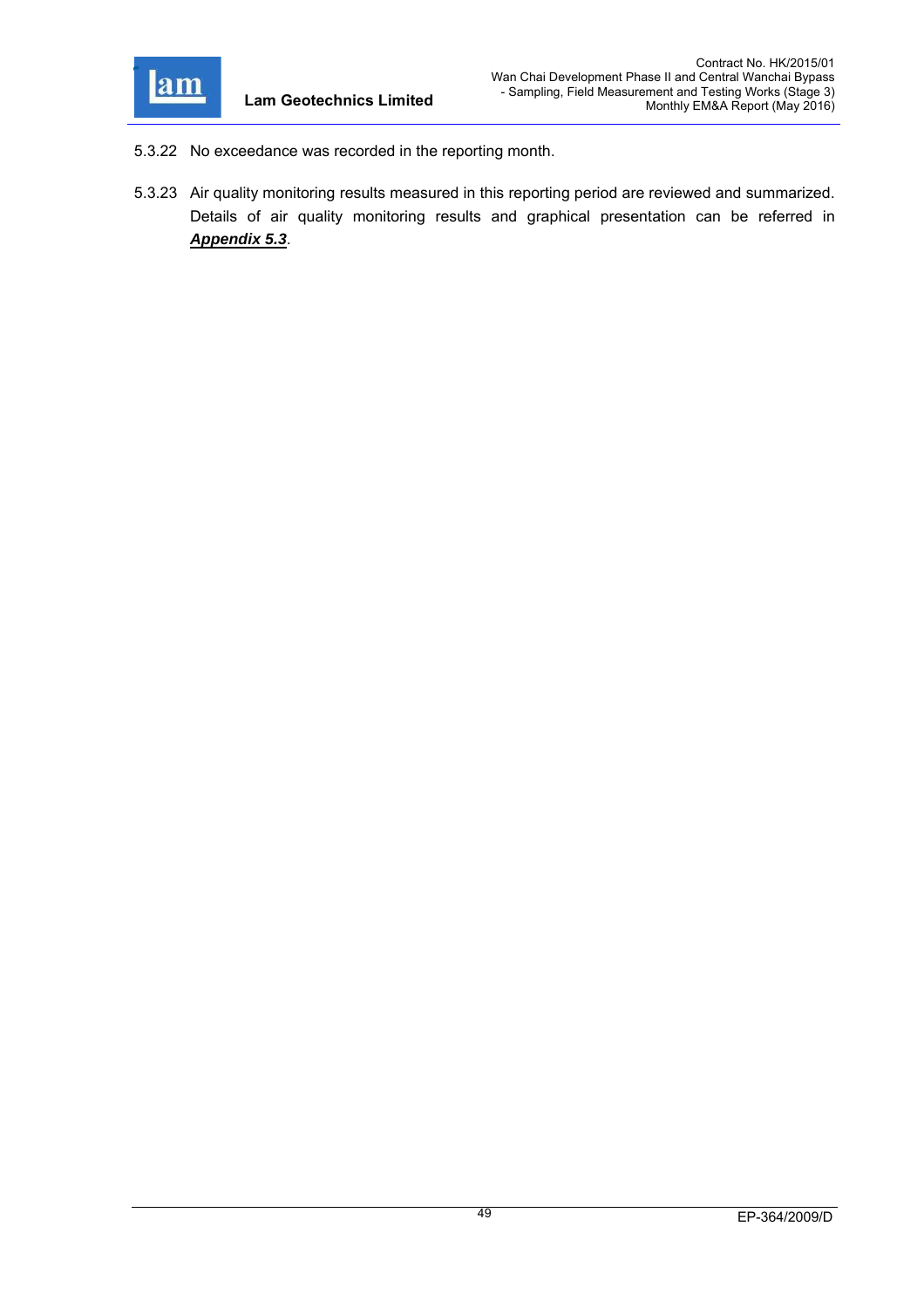

# **5.4 Waste Monitoring Results**

Contract no. HK/2009/01 – Wan Chai Development Phase II – Central – Wan Chai Bypass at Hong Kong Convention and Exhibition Centre – Tunnel Works under FEP-02/364/2009

5.4.1. Inert C&D wastes and non-inert C&D wastes were disposed in this reporting month. Details of the waste flow table are summarized in *Table 5.17*.

| <b>Waste Type</b>                                                                                                                 | <b>Quantity this</b><br>month | <b>Cumulative-to-Date</b> | <b>Disposal / Dumping</b><br><b>Grounds</b> |
|-----------------------------------------------------------------------------------------------------------------------------------|-------------------------------|---------------------------|---------------------------------------------|
| Inert C&D materials<br>disposed, $m3$                                                                                             | 1450.81                       | 107791.73                 | <b>TKO137, TM38</b>                         |
| Inert C&D materials<br>recycled, m <sup>3</sup>                                                                                   | <b>Nil</b>                    | 98492.03                  | N/A                                         |
| Non-inert C&D<br>materials disposed, m <sup>3</sup>                                                                               | 62.86                         | 4590.2                    | <b>SENT Landfill</b>                        |
| Non-inert C&D<br>materials recycled, kg                                                                                           | 66000                         | 1209071                   | N/A                                         |
| Chemical waste<br>disposed, kg                                                                                                    | Nil                           | 10400                     | N/A                                         |
| Marine Sediment                                                                                                                   |                               |                           |                                             |
| (Type 1 – Open Sea<br>Disposal), $m^3$                                                                                            | <b>Nil</b>                    | 11527                     | South of Cheung Chau                        |
| Marine Sediment<br>(Type 1 – Open Sea<br>Disposal (Dedicate<br>Sites) & Type 2-<br><b>Confined Marine</b><br>Disposal), <b>m3</b> | <b>Nil</b>                    | 16261                     | East of Cha Chau<br>South Brothers          |

| Table 5.17 Details of Waste Disposal for Contract no. HK/2009/01 |  |  |
|------------------------------------------------------------------|--|--|
|                                                                  |  |  |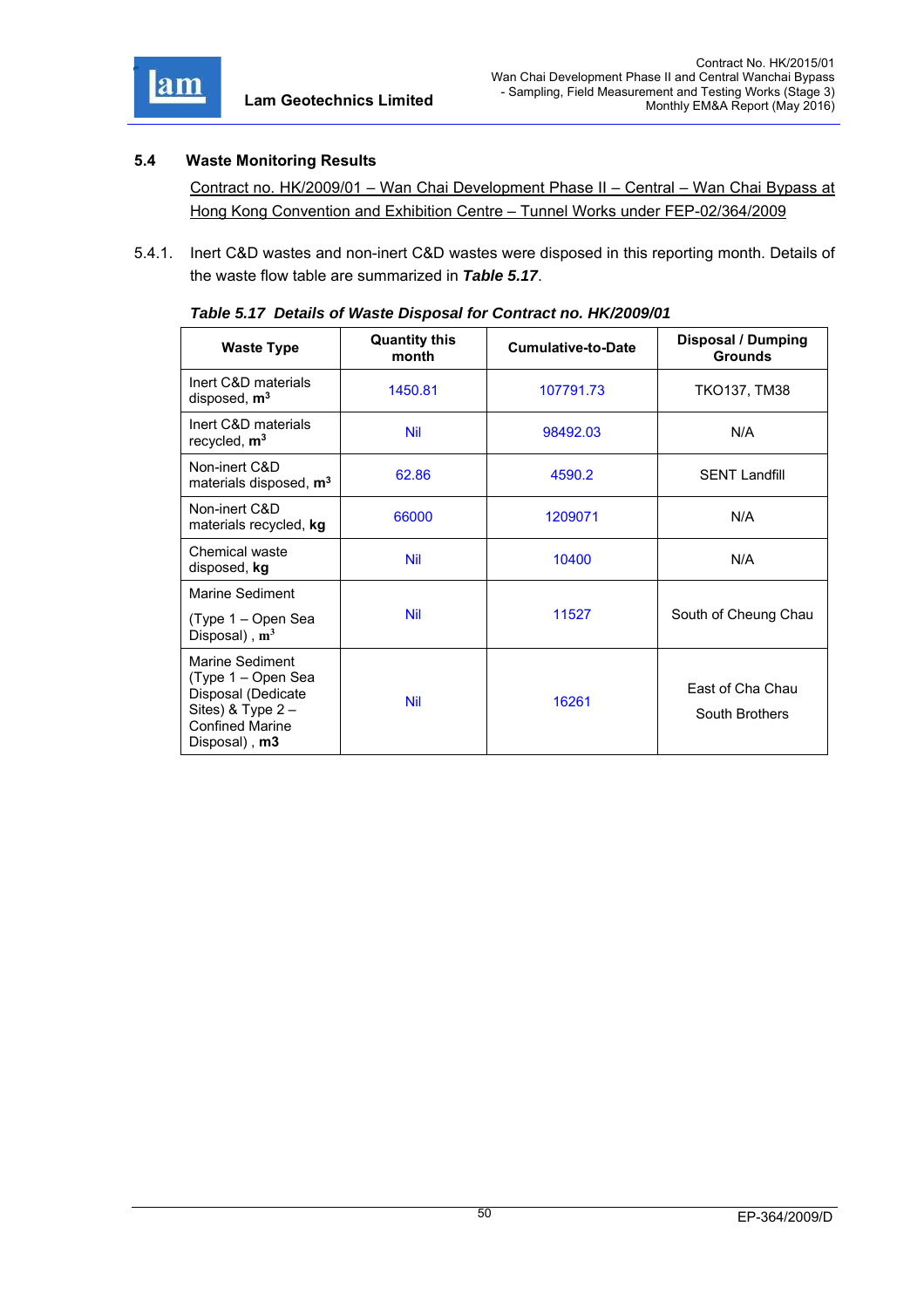

**m3**

Non-inert C&D

Chemical waste

Marine Sediment (Type 1 – Open Sea Disposal) , **m3**

Contract no. HK/2009/02 – Wan Chai Development Phase II – Central – Wan Chai Bypass at Wan Chai East (CWB Tunnel) under FEP-01/364/2009

5.4.2. Inert C&D & non-inert C&D wastes were disposed of in this reporting month. Details of the waste flow table are summarized in *Table 5.18*.

| <b>Waste Type</b>                     | <b>Quantity this month</b> | <b>Cumulative Quantity-</b><br>to-Date | <b>Disposal / Dumping</b><br><b>Grounds</b> |
|---------------------------------------|----------------------------|----------------------------------------|---------------------------------------------|
| Inert C&D materials<br>disposed, $m3$ | 2848                       | 483137.412                             | TKO137 / TM 38                              |
| Inert C&D materials<br>recycled, $m3$ | Nil                        | 46520                                  | N/A                                         |
| Non-inert C&D<br>materials disposed,  | 215                        | 2792.317                               | <b>SENT Landfill</b>                        |

materials recycled**, m3** Nil N/A N/A

Chemical waste<br>disposed, kg<br>
also Nil 17718 | SENT Landfill

*Table 5.18 Details of Waste Disposal for Contract no. HK/2009/02* 

Contract no. HY/2009/18 – Central – Wan Chai Bypass (CWB) – Central Interchange under FEP-05/364/2009/A

Nil 27889 South Cheung Chau

5.4.3. Inert C&D and non-inert C&D waste was disposed of in this reporting month. Details of the waste flow table are summarized in *Table 5.19*.

| <b>Waste Type</b>                                      | <b>Quantity this</b><br>month | <b>Cumulative-to-Date</b> | Disposal / Dumping<br><b>Grounds</b> |
|--------------------------------------------------------|-------------------------------|---------------------------|--------------------------------------|
| Inert C&D materials<br>disposed, $m3$                  | 181.08                        | 140233.94                 | T.K.O. 137, TM 38                    |
| Inert C&D materials<br>recycled, $m3$                  | <b>Nil</b>                    | 58787.05                  | N/A                                  |
| Non-inert C&D<br>materials disposed,<br>m <sup>3</sup> | 71.14                         | 4090.69                   | <b>SENT Landfill</b>                 |
| Non-inert C&D<br>materials recycled,<br>ton            | <b>Nil</b>                    | 878.37                    | N/A                                  |
| Chemical waste<br>disposed, kg                         | <b>Nil</b>                    | 4440                      | N/A                                  |

*Table 5.19 Details of Waste Disposal for Contract no. HY/2009/18*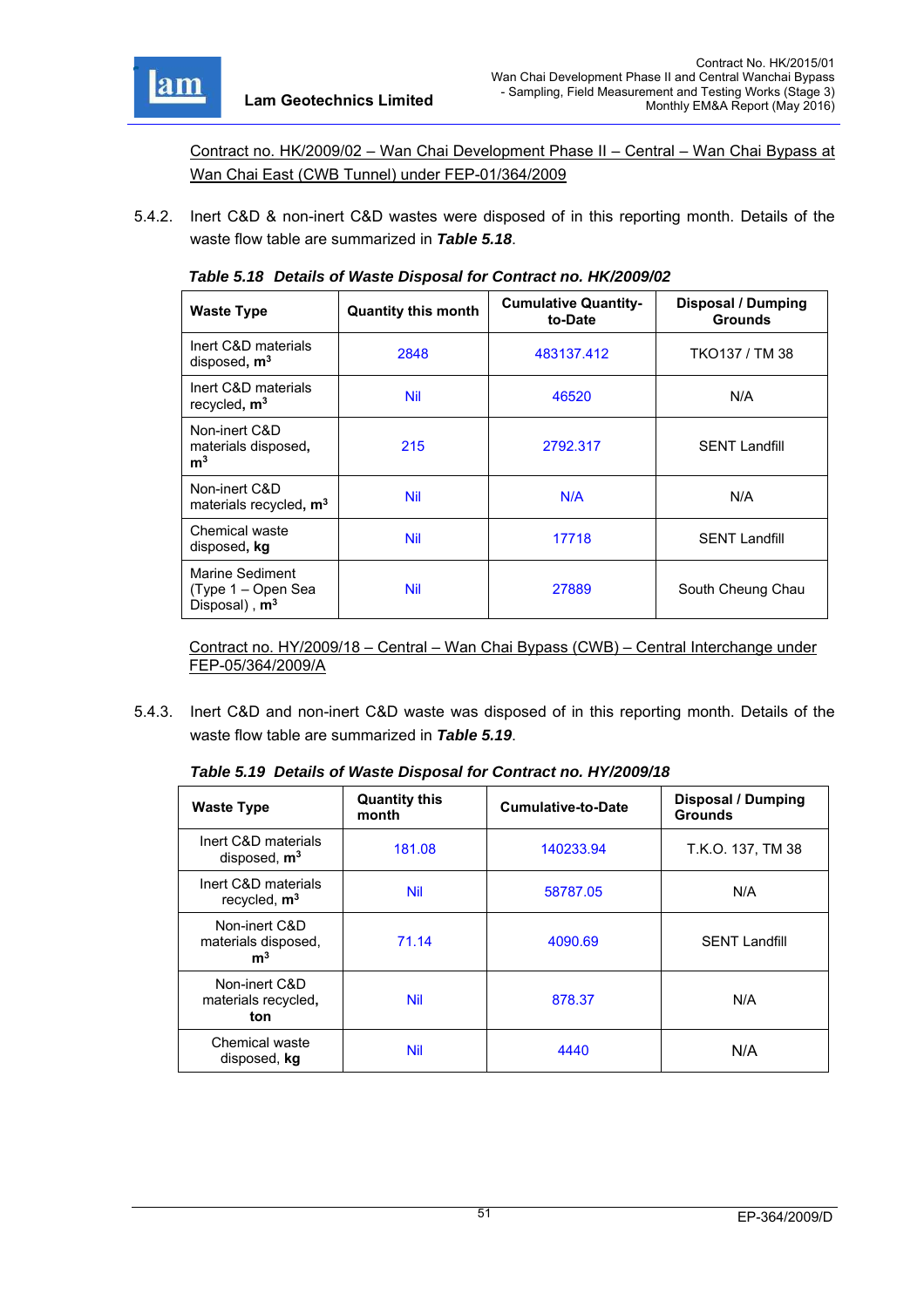

Contract no. HY/2009/15 – Central-Wanchai Bypass – Tunnel (Causeway Bay Typhoon Shelter Section) under FEP-06/364/2009/A

5.4.4. Inert & Non-inert C&D wastes were disposed of in this reporting month. Details of the waste flow table are summarized in *Table 5.20*.

| $1800$ $0.20$ Detains of Fraste Disposal for Obtitual fib. 117/2003/10                                                                     |                               |                                               |                                                    |  |
|--------------------------------------------------------------------------------------------------------------------------------------------|-------------------------------|-----------------------------------------------|----------------------------------------------------|--|
| <b>Waste Type</b>                                                                                                                          | <b>Quantity this</b><br>month | <b>Cumulative Quantity-to-</b><br><b>Date</b> | <b>Disposal / Dumping</b><br><b>Grounds</b>        |  |
| Inert C&D materials                                                                                                                        | <b>Nil</b>                    | 619726.37                                     | Tuen Mun Area 38                                   |  |
| disposed, m <sup>3</sup>                                                                                                                   | <b>Nil</b>                    | 245453.3                                      | <b>TKO137 FB</b>                                   |  |
|                                                                                                                                            |                               |                                               | HY/2009/11                                         |  |
|                                                                                                                                            |                               |                                               | ex-PCWA                                            |  |
| Inert C&D materials                                                                                                                        |                               |                                               | <b>TS4/TS2</b>                                     |  |
| recycled, m <sup>3</sup>                                                                                                                   | <b>Nil</b>                    | 358660.77                                     | <b>WDII</b>                                        |  |
|                                                                                                                                            |                               |                                               | Lun Ku Tan                                         |  |
|                                                                                                                                            |                               |                                               | <b>WENT</b>                                        |  |
| Non-inert C&D materials<br>disposed, $m3$                                                                                                  | 60.97                         | 4309.81                                       | <b>SENT Landfill</b>                               |  |
| Non-inert C&D materials<br>recycled, m <sup>3</sup>                                                                                        | <b>Nil</b>                    | 5496446.2                                     | Xun Xiang Metalware<br>Skylight Recycle<br>(paper) |  |
| Chemical waste<br>disposed, kg                                                                                                             | <b>Nil</b>                    | 22755                                         | Dunwell Group                                      |  |
| <b>Marine Sediment</b><br>(Type1-Open Sea<br>Disposal (Dedicate<br>Sites) & Type 2-<br><b>Confined Marine</b><br>Disposal), m <sup>3</sup> | <b>Nil</b>                    | 5684                                          | South of the Brothers                              |  |

| Table 5.20 Details of Waste Disposal for Contract no. HY/2009/15 |  |
|------------------------------------------------------------------|--|
|                                                                  |  |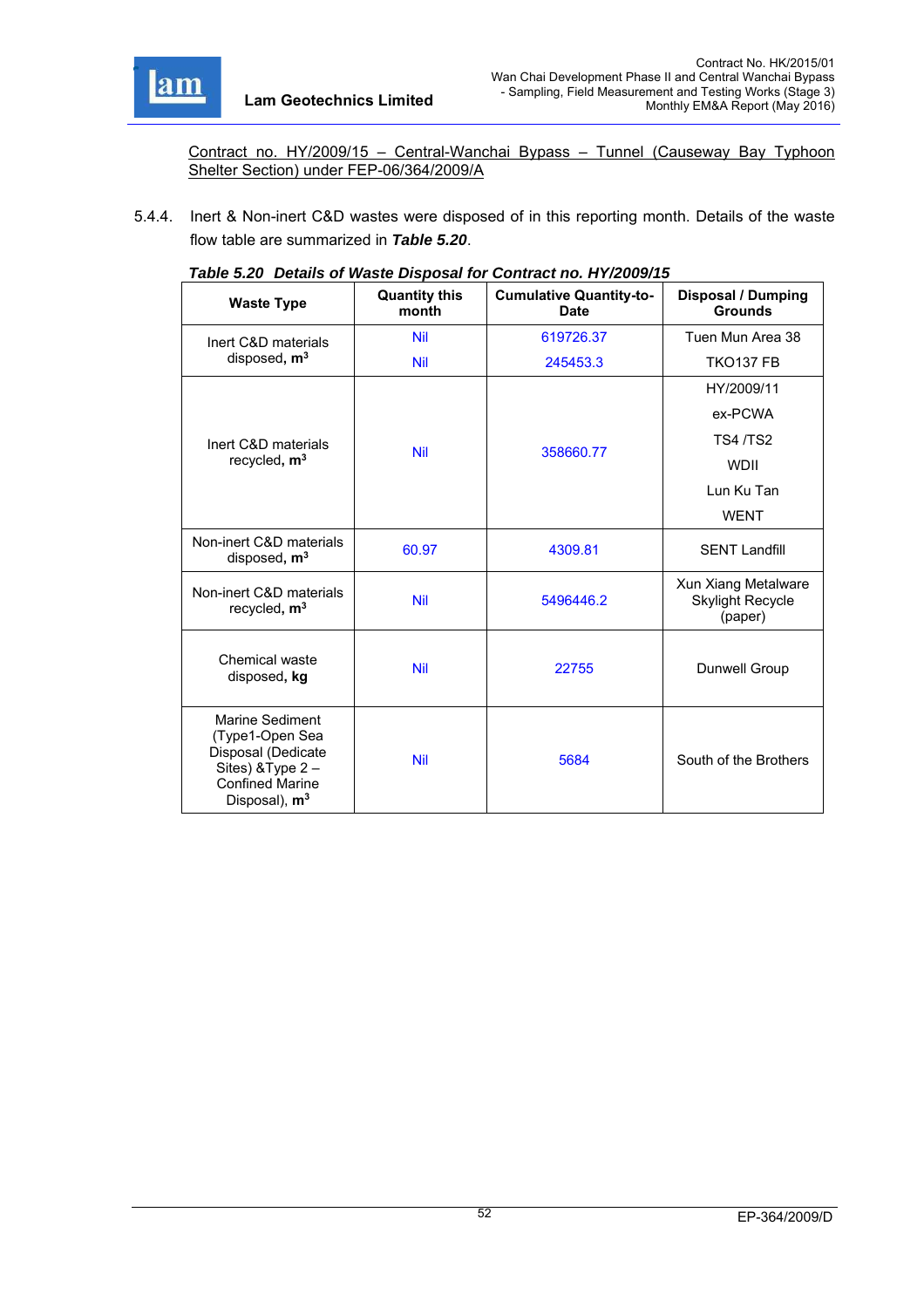

Contract no. HY/2009/19 – Central – Wanchai Bypass Tunnel (North Point Section) and Island Eastern Corridor Link under FEP-07/364/2009/D

5.4.5. Inert and Non-inert C&D wastes were disposed of in this reporting month. Details of the waste flow table are summarized in *Table 5.21*.

| Waste Type*                                                                                                                                        | <b>Quantity this</b><br>month | <b>Cumulative-to-Date</b> | Disposal /<br><b>Dumping Grounds</b> |
|----------------------------------------------------------------------------------------------------------------------------------------------------|-------------------------------|---------------------------|--------------------------------------|
| Inert C&D materials<br>disposed, ton                                                                                                               | <b>Nil</b>                    | 649146.32                 | N/A                                  |
| Inert C&D materials<br>recycled, ton                                                                                                               | <b>Nil</b>                    | 82349.7                   | N/A                                  |
| Non-inert C&D materials<br>disposed, ton                                                                                                           | 80.57                         | 4815.89                   | <b>SENT Landfill</b>                 |
| Non-inert C&D materials<br>recycled, ton                                                                                                           | <b>Nil</b>                    | 548.4                     | N/A                                  |
| Chemical waste<br>disposed, kg                                                                                                                     | 0.49                          | 9.92                      | N/A                                  |
| Marine Sediment<br>(Tunnel) (Type-1 Open<br>Sea Disposal), m <sup>3</sup>                                                                          | <b>Nil</b>                    | 20556                     | South of Cheung<br>Chau              |
| Marine Sediment<br>(Tunnel) (Type 1- Open<br>Sea Disposal (Dedicated<br>Sites) & Type $2 -$<br><b>Confined Marine</b><br>Disposal), m <sup>3</sup> | <b>Nil</b>                    | 30751                     | East of Sha Chau                     |

#### *Table 5.21 Details of Waste Disposal for Contract no. HY/2009/19*

Contract no. HK/2012/08 Wan Chai Development Phase II - Central-Wan Chai Bypass at Wan Chai West under FEP-09/364/2009/B

5.4.6. No inert and Non-inert C&D wastes were disposed of in this reporting month. Details of the waste flow table are summarized in *Table 5.22*.

#### *Table 5.22 Details of Waste Disposal for Contract no. HK/2012/08*

| Waste Type*                                         | <b>Quantity this month</b> | Cumulative-to-Date | <b>Disposal / Dumping</b><br><b>Grounds</b>                           |
|-----------------------------------------------------|----------------------------|--------------------|-----------------------------------------------------------------------|
| Inert C&D materials<br>disposed, m <sup>3</sup>     | 2765                       | 161438             | <b>TKO 137</b>                                                        |
| Inert C&D materials<br>recycled, $m3$               | 10664                      | 69618              | N/A                                                                   |
| Non-inert C&D<br>materials<br>disposed, $m3$        | 32                         | 1502               | <b>SENT</b>                                                           |
| Non-inert C&D<br>materials recycled, m <sup>3</sup> | <b>Nil</b>                 | Nil                | N/A                                                                   |
| Chemical waste<br>disposed, kg                      | <b>Nil</b>                 | Nil                | N/A                                                                   |
| Marine sediment<br>(Type 1) disposal, $m3$          | <b>Nil</b>                 | 3145               | South of Cheung Chau /<br>Fast of Sha Chau /<br>South of The Brothers |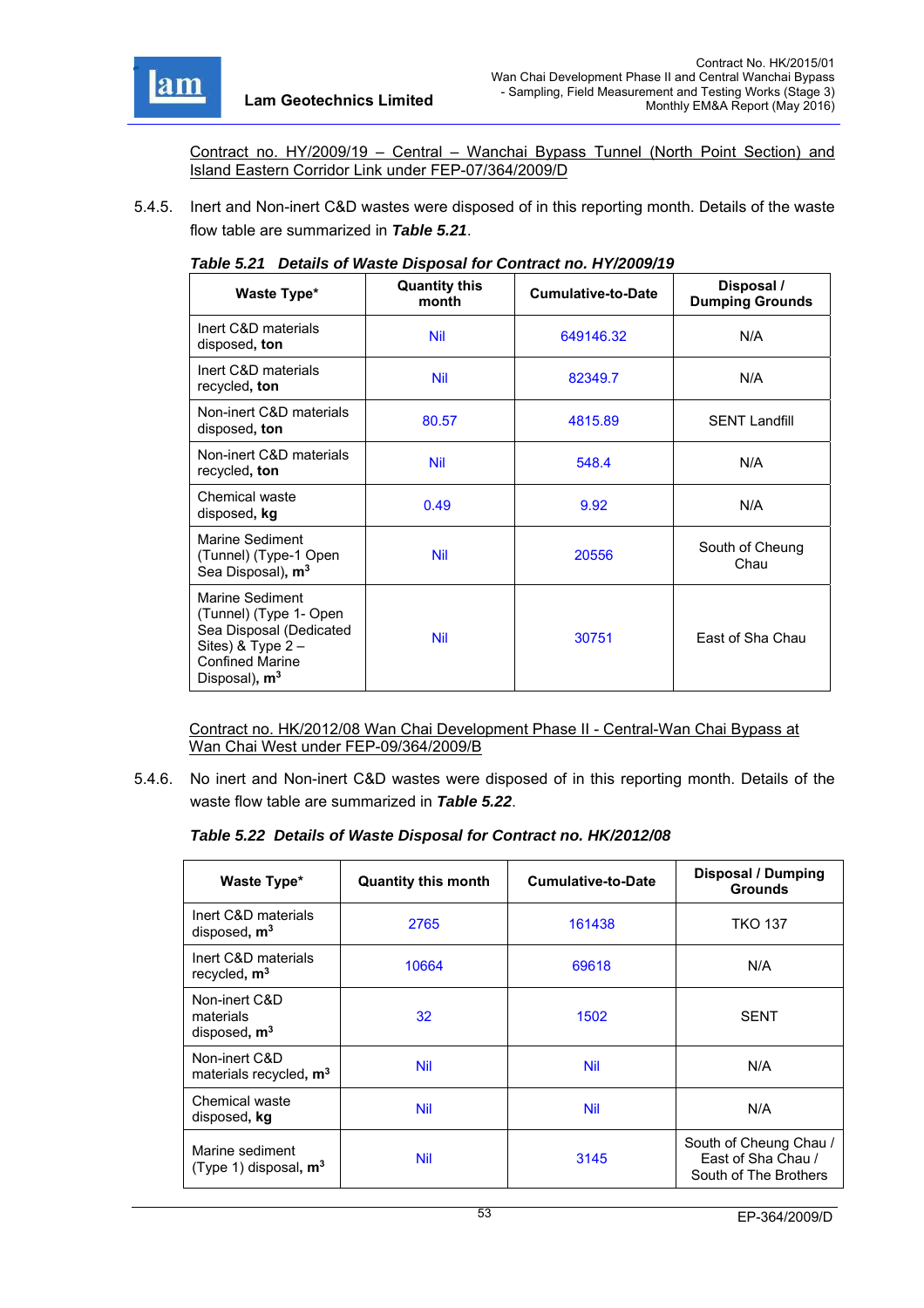

Contract no. HY/2010/08 Central – Wan Chai Bypass (CWB) – Tunnel (Slip Road 8) under FEP-10/364/2009/B

5.4.7. No inert and Non-inert C&D wastes were disposed of in this reporting month. Details of the waste flow table are summarized in *Table 5.23*.

| Waste Type*                                         | <b>Quantity this month</b> | <b>Cumulative-to-Date</b> | <b>Disposal / Dumping</b><br><b>Grounds</b> |
|-----------------------------------------------------|----------------------------|---------------------------|---------------------------------------------|
|                                                     | 16247.9                    | 557372.1                  | TM 38                                       |
| Inert C&D materials                                 | 31378.8                    | 204874.6                  | <b>WENT</b>                                 |
| disposed, $m3$                                      | 11437.2                    | 71381.7                   | <b>SENT</b>                                 |
|                                                     | 27534.6                    | 38120                     | TKO area 137                                |
| Inert C&D materials<br>recycled, $m3$               | <b>Nil</b>                 | Nil                       | N/A                                         |
| Non-inert C&D<br>materials disposed, m <sup>3</sup> | 87.2                       | 1905.66                   | <b>SENT</b>                                 |
| Non-inert C&D<br>materials recycled, $m3$           | <b>Nil</b>                 | Nil                       | N/A                                         |
| Chemical waste<br>disposed, kg                      | <b>Nil</b>                 | 979                       | N/A                                         |

*Table 5.23 Details of Waste Disposal for Contract no. HY/2010/08* 

Contract no. HY/2011/08 Central –Central - Wan Chai Bypass (CWB) –Tunnel Buildings, Systems and Fittings, and Works Associated with Tunnel Commissioning under FEP-11/364/2009B

5.4.8. No inert and Non-inert C&D wastes were disposed of in this reporting month. Details of the waste flow table are summarized in *Table 5.24*.

*Table 5.24 Details of Waste Disposal for Contract no. HY/2011/08* 

| Waste Type*                                         | <b>Quantity this month</b> | <b>Cumulative-to-Date</b> | <b>Disposal / Dumping</b><br><b>Grounds</b> |
|-----------------------------------------------------|----------------------------|---------------------------|---------------------------------------------|
| Inert C&D materials<br>disposed, $m3$               | <b>Nil</b>                 | 367.68                    | CWPF & TKO137                               |
| Inert C&D materials<br>recycled, $m3$               | <b>Nil</b>                 | Nil                       | N/A                                         |
| Non-inert C&D<br>materials disposed, m <sup>3</sup> | 37.99                      | 729.57                    | <b>SENT</b>                                 |
| Non-inert C&D<br>materials recycled, ton            | <b>Nil</b>                 | 31.72                     | N/A                                         |
| Chemical waste<br>disposed, kg                      | Nil                        | 3800                      | N/A                                         |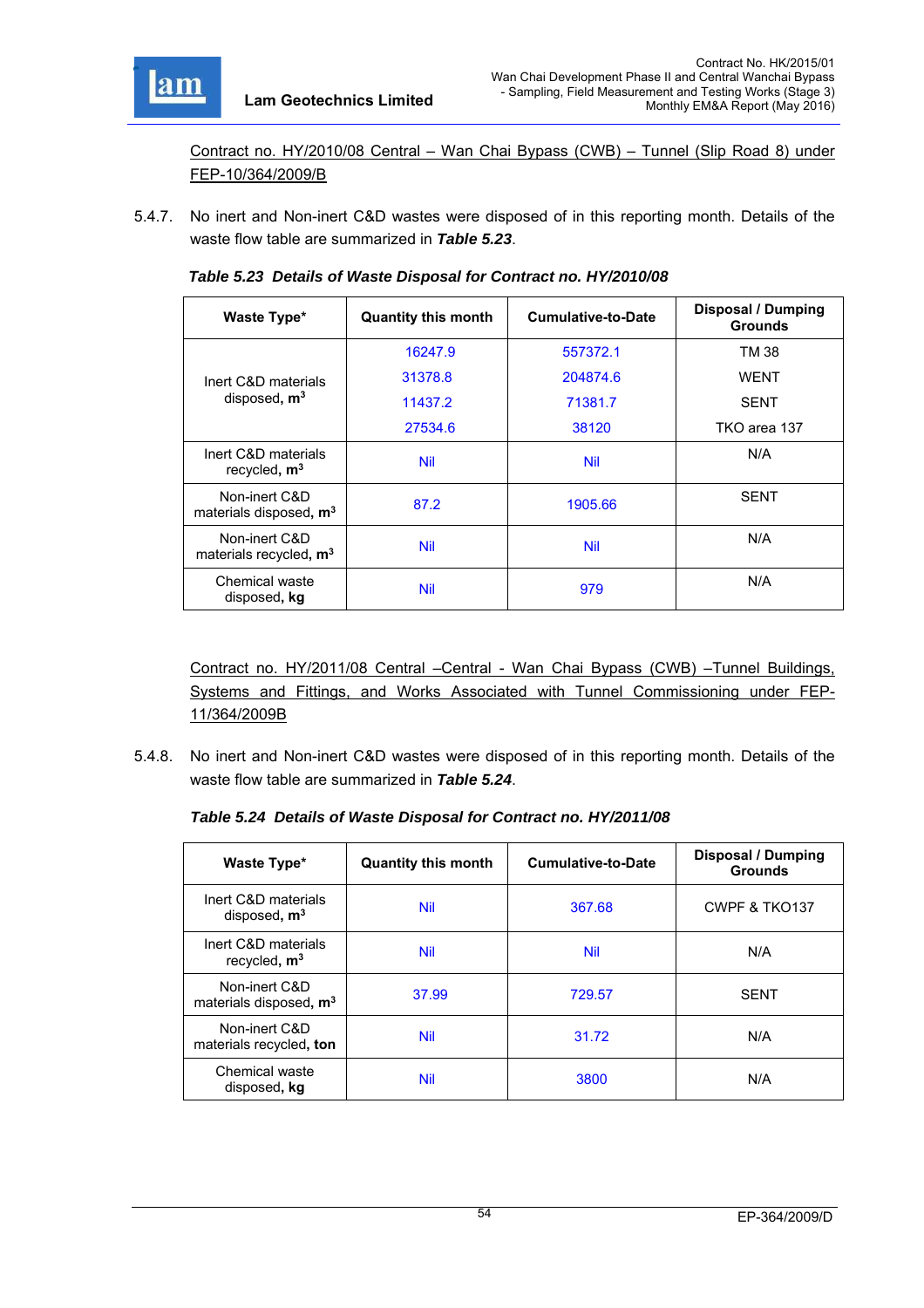

# **6.0 COMPLIANCE AUDIT**

6.0.1. The Event Action Plan for construction noise, air qualities are presented in *Appendix 6.1*.

### **6.1 Noise Monitoring**

Contract no. HY/2009/18 – Central – Wan Chai Bypass (CWB) – Central Interchange under FEP-05/364/2009/A

6.1.1. No exceedance was recorded in the reporting month.

Contract no. HK/2009/01 – Wan Chai Development Phase II – Central – Wan Chai Bypass at Hong Kong Convention Exhibition Centre – Tunnel Works under FEP-02/364/2009

- 6.1.2. Two limit level exceedances were recorded at M1a- Harbour Road Sports Centre on 04 and 24 May 2016 in this reporting month.
- 6.1.3. Breaking works at Ex- Wan Chai Swimming Pool (adjacent to Harbour Road Sports Centre directly opposite to the monitoring station) under non WDII-CWB Contractor was observed as the major noise contribution during monitoring on 04 May 2016 while operation of Hydromil Trench Cutter at Ex- Wan Chai Swimming Pool (adjacent to Harbour Road Sports Centre directly opposite to the monitoring station) under non WDII-CWB Contractor as major noise contribution during monitoring on 24 May 2016. As such, the exceedances were considered as non-Project related.

Contract no. HK/2009/02 – Wan Chai Development Phase II – Central – Wan Chai Bypass at Wan Chai East (CWB Tunnel) under FEP-01/364/2009

- 6.1.4. Two limit level exceedances were recorded at M1a- Harbour Road Sports Centre on 04 and 24 May 2016 in this reporting month.
- 6.1.5. Breaking works at Ex- Wan Chai Swimming Pool (adjacent to Harbour Road Sports Centre directly opposite to the monitoring station) under non WDII-CWB Contractor was observed as the major noise contribution during monitoring on 04 May 2016 while operation of Hydromil Trench Cutter at Ex- Wan Chai Swimming Pool (adjacent to Harbour Road Sports Centre directly opposite to the monitoring station) under non WDII-CWB Contractor as major noise contribution during monitoring on 24 May 2016. As such, the exceedances were considered as non-Project related.

Contract no. HY/2009/15 – Central-Wanchai Bypass – Tunnel (Causeway Bay Typhoon Shelter Section) under FEP-06/364/2009/A

6.1.6. No exceedance was recorded in the reporting month.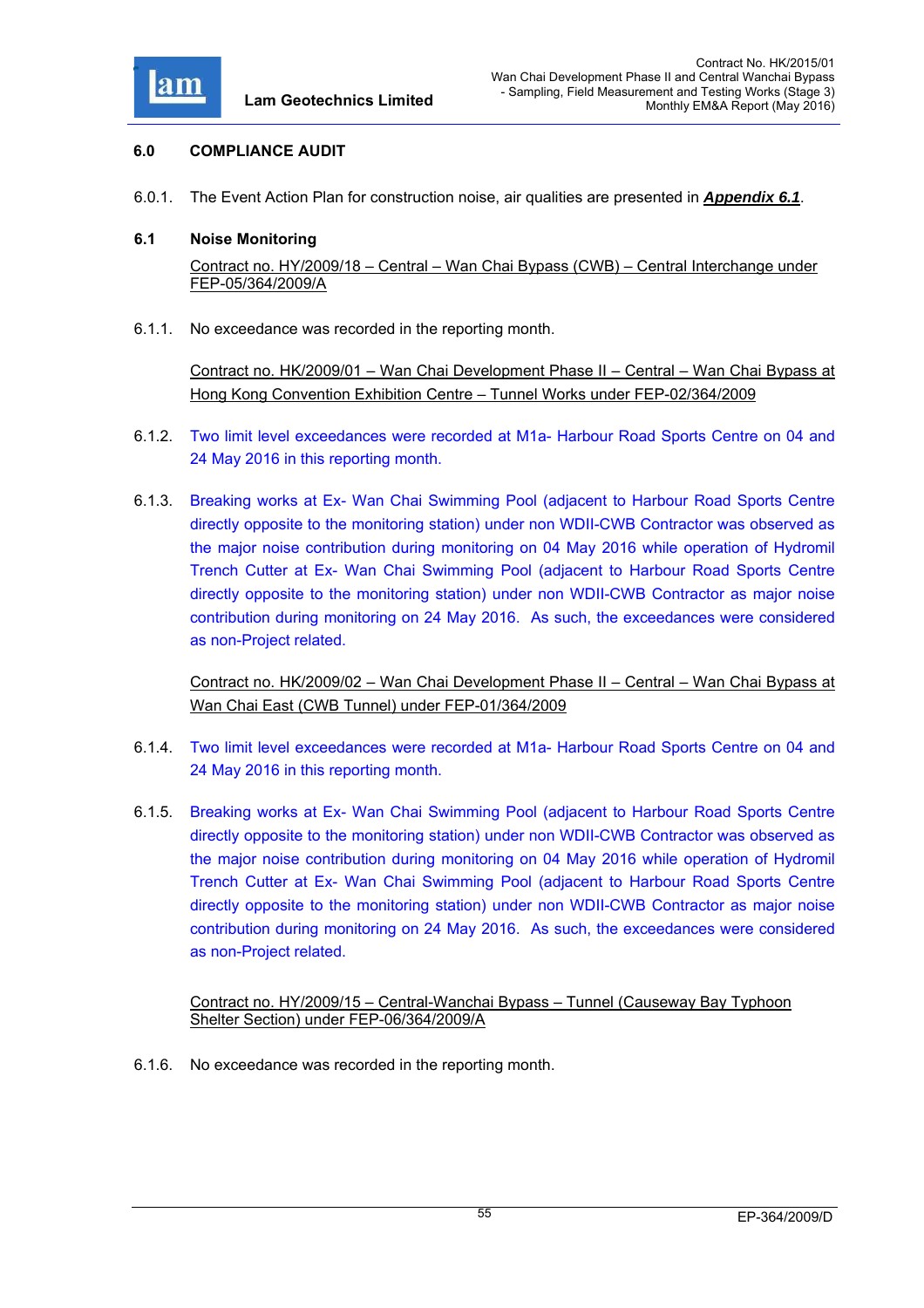

Contract no. HY/2009/19 – Central – Wanchai Bypass Tunnel (North Point Section) and Island Eastern Corridor Link under FEP-07/364/2009/D

6.1.7. No exceedance was recorded in the reporting month.

Contract no. HY/2010/08 – Central-Wanchai Bypass – Tunnel (Slip Raod 8 Section) under FEP-10/364/2009/B

6.1.8. No exceedance was recorded in the reporting month.

Contract no. HY/2011/08 Central –Central - Wan Chai Bypass (CWB) –Tunnel Buildings, Systems and Fittings, and Works Associated with Tunnel Commissioning under FEP-11/364/2009B

6.1.9. No exceedance was recorded in the reporting month.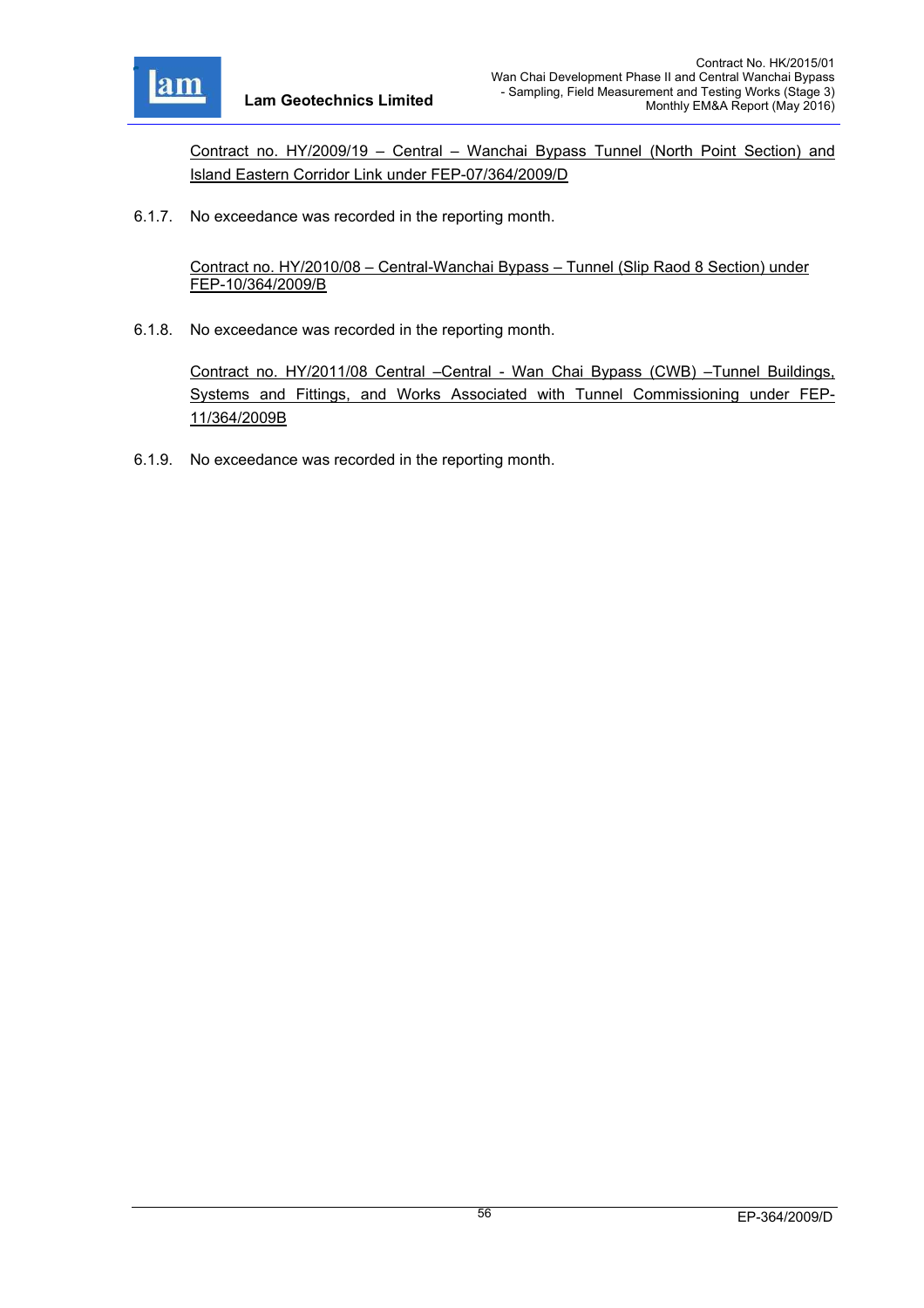

### **Real Time Noise Monitoring**

Contract no. HY/2009/19 – Central – Wanchai Bypass Tunnel (North Point Section) and Island Eastern Corridor Link under FEP-07/364/2009/D

- 6.1.10. No limit level exceedance was recorded at RTN1-FEHD Hong Kong Transport Section Whitfield Depot in the reporting month.
- 6.1.11. No limit level exceedances were recorded at RTN2a-Electric Centre in the reporting month.
- 6.1.12. Limit level exceedances were recorded at RTN3-Yue Lee Mo Fan Memorial School on 27 April 2016, 3 and 10 May2016 in the reporting month. On 27 April 2016 during the monitoring period, no construction works was undertaken under Contract HY/2009/19 and cast-in-item installation and erection of formwork was conducted under Contract HY/2009/19 on 03 and 10 May 2016 respectively. Based on relevant data from Hong Kong observatory, adverse weather condition with significant rainfall was recorded on 27 April 2016 amber rainstorm warning signal and red rainstorm warning signal was hoisted on 03 and 10 May 2016 respectively and considered as the major noise contribution. As such, the exceedances were considered as non-project related.
- 6.1.13. Limit level exceedances were recorded at RTN4-Causeway Bay Community Centre on 04 May 2016 in the reporting month. On 04 May 2016, segment installation was conducted under HY/2009/19 while external panel installation works was observed undertaken by non-CWB Contractor at Causeway Bay Community Centre near the monitoring station. As such, the exceedance was considered as non- Project related.

Contract no. HY/2011/08 Central –Central - Wan Chai Bypass (CWB) –Tunnel Buildings, Systems and Fittings, and Works Associated with Tunnel Commissioning under FEP-11/364/2009B

- 6.1.14. No limit level exceedance was recorded at RTN1-FEHD Hong Kong Transport Section Whitfield Depot in the reporting month.
- 6.1.15. No limit level exceedances were recorded at RTN2a-Electric Centre in the reporting month.

# **6.2 Air Quality Monitoring**

Contract no. HY/2009/18 – Central – Wan Chai Bypass (CWB) – Central Interchange under FEP-05/364/2009/A

6.2.1. No exceedance was recorded in the reporting month.

Contract no. HK/2009/01 – Wan Chai Development Phase II – Central – Wan Chai Bypass at Hong Kong Convention and Exhibition Centre – Tunnel Works under FEP-02/364/2009

6.2.2. No exceedance was recorded in the reporting month.

Contract no. HK/2009/02 – Wan Chai Development Phase II – Central – Wan Chai Bypass at Wan Chai East (CWB Tunnel) under FEP-01/364/2009

6.2.3. No exceedance was recorded in the reporting month.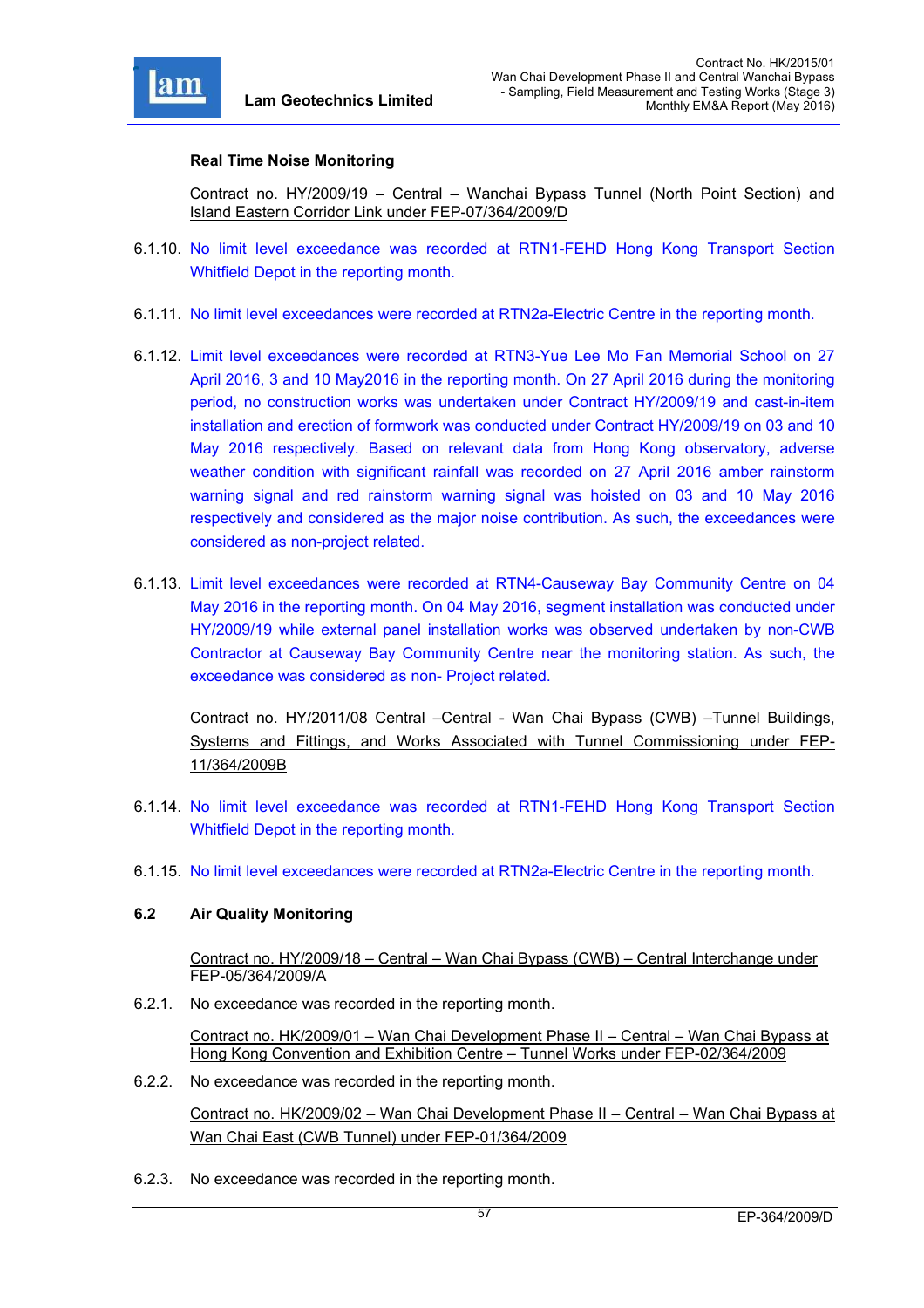

Contract no. HY/2009/15 – Central-Wanchai Bypass – Tunnel (Causeway Bay Typhoon Shelter Section) FEP-06/364/2009/A

6.2.4. No exceedance was recorded in the reporting month.

Contract no. HY/2009/19 – Central – Wanchai Bypass Tunnel (North Point Section) and Island Eastern Corridor Link under FEP-07/364/2009/D

6.2.5. No exceedance was recorded in the reporting month.

Contract no. HK/2012/08 Wan Chai Development Phase II - Central-Wan Chai Bypass at Wan Chai West under FEP-09/364/2009/B

6.2.6. No exceedance was recorded in the reporting month.

Contract no. HY/2010/08 – Central-Wanchai Bypass – Tunnel (Slip Raod 8 Section) under FEP-10/364/2009/B

6.2.7. No exceedance was recorded in the reporting month.

Contract no. HY/2011/08 Central –Central - Wan Chai Bypass (CWB) –Tunnel Buildings, Systems and Fittings, and Works Associated with Tunnel Commissioning under FEP-11/364/2009B

6.2.8. No exceedance was recorded in the reporting month.

### **6.3 Review of the Reasons for and the Implications of Non-compliance**

6.3.1. There was no non-compliance from the site audits and monitoring in the reporting period. The observations and recommendations made in each individual site audit session were presented in Section 8.

#### **6.4 Summary of action taken in the event of and follow-up on non-compliance**

6.4.1 There was no particular action taken since no non-compliance was recorded from the site audits and monitoring in the reporting period.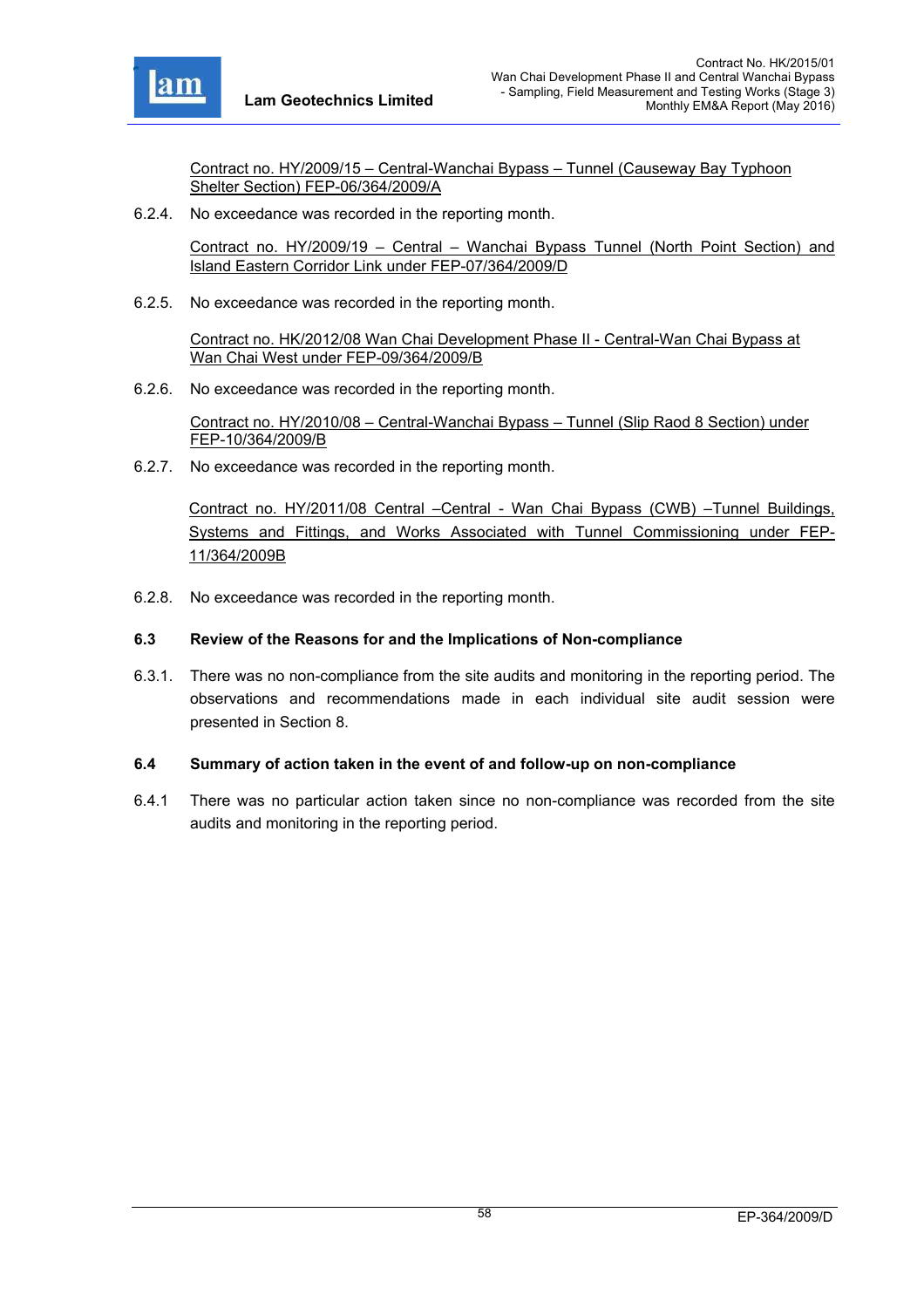

# **7.0 CUMULATIVE CONSTRUCTION IMPACT DUE TO THE CONCURRENT PROJECTS**

- 7.0.1. According to Condition 3.4 of the EP-364/2009/C, this section addresses the relevant cumulative construction impact due to the concurrent activities of the current projects including the Central Reclamation Phase III (CRIII), Wan Chai Development Phase II (WDII), Central-WanChai Bypass (CWB), Island Eastern Corridor Link projects (IECL) and Wan Chai Development Phase II – Central – Wan Chai Bypass at Wan Chai East (CWB Tunnel).
- 7.0.2. According to the Final EM&A Report of Central Reclamation Phase III (CRIII) for Contract HK 12/02, the major construction activities were completed by end of January 2014 and no construction activities were undertaken thereafter and the water quality monitoring was completed in October 2011. As such, it is considered that there were no cumulative construction impact due to the concurrent activities of the current projects with the Central Reclamation Phase III (CRIII) undertaken by contractor HK12/02 in the reporting month.
- 7.0.3. According to the construction programme of Central-Wanchai Bypass at Wanchai West at the Central Reclamation Phase III area include structural works for tunnel construction, road works and drainage works, removal of bulkhead wall and seawall modification were performed in May 2016 reporting month. As no project related exceedance were recorded during the reporting period, cumulative construction impact due to the concurrent activities of the current projects with the Central Reclamation Phase III (CRIII) was considered as insignificant.
- 7.0.4. According to the construction programme of Wan Chai Development Phase II, Central-Wan Chai Bypass and Island Eastern Corridor Link projects, the major construction activities under Wan Chai Development Phase II were tunnel works, D-wall construction at Wan Chai East and culvert construction, tunnel construction and ELS works at Wan Chai West. The major construction activities under Central-Wan Chai Bypass and Island Eastern Corridor Link Projects were road works at Central Interchange, backfilling works at Ex-PCWAW, ELS works and retaining wall construction at Victoria Park, ELS works and tunnel works at TS3; bridge construction, piling and tunnel works at North Point area in the reporting month. In addition, other non-Wan Chai Development Phase II, Central-Wan Chai Bypass and Island Eastern Corridor Link projects was observed undertaken at Wan Chai North area.
- 7.0.5. No significant air quality impact from construction activities was anticipated in the reporting month. Besides, no project related exceedance was recorded during the air quality and noise environmental monitoring events in the reporting month. Thus, it is evaluated that the cumulative construction impact from the concurrent projects including Central Reclamation Phase III (CRIII), Wan Chai Development Phase II (WDII), Central-WanChai Bypass (CWB), Island Eastern Corridor Link projects (IECL) was insignificant.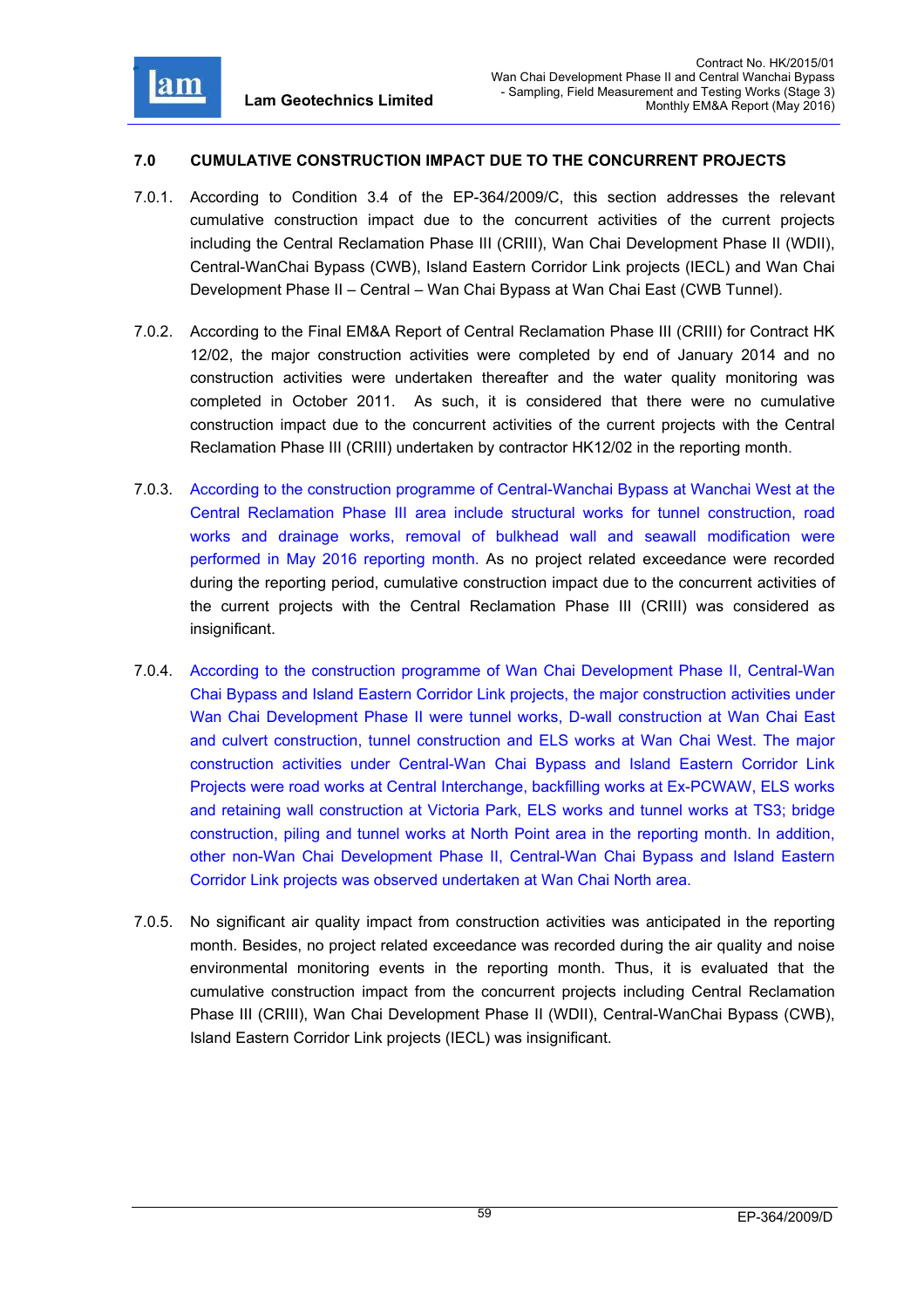

# **8.0 ENVIROMENTAL SITE AUDIT**

- 8.0.1. During this reporting month, weekly environmental site audits were conducted for Contracts no. HY/2009/15, HY/2009/18, HY/2009/19, HK/2012/08, HK/2009/01, HK/2009/02, HY/2010/08 and HY/2011/08. No non-conformance was identified during the site audits. The Contractors rectified major observations and recommendations made during the audit sessions. No non-conformance was identified during the site inspections.
- 8.0.2. Site inspections for Contract no. HY/2009/15 were carried out during this reporting period. The results of these inspections and outcomes are summarized in *Table 8.1*.

| <b>Item</b> | <b>Date</b> | <b>Observations</b>                                                                                                                                                                                                        | <b>Action taken by</b><br><b>Contractor</b>           | <b>Completion</b><br>date                                 |
|-------------|-------------|----------------------------------------------------------------------------------------------------------------------------------------------------------------------------------------------------------------------------|-------------------------------------------------------|-----------------------------------------------------------|
| 160503_1    | 3 May 2016  | Leaked oil shall be<br>cleaned as chemical<br>waste                                                                                                                                                                        | Leaked oil was<br>cleared as chemical<br>waste.       | <b>Completion as</b><br>observed on<br>10 May 2016        |
| 160510 1    | 10 May 2016 | Muddy seepage between<br>the seawall block bunding<br>was observed The<br>Contractor was advised to<br>check and rectify the<br>boundary section and<br>provide necessary<br>pumping and collection for<br>muddy effluent. | No further muddy<br>seepage was<br>observed.          | <b>Completion as</b><br>observed on<br>17 May 2016        |
| 160517 1    | 17 May 2016 | <b>Contraction shell provide</b><br>regular cleaning to<br>drainage system to avoid<br>potential contaminated<br>discharge<br>(EX-PCWA North)                                                                              | <b>Cleaning was</b><br>provided to<br>drainage system | <b>Completion as</b><br>observed on<br>24 May 2016        |
| 160531 1    | 31 May 2016 | <b>Watering shall be</b><br>provided to breaking<br>works (EX-PCWA North)                                                                                                                                                  | <b>Watering was</b><br>provided to<br>breaking work   | <b>Completion as</b><br>observed on 7<br><b>June 2016</b> |

*Table 8.1 Summary of Environmental Inspections for Contract no. HY/2009/15* 

8.0.3. Site inspections for Contract no. HY/2009/18 were carried out during this reporting period. The results of these inspections and outcomes are summarized in *Table 8.2*.

| Table 8.2 | <b>Summary of Environmental Inspections for Contract no. HY/2009/18</b> |
|-----------|-------------------------------------------------------------------------|
|           |                                                                         |

| <b>Item</b> | <b>Date</b> | <b>Observations</b>                                                      | <b>Action taken by</b><br>Contractor          | <b>Completion</b><br>date                          |
|-------------|-------------|--------------------------------------------------------------------------|-----------------------------------------------|----------------------------------------------------|
| 160505 1    | 5 May 2016  | Drip tray shall be provided<br>to oil container                          | Drip tray was<br>provided to oil<br>container | <b>Completion as</b><br>observed on<br>12 May 2016 |
| 160505 2    | 5 May 2016  | Watering or covering shall<br>be provided to stockpile<br>stored on-site | Stockpile has been<br>cleaned                 | <b>Completion as</b><br>observed on<br>12 May 2016 |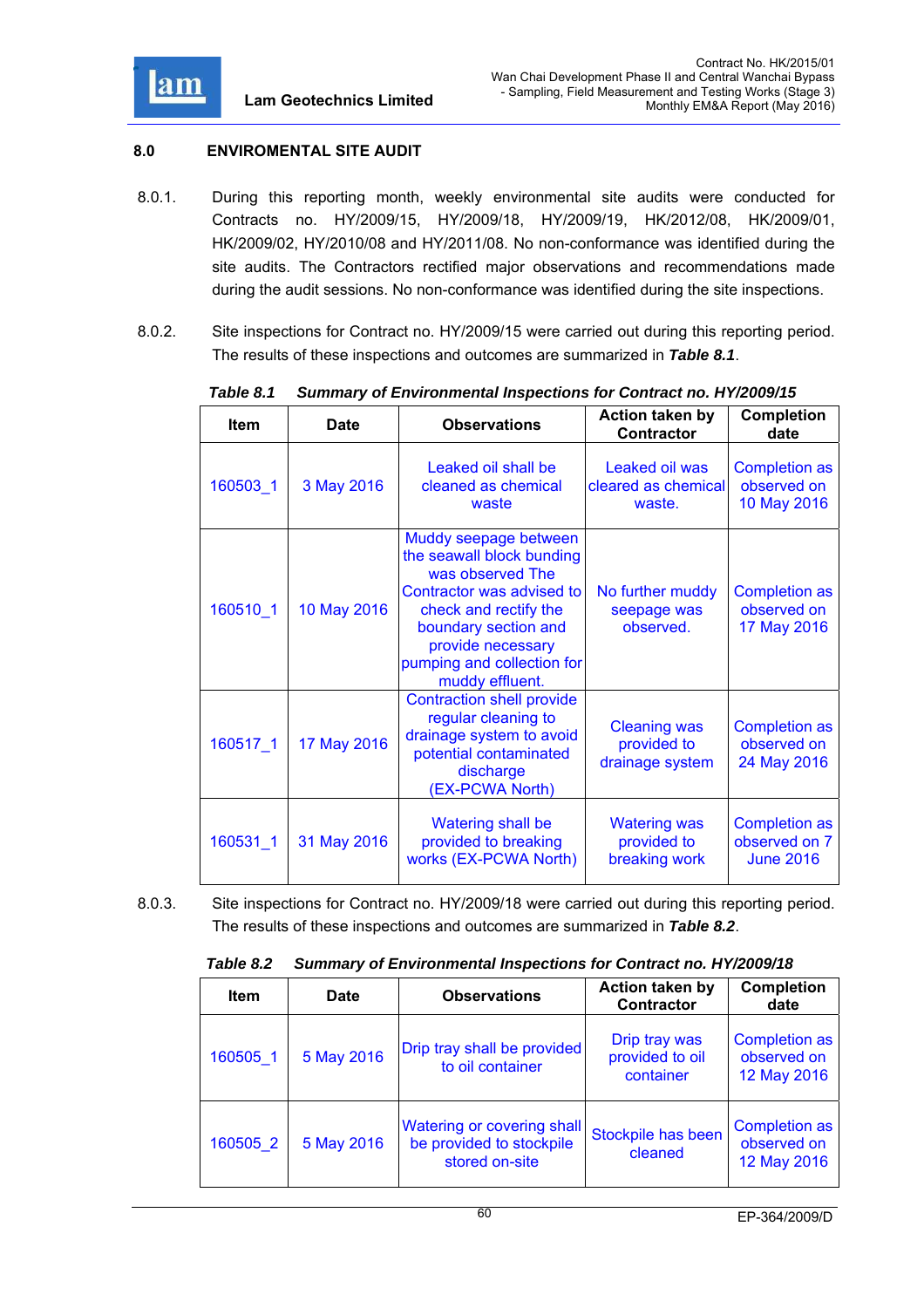

| <b>Item</b> | <b>Date</b> | <b>Observations</b>                                                                                        | <b>Action taken by</b><br><b>Contractor</b>                       | <b>Completion</b><br>date                                 |
|-------------|-------------|------------------------------------------------------------------------------------------------------------|-------------------------------------------------------------------|-----------------------------------------------------------|
| 160512 1    | 12 May 2016 | Protection shall be<br>provided to drainage<br>system using<br>impermeable material as<br>soon as possible | <b>Protection was</b><br>provided to<br>drainage system           | <b>Completion as</b><br>observed on<br>19 May 2016        |
| 160519 1    | 19 May 2016 | Watering or covering shall<br>be provided to avoid dust<br>emission                                        | <b>Covering was</b><br>provided to<br>stockpile stored<br>on-site | <b>Completion as</b><br>observed on<br>26 May 2016        |
| 160526 1    | 26 May 2016 | Contractor shall cover the<br>stockpile stored on-site                                                     | <b>Covering was</b><br>provided to<br>stockpile stored<br>on-site | <b>Completion as</b><br>observed on 2<br><b>June 2016</b> |

- 8.0.4. Site inspections for Contract no. HY/2009/19 were carried out during this reporting period. No observation was found in the reporting month.
- 8.0.5. Site inspections for Contract no. HK/2009/01 was carried out during this reporting period. No observation was found in the reporting month.
- 8.0.6. Site inspections for Contract no. HK/2009/02 were carried out during this reporting period. The results of these inspections and outcomes are summarized in *Table 8.5.*

| <b>Item</b> | <b>Date</b> | <b>Observations</b>                                                                                     | <b>Action taken by</b><br><b>Contractor</b>                                                                               | <b>Completion</b><br>date                                |
|-------------|-------------|---------------------------------------------------------------------------------------------------------|---------------------------------------------------------------------------------------------------------------------------|----------------------------------------------------------|
| 160428 01   | 28 Apr 2016 | Drip trays shall be<br>provided for all oil<br>containers at Portion 3&4                                | Drip tray were<br>provided for oil<br>containers at<br>Portion 3&4                                                        | <b>Completion as</b><br>observed on 5<br><b>May 2016</b> |
| 160428 02   | 28 Apr 2016 | Leaked oil from plant shall<br>be properly collected as<br>soon as possible at<br>Portion 5.            | Leaked oil was<br>cleaned at Portion<br>5.                                                                                | <b>Completion as</b><br>observed on 5<br><b>May 2016</b> |
| 160512 01   | 12 May 2016 | Silt screen at RW21-P789<br>station shall be properly<br>maintain                                       | Silt screen at<br><b>RW21-P789 was</b><br>deployed at seabed<br>level.                                                    | <b>Completion as</b><br>observed on<br>20 May 2016       |
| 160512 02   | 12 May 2016 | Stagnant water in the drip<br>tray shall be cleared to<br>maintain adequate<br>capacity in Portion 3&4  | <b>Stagnant water</b><br>have been removed                                                                                | <b>Completion as</b><br>observed on<br>20 May 2016       |
| 160520 01   | 20 May 2016 | The gap of the silt screen<br>at RW21-P789 station<br>shall be minimized and<br>enclose the intake area | The deployed silt<br>screen has<br>enclosed the intake<br>area and the gap<br>between silt<br>curtains were<br>minimized. | <b>Completion as</b><br>observed on<br>25 May 2016       |

*Table 8.5 Summary of Environmental Inspections for Contract no. HK/2009/02*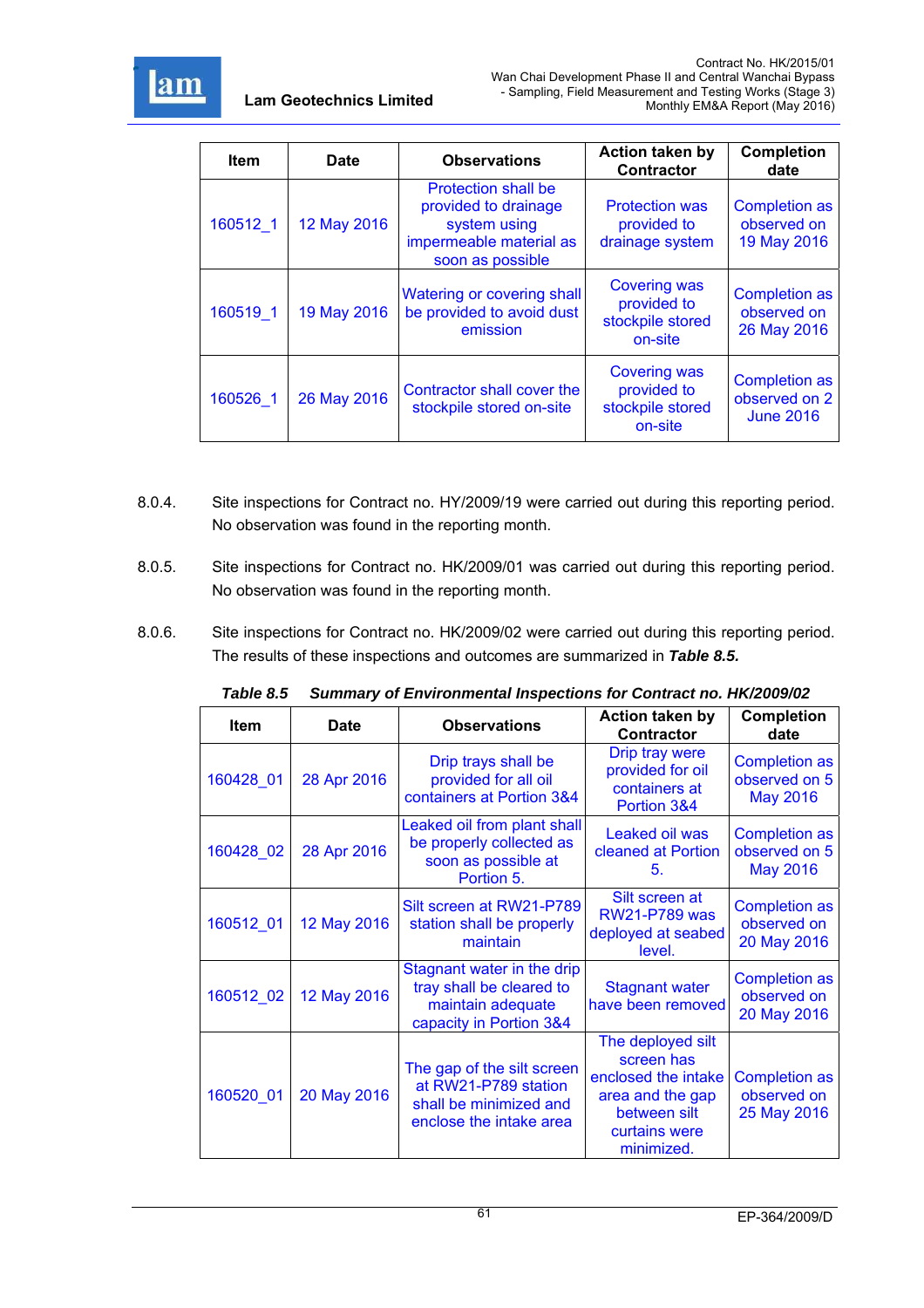

| <b>Item</b> | Date | <b>Observations</b>                                                                   | Action taken by<br><b>Contractor</b>                      | <b>Completion</b><br>date                   |
|-------------|------|---------------------------------------------------------------------------------------|-----------------------------------------------------------|---------------------------------------------|
|             |      | Drip tray shall be provided<br>160520 01   20 May 2016   for oil container at Portion | Drip tray was<br>provided for oil<br>container at Portion | Completion as<br>observed on<br>25 May 2016 |

8.0.7. Site inspection for Contract no. HK/2012/08 were carried out during this reporting period. The results of these inspections and outcomes are summarized in *Table 8.6*.

| <b>Item</b> | <b>Date</b> | <b>Observations</b>                                                                              | <b>Action taken by</b><br><b>Contractor</b>                                | <b>Completion</b><br>date                          |
|-------------|-------------|--------------------------------------------------------------------------------------------------|----------------------------------------------------------------------------|----------------------------------------------------|
| 160520 01   | 20 May 2016 | A valid NRMM label on<br>generator at Zone B shall<br>be provided.                               | A valid and proper<br><b>NRMM</b> label was<br>placed on the<br>generator. | <b>Completion as</b><br>observed on<br>26 May 2016 |
| 160526 01   | 26 May 2016 | Drip tray shall be provided Oil containers were<br>for chemical containers at<br><b>MVB</b> area | provided with drip<br>tray at MVB area.                                    | <b>Completion as</b><br>observed on<br>31 May 2016 |

 *Table 8.6 Summary of Environmental Inspections for Contract no. HK/2012/08* 

8.0.8. Site inspections for Contract no. HY/2010/08 were carried out during this reporting period. The results of these inspections and outcomes are summarized in *Table 8.7*

| <b>Item</b> | Date        | <b>Observations</b>                                                                                                                                                                                                     | <b>Action taken by</b><br><b>Contractor</b>                                                                  | <b>Completion</b><br>date                                |
|-------------|-------------|-------------------------------------------------------------------------------------------------------------------------------------------------------------------------------------------------------------------------|--------------------------------------------------------------------------------------------------------------|----------------------------------------------------------|
| 160427_1    | 27 Apr 2016 | Leaked oil shall be<br>cleared as chemical waste<br>and drip tray shall be<br>provided to oil containers<br>(TS3 North)                                                                                                 | Leaked oil has been<br>cleaned                                                                               | <b>Completion as</b><br>observed on 4<br><b>May 2016</b> |
| 160504 1    | 4 May 2016  | Silt curtain and<br>impermeable barrier<br>provided to removal of<br>temporary reclamation<br>process shall enclose the<br>working barge entirely<br>without opening and<br>according to method<br>statement (TS3 East) | Silt curtain and<br>impermeable barrier<br>was provided to<br>removal of<br>temporary<br>reclamation process | <b>Completion as</b><br>observed on<br>12 May 2016       |
| 160504 2    | 4 May 2016  | <b>Damaged</b><br>embankment/bunding<br>shall be repaired and mud<br>sitting on the edge of<br>seawall shall be cleaned<br>regularly (TS3 North)                                                                        | <b>Embankment has</b><br>been repaired and<br>mud siting on the<br>edge of seawall has<br>been cleared       | <b>Completion as</b><br>observed on<br>18 May 2016       |
| 160512_1    | 12 May 2016 | <b>Contractor shall critically</b><br>review the treatment<br>process and capacity as<br>well as desilting process<br>to avoid overflow into<br>nearby water(TS3 west)                                                  | No overflow during<br>desilting process<br>was observed                                                      | <b>Completion as</b><br>observed on<br>18 May 2016       |

# *Table 8.7 Summary of Environmental Inspections for Contract no. HY/2010/08*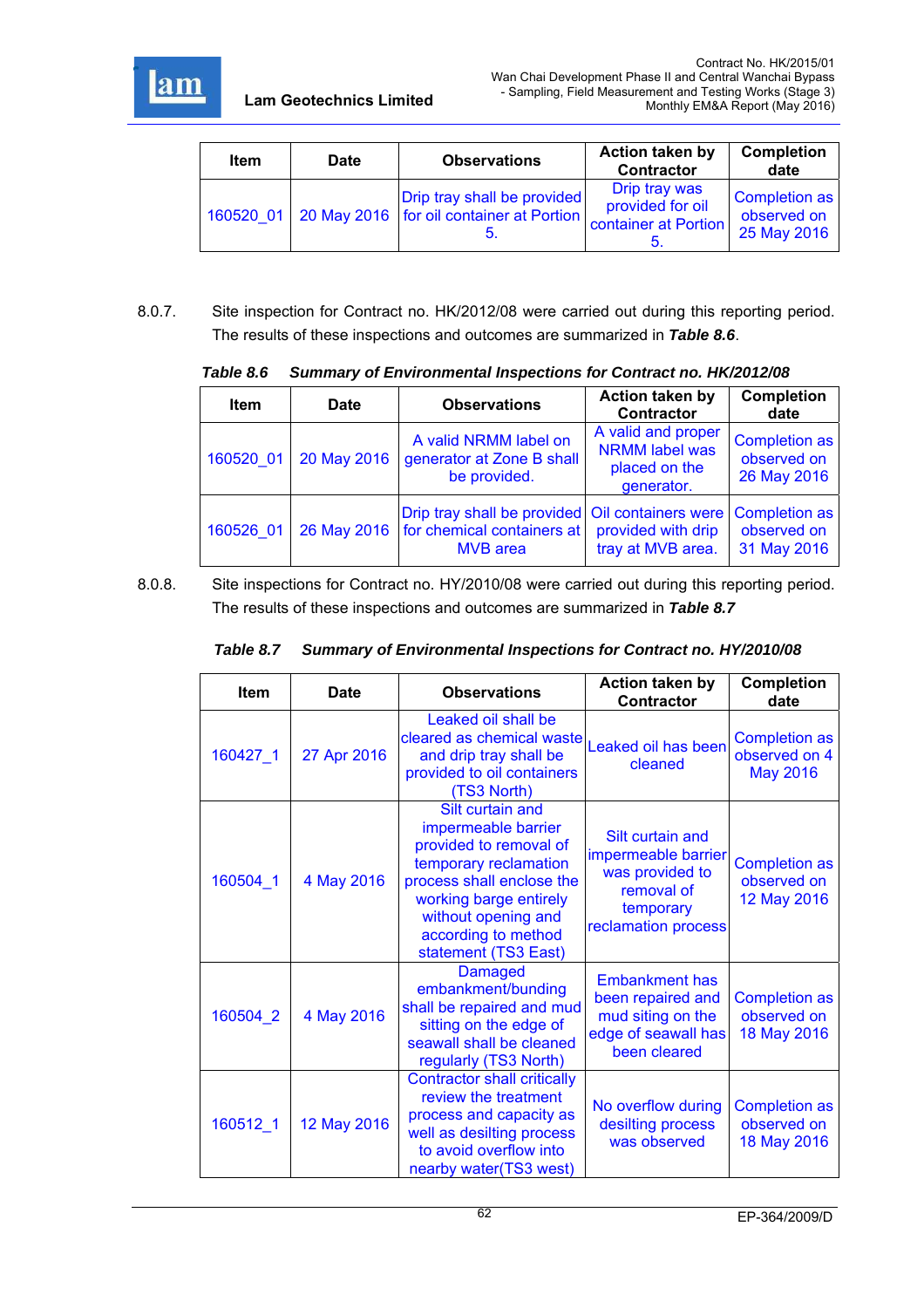

| Item     | <b>Date</b> | <b>Observations</b>                                                                                                                                                                       | <b>Action taken by</b><br><b>Contractor</b>                                                                                       | <b>Completion</b><br>date                                 |
|----------|-------------|-------------------------------------------------------------------------------------------------------------------------------------------------------------------------------------------|-----------------------------------------------------------------------------------------------------------------------------------|-----------------------------------------------------------|
| 160518 1 | 18 May 2016 | Contractor shall critically<br>review the waste water<br>holding pit capacity and<br>repair the damaged piles<br>to avoid potential<br>contaminated runoff to<br>nearby water (TS3 North) | Damaged piles was<br>repaired and<br>additional bunding<br>was provided<br>around waste water<br>holding pit to avoid<br>overflow | <b>Completion as</b><br>observed on<br>25 May 2016        |
| 160518 2 | 18 May 2016 | Hoarding with 2.4m height<br>shall be provided along<br>the site boundary (Victoria<br>Park)                                                                                              | Hoarding with 2.4m<br>height was provided<br>to concerned<br><b>location</b>                                                      | <b>Completion as</b><br>observed on<br>25 May 2016        |
| 160525 1 | 25 May 2016 | Hoarding shall be extend<br>with 2.4m height to avoid<br>potential dust emission<br>(Victoria Park)                                                                                       | <b>Pending for</b><br>Contractor follow up<br>action                                                                              | <b>Pending for</b><br>Contractor<br>follow up<br>action   |
| 160525 2 | 25 May 2016 | Mud sitting on the edge of<br>seawall shall be cleaned<br>regularly (TS3 North)                                                                                                           | Mud sitting on the<br>edge of seawall<br>was cleaned                                                                              | <b>Completion as</b><br>observed on 1<br><b>June 2016</b> |

8.0.9. Site inspections for Contract no. HY/2011/08 were carried out during this reporting period. No observation was found in the reporting month.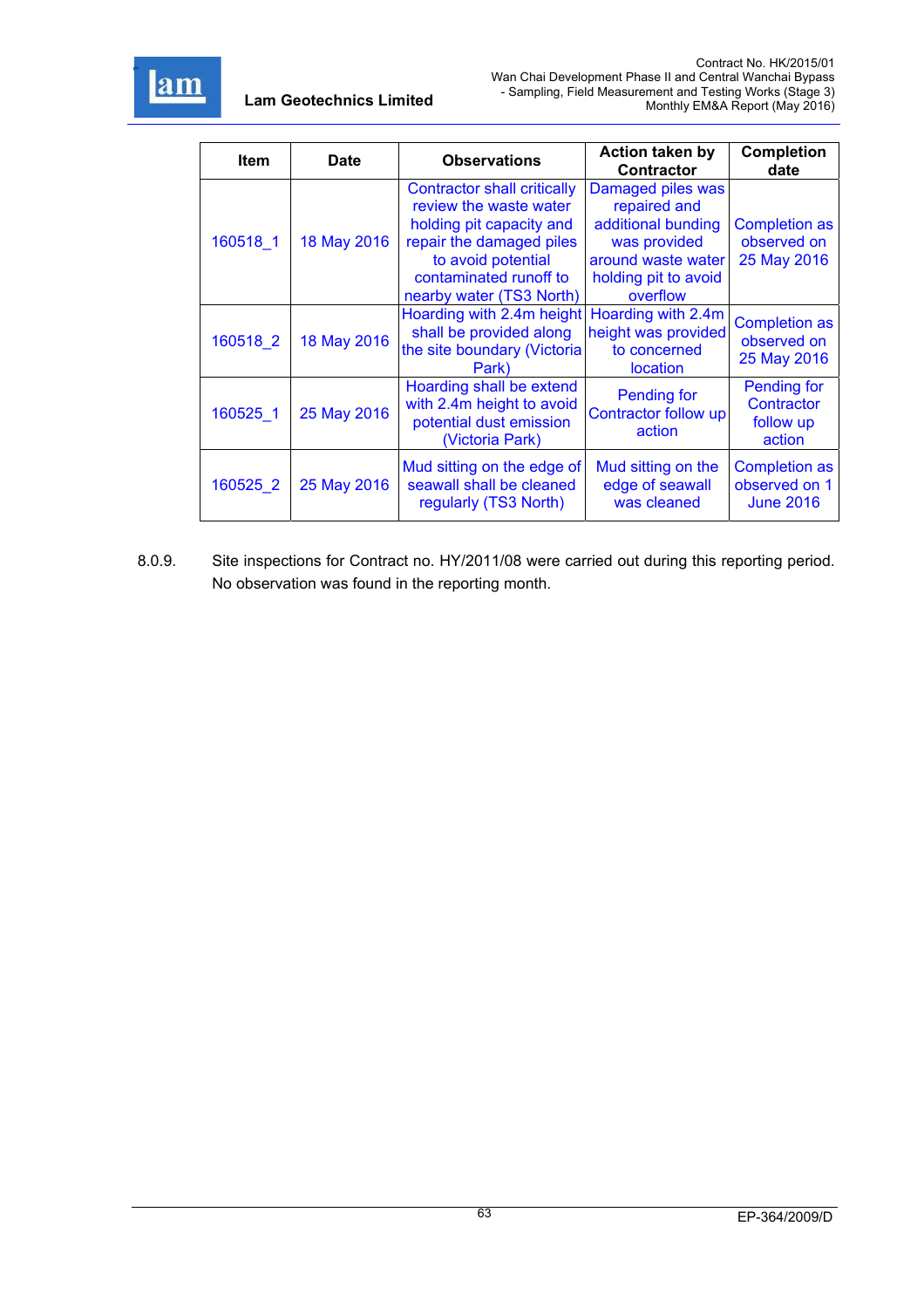

### **9.0 COMPLAINTS, NOTIFICATION OF SUMMONS AND PROSECUTION**

- 9.0.1. One environmental complaint was received in the reporting month.
- 9.0.2. A EPD complaint regarding noise nuisance referred by RSS was received by ET on 27 May 2016 (EPD Ref: H05/RS/00012646-16 dated 27 May 2016). The complainant reported that a generator was operated round-the-clock in the Chun Wo- CRGL JV construction site near Wanchai Ferry Pier that cause noise nuisance. (Contract No. HK/2009/02).

ET confirmed with the Resident Site Staff that a generator deployed under Contract HK/2009/02 near the covered walkway for Wanchai Ferry Pier at Portion 2 area and was operated from 1900hrs on 24 May 2016 to 0700hrs on 25 May 2016 and from 1900hrs on 25 May 2016 to 0700hrs on 26 May 2016. The generator was used for the power supply of lighting inside Tunnel Portions 1 and 2.

According to the relevant site records provided by RSS, a generator deployed under Contract HK/2009/02 near the covered walkway for Wanchai Ferry Pier at Portion 2 area and was operated from 1900hrs on 24 May 2016 to 0700hrs on 25 May 2016 and from 1900hrs on 25 May 2016 to 0700hrs on 26 May 2016. The generator was used for the power supply of lighting inside Tunnel Portions 1 and 2. Based on review on site information, relevant Construction Noise Permits GW-RS0516-16 and GW-RS0390-16 for the operation of the concerned generator were confirmed in place while no sufficient site information was considered available to demonstrate the use of acoustic enclosure for the operation of the generator following the special condition 3d item 4. Despite the above, the Contractor of HK/2009/02 has suspended the use of the generator at the concerned location after 2300hours to minimize potential noise concern to the surroundings from 28 May 2016.

Nevertheless, the Contractor of HK/2009/02 was reminded to upkeep the site control system for construction works carried out during restricted hours and night time for Construction Noise Permit compliance and maintain regular maintenance of the plant and equipment deployed to avoid potential nuisance to the nearby public.

- 9.0.3. The details of cumulative complaint log and updated summary of complaints are presented in *Appendix 9.1*
- 9.0.4. Cumulative statistic on complaints and successful prosecutions are summarized in *Table 9.1* and *Table 9.2* respectively.

| <b>Reporting Period</b>     | <b>No. of Complaints</b> |
|-----------------------------|--------------------------|
| May 2016                    |                          |
| September 2010 - April 2016 | 64                       |
| Total                       | 65                       |

*Table 9.1 Cumulative Statistics on Complaints*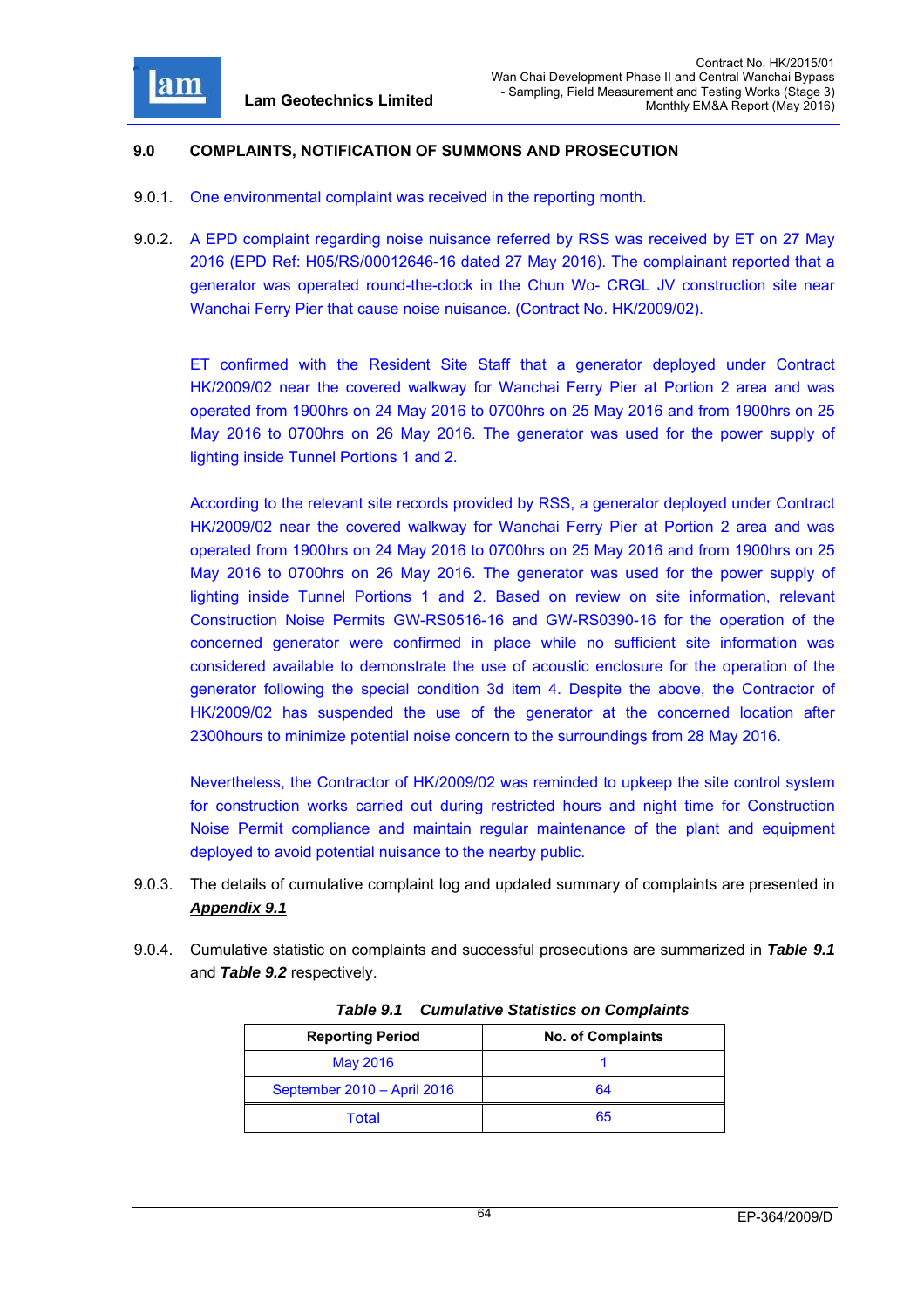

r

| Tadic J.L<br><u>Cumulative Statistics On Successium Flosecutions</u> |                                                 |                                                                              |                                                 |  |
|----------------------------------------------------------------------|-------------------------------------------------|------------------------------------------------------------------------------|-------------------------------------------------|--|
| <b>Environmental</b><br><b>Parameters</b>                            | <b>Cumulative No.</b><br><b>Brought Forward</b> | <b>No. of Successful</b><br><b>Prosecutions this month</b><br>(Offence Date) | <b>Cumulative No.</b><br><b>Project-to-Date</b> |  |
| Air                                                                  |                                                 |                                                                              |                                                 |  |
| Noise                                                                |                                                 |                                                                              |                                                 |  |
| Water                                                                |                                                 |                                                                              |                                                 |  |
| Waste                                                                |                                                 |                                                                              |                                                 |  |
| Total                                                                |                                                 |                                                                              |                                                 |  |

*Table 9.2 Cumulative Statistics on Successful Prosecutions*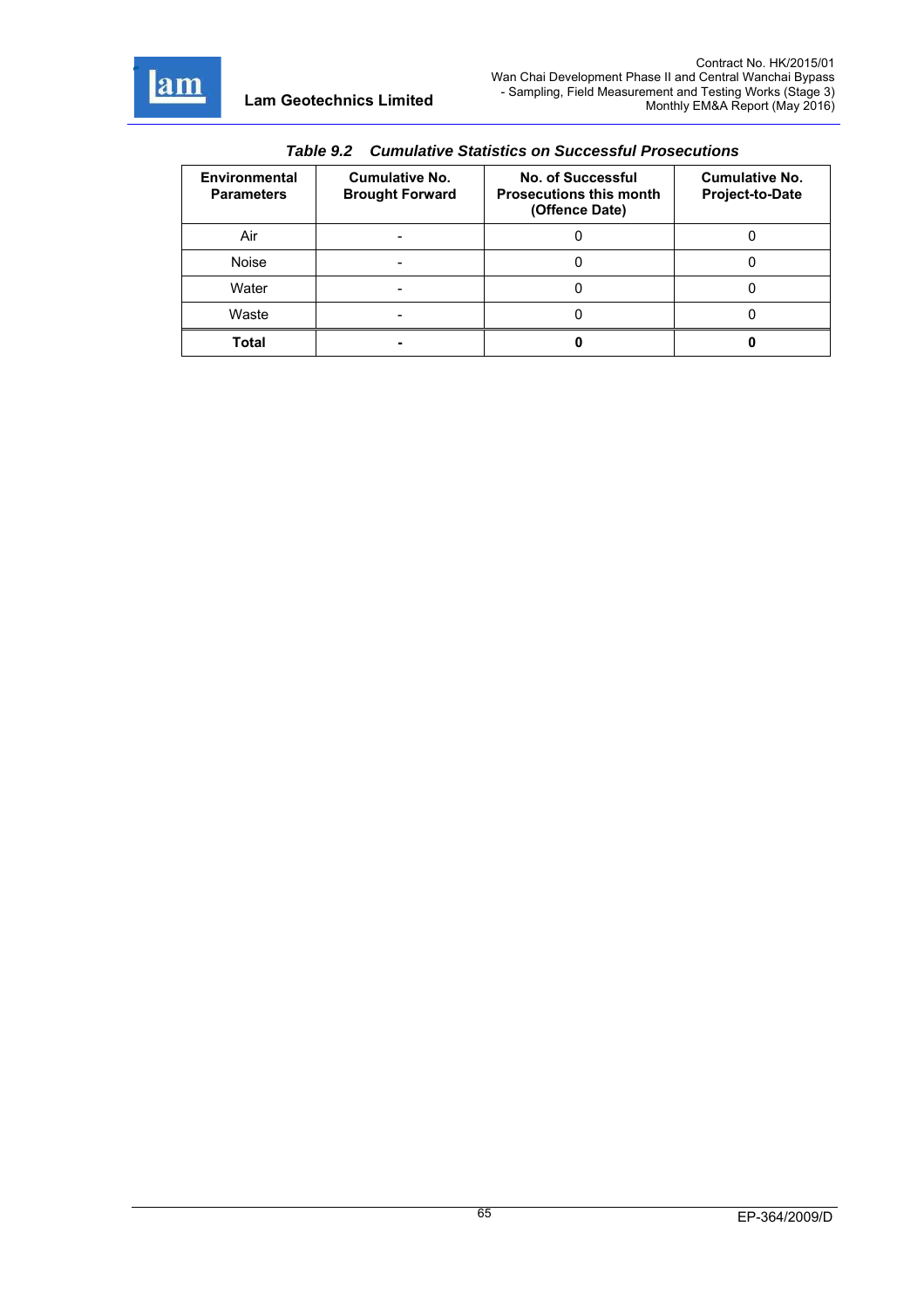

## **10 CONCLUSION**

- 10.0.1. The EM&A programme was carried out in accordance with the EM&A Manual requirements, minor alterations to the programme proposed were made in response to changing circumstances.
- 10.0.2. The scheduled construction activities and the recommended mitigation measures for the coming month are listed in *Table 10.1*. The construction programmes of individual contracts are provided in *Appendix 10.1*.

## *Table 10.1 Summary of Key Construction Activities of Individual Contract(s) to be commenced in Coming Reporting Month*

| <b>Contract No.</b> | <b>Key Construction Works</b>                                                                                                                                                                                                             | <b>Recommended Mitigation Measures</b>                                                                                                                                                                                                                                                                                                                                      |
|---------------------|-------------------------------------------------------------------------------------------------------------------------------------------------------------------------------------------------------------------------------------------|-----------------------------------------------------------------------------------------------------------------------------------------------------------------------------------------------------------------------------------------------------------------------------------------------------------------------------------------------------------------------------|
| HY/2009/15          | <b>Remedial works at Mined</b><br>$\bullet$<br><b>Tunnel</b><br>Remaining works inside tunnel<br>$\bullet$<br>at TS4 and TPCWAE<br><b>Removal of temporary</b><br>$\bullet$<br>reclamation at TPCWAW                                      | Dust control during dust<br>$\bullet$<br>generating activities and covering<br>for stockpile stored on site.<br>Provide protection works and<br>$\bullet$<br>adequate drainage system to<br>ensure no direct discharge into<br>public drainage system or the<br>nearby water.<br>Maintain regular cleaning of<br>$\bullet$<br>floating refuses within<br>construction area. |
| HY/2009/18          | <b>Drainage works</b><br>$\bullet$<br><b>Road works</b><br>$\bullet$<br><b>Landscaping works</b><br>$\bullet$<br><b>Modification and Construction of</b><br>$\bullet$<br><b>Sign Gantries / Traffic Signs</b><br><b>Maintenance works</b> | Dust control during dust<br>$\bullet$<br>generating activities<br>Provide protection works to<br>$\bullet$<br>ensure no runoff out of site area<br>or direct discharge into public<br>drainage system.                                                                                                                                                                      |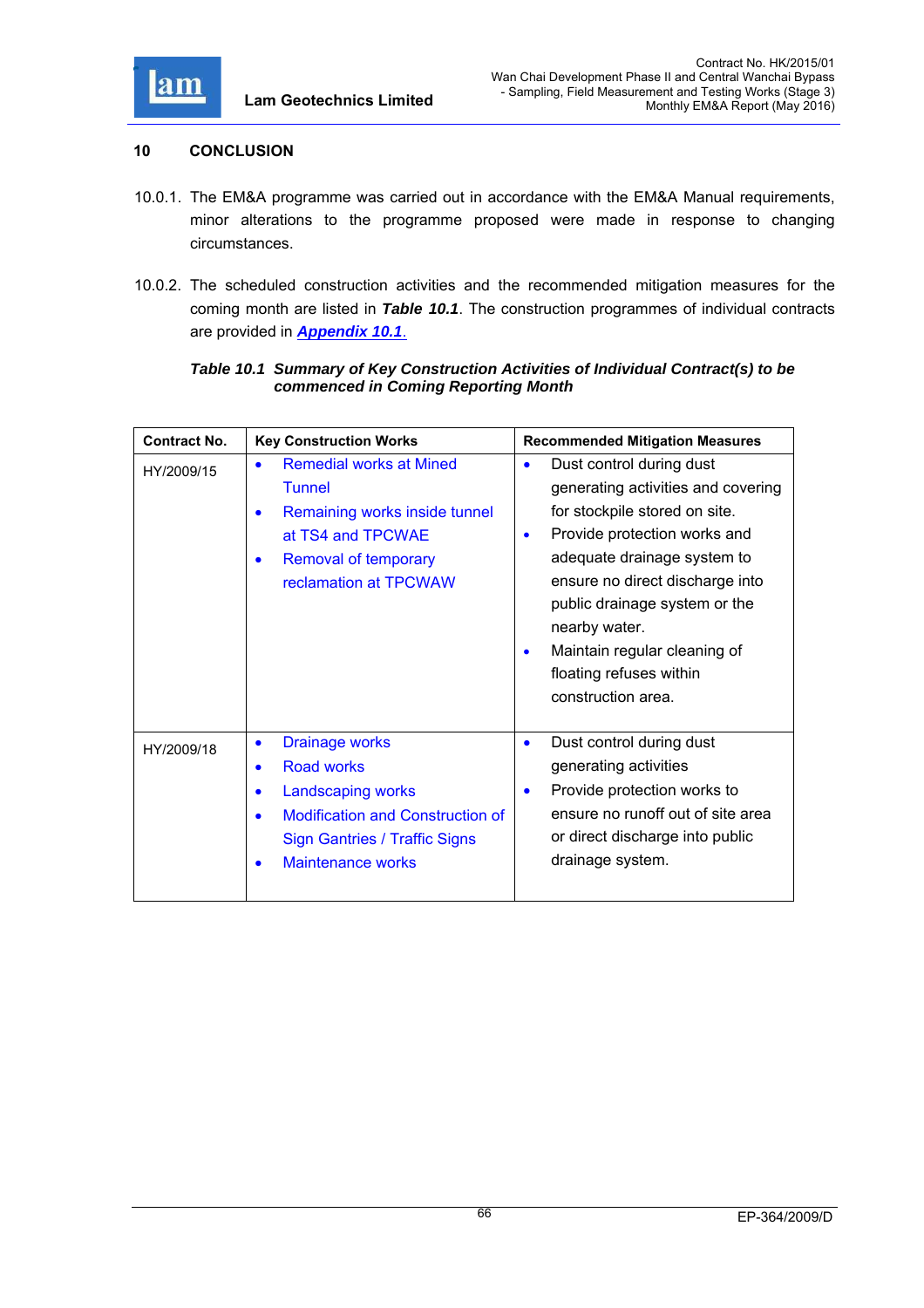

| HY/2009/19 | Pier construction for IEC<br>$\bullet$<br><b>Construction of EVB</b><br>$\bullet$<br>Column modification at F1 to F8<br>$\bullet$<br>Oil Street drainage works<br>$\bullet$<br>Approach ramp sheet piling and<br>$\bullet$<br>pre-bored piling works<br>Bridge construction and<br>segment erection<br><b>Hing Fat Street modification</b><br>$\bullet$<br>works<br><b>EVA structure construction</b><br>$\bullet$<br><b>Hing Fat Street Slip Road</b><br>$\bullet$<br><b>Bridge E parapet construction</b><br><b>EVB waterproofing works</b><br>$\bullet$<br><b>Excavation / Construction of</b><br>$\bullet$<br>retaining wall | Noise level shall be controlled by<br>$\bullet$<br>reducing the breaking operation<br>rate.<br>Noise barrier shall be<br>$\bullet$<br>implemented<br>Dust control during dust<br>$\bullet$<br>generating works<br>Provide protection works and<br>$\bullet$<br>adequate drainage system to<br>ensure no direct discharge into<br>public drainage system or the<br>sea. |
|------------|----------------------------------------------------------------------------------------------------------------------------------------------------------------------------------------------------------------------------------------------------------------------------------------------------------------------------------------------------------------------------------------------------------------------------------------------------------------------------------------------------------------------------------------------------------------------------------------------------------------------------------|------------------------------------------------------------------------------------------------------------------------------------------------------------------------------------------------------------------------------------------------------------------------------------------------------------------------------------------------------------------------|
| HK/2009/01 | Stage 4 backfilling works<br>$\bullet$<br><b>Reinstatement of outfall</b><br>$\bullet$                                                                                                                                                                                                                                                                                                                                                                                                                                                                                                                                           | Provide protection works and<br>$\bullet$<br>adequate drainage system to<br>ensure no direct discharge into<br>public drainage system or the<br>sea.<br>Dust control during dust<br>$\bullet$<br>generating works<br>Noise mitigation measures during<br>breaking works                                                                                                |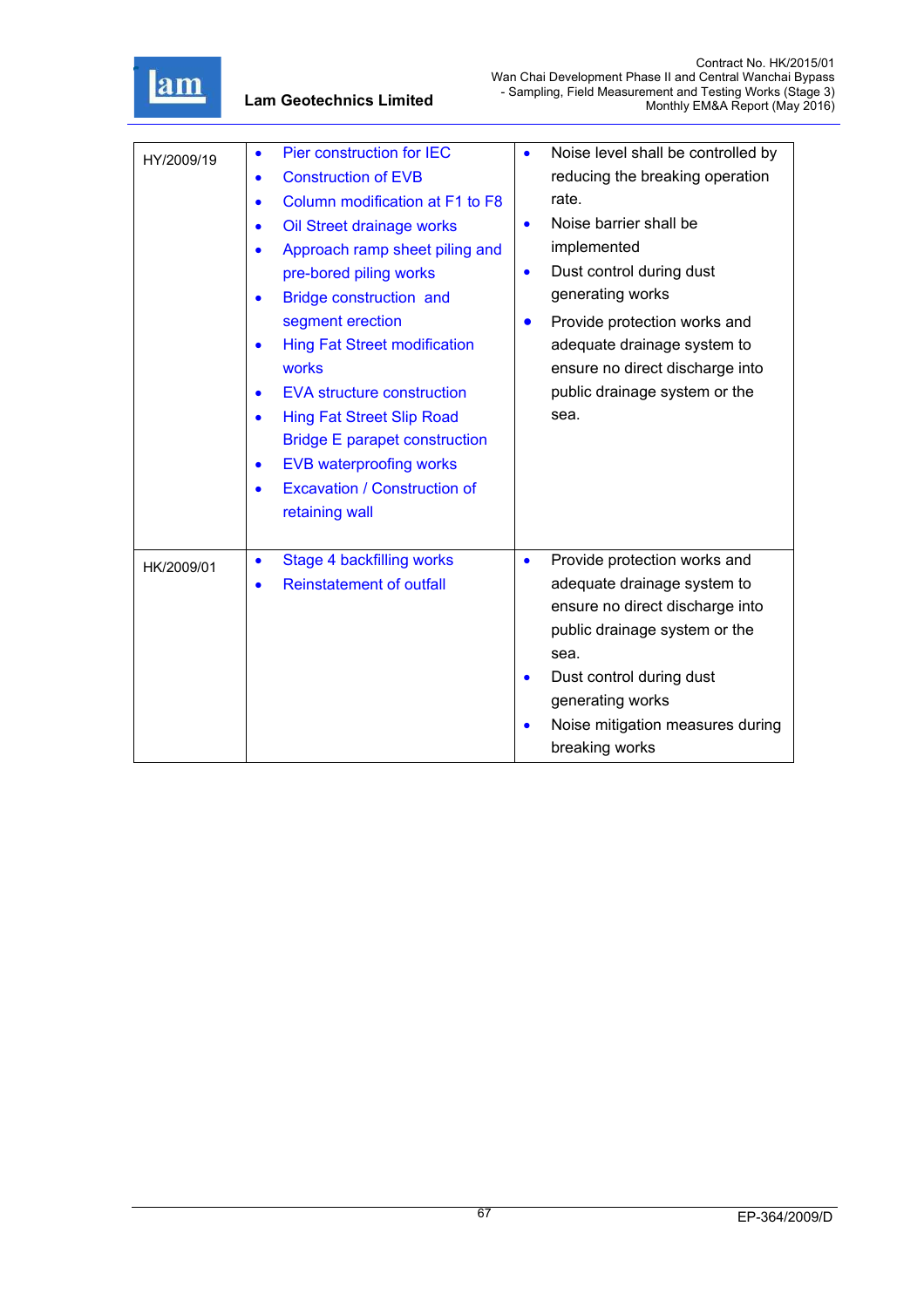

| HK/2009/02 | <b>Construction of pre-cast</b><br>$\bullet$<br>concrete cover<br><b>Tunnel OHVD construction</b><br>$\bullet$<br>Tunnel wall and top slab<br>$\bullet$<br>construction<br>Waterproofing layer at tunnel<br>$\bullet$<br>top slab<br>Road side barrier construction<br>$\bullet$<br>ELS S4 removal and king post<br>$\bullet$<br>load transfer<br><b>Tunnel backfilling</b><br>$\bullet$<br><b>Removal of remaining</b><br>$\bullet$<br>temporary sheet-pile seawall<br>Removal of blockwork seawall<br>$\bullet$<br>near the interface between<br><b>Portion 2 and Portion 5</b><br>Diaphragm wall construction<br>$\bullet$<br><b>Excavation work</b><br>$\bullet$<br><b>Strut installation</b><br>$\bullet$<br>Demolition of ex-WSD salt<br>٠<br>water pumping station | Dust control during dust<br>$\bullet$<br>generating works<br>Proper maintenance boundary<br>$\bullet$<br>surface runoff protection and<br>water treatment facilities to avoid<br>potential runoff related impact.<br>Provision of protection measures<br>$\bullet$<br>to ensure no runoff out of site<br>area or direct discharge into<br>public drainage system.                                 |
|------------|---------------------------------------------------------------------------------------------------------------------------------------------------------------------------------------------------------------------------------------------------------------------------------------------------------------------------------------------------------------------------------------------------------------------------------------------------------------------------------------------------------------------------------------------------------------------------------------------------------------------------------------------------------------------------------------------------------------------------------------------------------------------------|---------------------------------------------------------------------------------------------------------------------------------------------------------------------------------------------------------------------------------------------------------------------------------------------------------------------------------------------------------------------------------------------------|
| HK/2012/08 | <b>Grouting</b><br>$\bullet$<br><b>Construction of MVB</b><br>$\bullet$<br><b>Construction of concrete plug</b><br>$\bullet$<br><b>Excavation and lateral support</b><br>$\bullet$<br>installation for CWB tunnel<br><b>Structural works for CWB tunnel</b><br>$\bullet$<br>construction                                                                                                                                                                                                                                                                                                                                                                                                                                                                                  | Dust control during dust<br>$\bullet$<br>generating works<br>Provide protection works and<br>$\bullet$<br>adequate drainage system to<br>ensure no direct discharge into<br>public drainage system.                                                                                                                                                                                               |
| HY/2010/08 | Tree protection works next to<br>$\bullet$<br>existing BGO,<br>Drainage improvement works,<br>$\bullet$<br><b>Excavation and Lateral Support</b><br>$\bullet$<br>for U-structure,<br>Pipe piling & grouting works,<br>$\bullet$<br>Utility diversion works,<br>$\bullet$<br><b>Retaining wall works</b><br>$\bullet$<br>ELS works,<br>$\bullet$<br><b>Construction works for subway</b><br>$\bullet$<br>extension                                                                                                                                                                                                                                                                                                                                                         | Dust control during dust<br>$\bullet$<br>generating works and stockpile<br>stored on site.<br>Appropriate measures should be<br>$\bullet$<br>taken to ensure adequate<br>protections are provided for trees<br>being transplanted and retained<br>on site.<br>Provision of protection to ensure<br>$\bullet$<br>no runoff out of site area or direct<br>discharge into public drainage<br>system. |